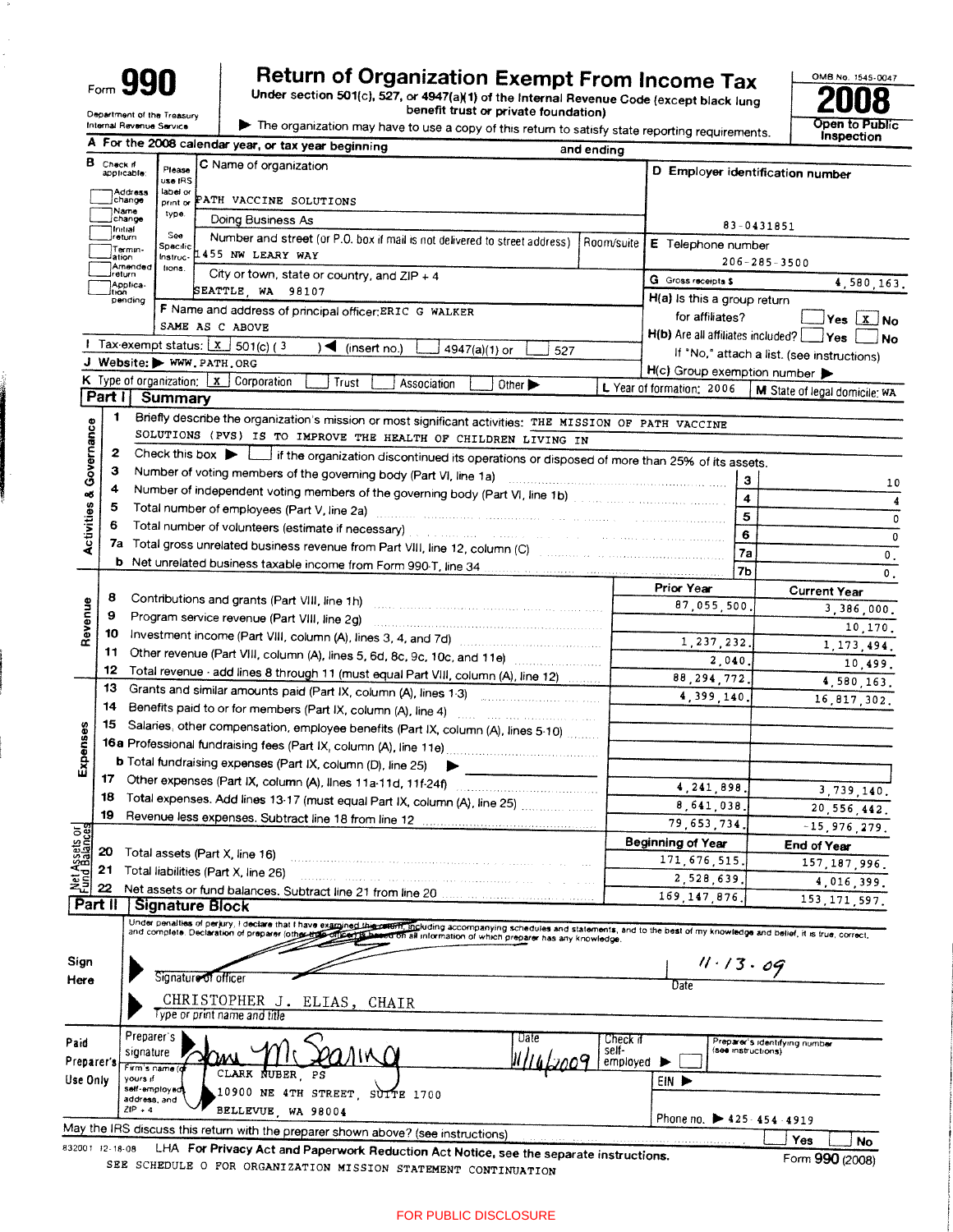|        | Form 990 (2008)<br>PATH VACCINE SOLUTIONS                                                                                               | 83-0431851    | Page 2          |
|--------|-----------------------------------------------------------------------------------------------------------------------------------------|---------------|-----------------|
|        | Part III Statement of Program Service Accomplishments (see instructions)                                                                |               |                 |
| 1      | SEE SCHEDULE O FOR CONTINUATION<br>Briefly describe the organization's mission:                                                         |               |                 |
|        | PVS WORKS WITH PARTNERS TO DEVELOP NEW VACCINES BY PROVIDING FUNDING                                                                    |               |                 |
|        | AND EXPERTISE IN NON-CLINICAL DEVELOPMENT MANUFACTURING AND CLINICAL                                                                    |               |                 |
|        | DEVELOPMENT WITH A PARTICULAR FOCUS ON LOW INCOME COUNTRIES. IN                                                                         |               |                 |
|        | RETURN, PARTNERS AGREE TO TERMS THAT WILL HELP ENSURE THAT THE                                                                          |               |                 |
| 2      | Did the organization undertake any significant program services during the year which were not listed on                                |               |                 |
|        | the prior Form 990 or 990-EZ?                                                                                                           |               | $L$ Yes $X$ No  |
|        |                                                                                                                                         |               |                 |
|        | If "Yes", describe these new services on Schedule O.                                                                                    |               |                 |
| з      | Did the organization cease conducting, or make significant changes in how it conducts, any program services? [1] minimum [1] Yes [X] No |               |                 |
|        | If "Yes", describe these changes on Schedule O.                                                                                         |               |                 |
| 4      | Describe the exempt purpose achievements for each of the organization's three largest program services by expenses.                     |               |                 |
|        | Section 501(c)(3) and 501(c)(4) organizations and section 4947(a)(1) trusts are required to report the amount of grants and             |               |                 |
|        | allocations to others, the total expenses, and revenue, if any, for each program service reported.                                      |               |                 |
|        | SEE SCHEDULE O FOR CONTINUATION(S)                                                                                                      |               |                 |
| 4а     | 10, 169, 799. ) (Revenue \$<br>(Code:<br>20, 556, 442. including grants of \$<br>I (Expenses \$                                         |               | $10, 170, \}$   |
|        | SINCE ITS INCEPTION IN 2006, PVS HAS MADE IMPORTANT STRIDES IN                                                                          |               |                 |
|        | COMBATING THE LEADING CAUSES OF CHILDHOOD DEATHS AMONG CHILDREN UNDER                                                                   |               |                 |
|        | AGE FIVE PNEUMONIA AND DIARRHEA THROUGH ITS WORK TO DEVELOP SAFE                                                                        |               |                 |
|        | EFFICACIOUS, AND AFFORDABLE PNEUMOCOCCAL, ROTAVIRUS, SHIGELLA, AND                                                                      |               |                 |
|        | ENTEROTOXIGENIC ESCHERICHIA COLI (ETEC) VACCINES, IN 2008 PVS                                                                           |               |                 |
|        | CONTINUED ITS WORK STARTED THE PREVIOUS YEAR TO DEVELOP INFLUENZA                                                                       |               |                 |
|        |                                                                                                                                         |               |                 |
|        | VACCINES THAT CAN SAFELY AFFORDABLY AND MORE EASILY BE SCALED UP IN                                                                     |               |                 |
|        | THE EVENT OF A PANDEMIC, ALSO IN 2008, PVS CONTINUED PUBLISHING ITS                                                                     |               |                 |
|        | ELECTRONIC NEWSLETTER, "VACCINES FOR THE FUTURE," TO PROVIDE PROJECT                                                                    |               |                 |
|        | STAKEHOLDERS AND THE VACCINE DEVELOPMENT COMMUNITY WITH REGULAR UPDATES                                                                 |               |                 |
|        | ON ITS EFFORTS.                                                                                                                         |               |                 |
|        |                                                                                                                                         |               |                 |
| 4b.    | ) (Expenses \$<br>(Code:<br>including grants of \$                                                                                      | ) (Revenue \$ |                 |
|        |                                                                                                                                         |               |                 |
|        |                                                                                                                                         |               |                 |
|        |                                                                                                                                         |               |                 |
|        |                                                                                                                                         |               |                 |
|        |                                                                                                                                         |               |                 |
|        |                                                                                                                                         |               |                 |
|        |                                                                                                                                         |               |                 |
|        |                                                                                                                                         |               |                 |
|        |                                                                                                                                         |               |                 |
|        |                                                                                                                                         |               |                 |
|        |                                                                                                                                         |               |                 |
|        |                                                                                                                                         |               |                 |
|        |                                                                                                                                         |               |                 |
| 4с     | (Code:<br>) (Expenses \$<br>including grants of \$                                                                                      | ) (Revenue \$ |                 |
|        |                                                                                                                                         |               |                 |
|        |                                                                                                                                         |               |                 |
|        |                                                                                                                                         |               |                 |
|        |                                                                                                                                         |               |                 |
|        |                                                                                                                                         |               |                 |
|        |                                                                                                                                         |               |                 |
|        |                                                                                                                                         |               |                 |
|        |                                                                                                                                         |               |                 |
|        |                                                                                                                                         |               |                 |
|        |                                                                                                                                         |               |                 |
|        |                                                                                                                                         |               |                 |
|        |                                                                                                                                         |               |                 |
|        |                                                                                                                                         |               |                 |
| 4d     | Other program services. (Describe in Schedule O.)                                                                                       |               |                 |
|        | (Expenses \$<br>including grants of \$<br>) (Revenue \$                                                                                 |               |                 |
| 4e     | Total program service expenses > \$<br>20,556,442.<br>(Must equal Part IX, Line 25, column (B).)                                        |               |                 |
|        |                                                                                                                                         |               | Form 990 (2008) |
| 832002 |                                                                                                                                         |               |                 |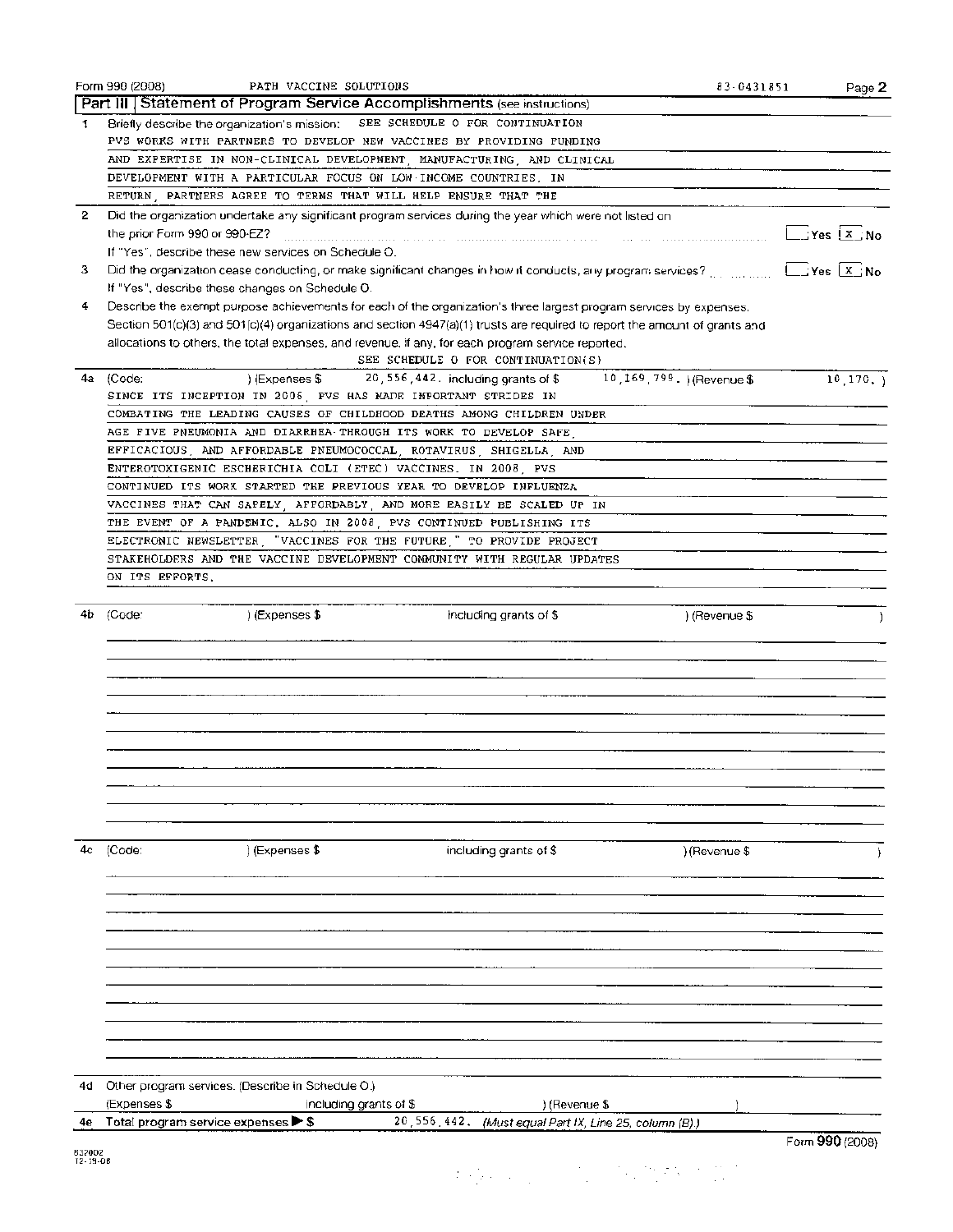Form 990 (2008) PATH VACCINE SOLUTIONS 83-8431851 Page 3 Part IV Checklist of Required Schedules

|           |                                                                                                                                                                                                                                                       |              | Yes | No |
|-----------|-------------------------------------------------------------------------------------------------------------------------------------------------------------------------------------------------------------------------------------------------------|--------------|-----|----|
| 1.        | is the organization described in section $501(c)(3)$ or $4947(a)(1)$ (other than a private foundation)?                                                                                                                                               |              |     |    |
|           | If "Yes," complete Schedule A                                                                                                                                                                                                                         | 1.           | х   |    |
| 2         |                                                                                                                                                                                                                                                       | $\mathbf{2}$ |     | Х  |
| з         | Did the organization engage in direct or indirect political campaign activities on behalf of or in opposition to candidates for                                                                                                                       |              |     |    |
|           | public office? If "Yes," complete Schedule C, Part I                                                                                                                                                                                                  | з            |     | х  |
| 4         | Section 501(c)(3) organizations. Old the organization engage in lobbying activities? If "Yes," complete Schedule C, Part II                                                                                                                           | 4            |     | x  |
| 5         | Section 501(c)(4), 501(c)(5), and 501(c)(6) organizations. Is the organization subject to the section 6033(e) notice and                                                                                                                              |              |     |    |
|           |                                                                                                                                                                                                                                                       | 5            |     |    |
| 6         | Did the organization maintain any donor advised funds or any accounts where donors have the right to provide advice                                                                                                                                   |              |     |    |
|           | on the distribution or investment of amounts in such funds or accounts? If "Yes," complete Schedule D, Part I                                                                                                                                         | 6            |     | x. |
| 7         | Did the organization receive or hold a conservation easement, including easements to preserve open space,                                                                                                                                             |              |     |    |
|           | the environment, historic land areas, or historic structures? If "Yes," complete Schedule D, Part II                                                                                                                                                  | 7            |     | x  |
| 8         | Did the organization maintain collections of works of art, historical treasures, or other similar assets? If "Yes," complete                                                                                                                          |              |     |    |
|           |                                                                                                                                                                                                                                                       | 8            |     | x  |
| 9         | Did the organization report an amount in Part X, line 21; serve as a custodian for amounts not listed in Part X; or provide                                                                                                                           |              |     |    |
|           | credit counseling, debt management, credit repair, or debt negotiation services? If "Yes," complete Schedule D. Part IV                                                                                                                               | 9            |     | x  |
| 10        | Did the organization hold assets in term, permanent, or quasi-endowments? If "Yes," complete Schedule D, Part V                                                                                                                                       | 10           |     | x  |
| 11        | Did the organization report an amount in Part X, lines 10, 12, 13, 15, or 25?                                                                                                                                                                         |              |     |    |
|           | If "Yes," complete Schedule D, Parts VI, VII, VIII, IX, or X as applicable                                                                                                                                                                            | 11           |     | x  |
| 12        | Did the organization receive an audited financial statement for the year for which it is completing this return that was                                                                                                                              |              |     |    |
|           | prepared in accordance with GAAP? If "Yes," complete Schedule D, Parts XI, XII, and XIII                                                                                                                                                              | 12           |     | x  |
| 13.       | Is the organization a school as described in section 170(b)(1)(A)(ii)? If "Yes," complete Schedule E manner manner manner                                                                                                                             | 13           |     | x. |
| 14а       | Did the organization maintain an office, employees, or agents outside of the U.S.?                                                                                                                                                                    | 14a          | х   |    |
| b         | Did the organization have aggregate revenues or expenses of more than \$10,000 from grantmaking, fundraising, business,                                                                                                                               |              |     |    |
|           | and program service activities outside the U.S.? If "Yes," complete Schedule F, Part I<br>المنافس والمستحقق والمستحققة                                                                                                                                | 14b          | х   |    |
| 15        | Did the organization report on Part IX, column (A), line 3, more than \$5,000 of grants or assistance to any organization or entity                                                                                                                   |              |     |    |
|           | located outside the United States? If "Yes," complete Schedule F, Part II                                                                                                                                                                             | 15           | x   |    |
| 16        | Did the organization report on Part IX, column (A), line 3, more than \$5,000 of aggregate grants or assistance to individuals                                                                                                                        |              |     |    |
|           | located outside the United States? If "Yes," complete Schedule F, Part III                                                                                                                                                                            | 16           |     | x  |
| 17        | Did the organization report more than \$15,000 on Part IX, column (A), line 11e? If "Yes," complete Schedule G, Part I                                                                                                                                | 17           |     | x  |
| 18        | Did the organization report more than \$15,000 total on Part VIII, lines 1c and 8a? If "Yes," complete Schedule G, Part II                                                                                                                            | 18           |     | х  |
| 19        |                                                                                                                                                                                                                                                       | 19           |     | x  |
| 20        | Did the organization operate one or more hospitals? If "Yes," complete Schedule H                                                                                                                                                                     | 20           |     | х  |
| 21        | Did the organization report more than \$5,000 on Part IX, column (A), line 1? If "Yes," complete Schedule I, Parts I and II                                                                                                                           | 21           | х   |    |
| 22        | Did the organization report more than \$5,000 on Part IX, column (A), line 2? If "Yes, ' complete Schedule I, Parts I and III                                                                                                                         | 22           |     | x  |
| 23<br>24а | Did the organization answer "Yes" to Part VII, Section A, questions 3, 4, or 5? If "Yes," complete Schedule J                                                                                                                                         | 23           | Х   |    |
|           | Did the organization have a tax-exempt bond issue with an outstanding principal amount of more than \$100,000 as of the<br>last day of the year, that was issued after December 31, 2002? If "Yes," answer questions 24b-24d and complete Schedule K. |              |     |    |
|           | If "No", go to question 25                                                                                                                                                                                                                            |              |     |    |
|           | and the common common common common contract the common common common common care and the                                                                                                                                                             | 24а          |     | x  |
|           | c Did the organization maintain an escrow account other than a refunding escrow at any time during the year to defease                                                                                                                                | 24b          |     |    |
|           |                                                                                                                                                                                                                                                       | 24c          |     |    |
|           |                                                                                                                                                                                                                                                       | 24d          |     |    |
|           | 25a Section 501(c)(3) and 501(c)(4) organizations. Did the organization engage in an excess benefit transaction with a                                                                                                                                |              |     |    |
|           | disqualified person during the year? If "Yes," complete Schedule L, Part I manufacture and the content of the common of                                                                                                                               | 25a          |     | x  |
|           | b Did the organization become aware that it had engaged in an excess benefit transaction with a disqualified person from a                                                                                                                            |              |     |    |
|           | prior year? If "Yes," complete Schedule L, Part I manual content to the content of the content of the content of the                                                                                                                                  | 25b          |     | x  |
| 26        | Was a loan to or by a current or former officer, director, trustee, key employee, highly compensated employee, or disqualified                                                                                                                        |              |     |    |
|           |                                                                                                                                                                                                                                                       | 26           |     | x  |
| 27        | Did the organization provide a grant or other assistance to an officer, director, trustee, key employee, or substantial                                                                                                                               |              |     |    |
|           |                                                                                                                                                                                                                                                       | 27           |     | x  |

Form 990 (2008)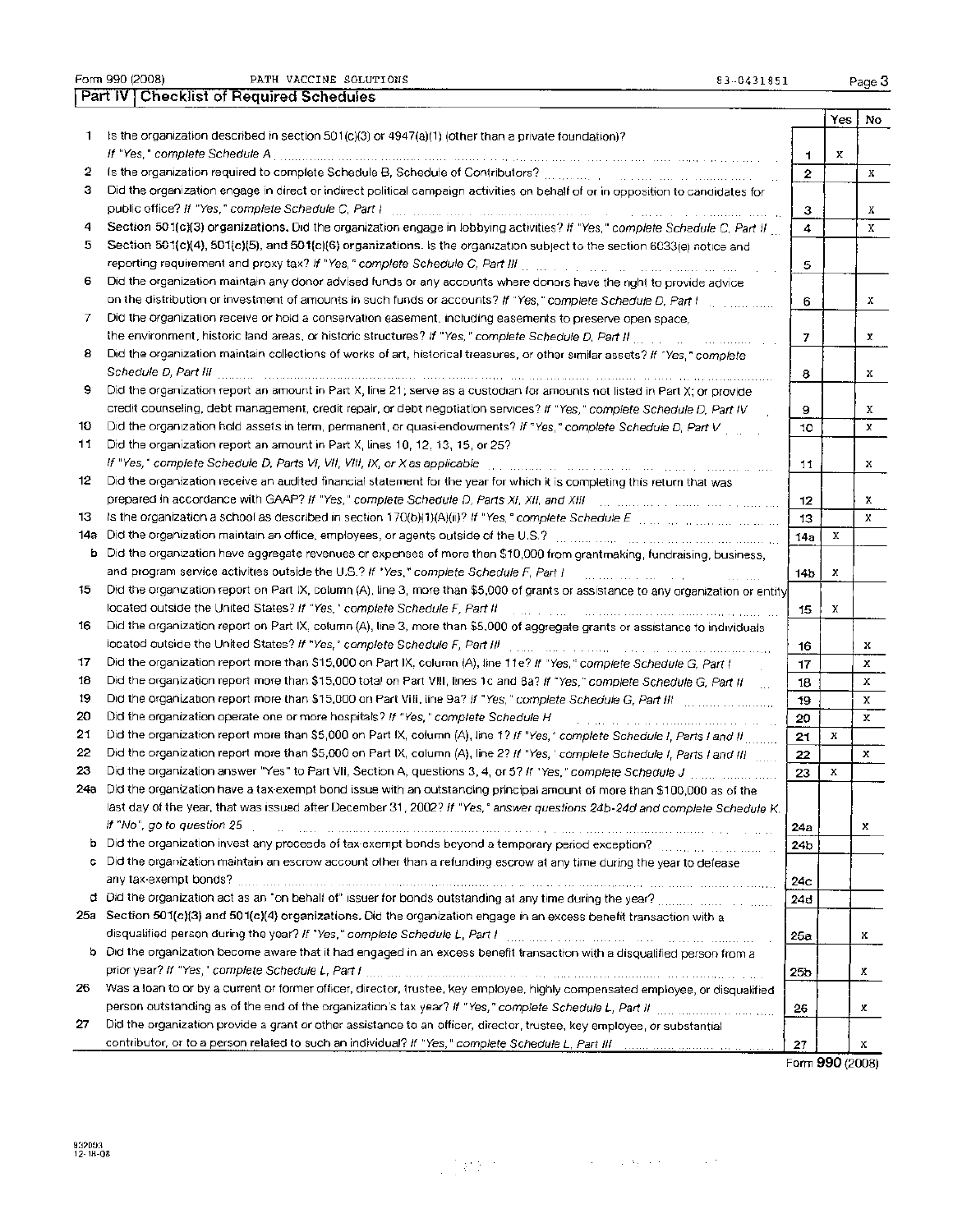|    | Form 990 (2008)<br>PATH VACCINE SOLUTIONS<br>83 0431851                                                                                                                                                                                                |     |     | Page 4 |
|----|--------------------------------------------------------------------------------------------------------------------------------------------------------------------------------------------------------------------------------------------------------|-----|-----|--------|
|    | Part IV   Checklist of Required Schedules (continued)                                                                                                                                                                                                  |     |     |        |
|    |                                                                                                                                                                                                                                                        |     | Yes | No     |
| 28 | During the tax year, did any person who is a current or former officer, director, trustee, or key employee;                                                                                                                                            |     |     |        |
|    | a Have a direct business relationship with the organization (other than as an officer, director, trustee, or employee), or an                                                                                                                          |     |     |        |
|    | indirect business relationship through ownership of more than 35% in another entity (individually or collectively with other                                                                                                                           |     |     |        |
|    |                                                                                                                                                                                                                                                        | 28a |     | x      |
|    | b Have a family member who had a direct or indirect business relationship with the organization?                                                                                                                                                       |     |     |        |
|    | If "Yes," complete Schedule L, Part IV                                                                                                                                                                                                                 | 28b |     | х      |
|    | c Serve as an officer, director, trustee, key employee, partner, or member of an entity (or a shareholder of a professional                                                                                                                            |     |     |        |
|    | corporation) doing business with the organization? If "Yes," complete Schedule L, Part IV                                                                                                                                                              | 28c |     | x      |
| 29 |                                                                                                                                                                                                                                                        | 29  |     | X.     |
| 30 | Did the organization receive contributions of art, historical treasures, or other similar assets, or qualified conservation                                                                                                                            |     |     |        |
|    |                                                                                                                                                                                                                                                        | 30  |     | х      |
| 31 | Did the organization liquidate, terminate, or dissolve and cease operations?                                                                                                                                                                           |     |     |        |
|    | If "Yes," complete Schedule N, Part I<br><u> 1999 - Paul Barbara, martin al-Amerikaan kalendari (h. 1998).</u>                                                                                                                                         | 31  |     | x      |
| 32 | Did the organization sell, exchange, dispose of, or transfer more than 25% of its net assets? If "Yes," complete                                                                                                                                       |     |     |        |
|    | Schedule N. Part II<br>$\sim$ . The state of the second state of the state of the state of the state of the state of the state of the state of the state of the state of the state of the state of the state of the state of the state of the state of | 32  |     | х      |
| 33 | Did the organization own 100% of an entity disregarded as separate from the organization under Regulations                                                                                                                                             |     |     |        |
|    | sections 301.7701-2 and 301.7701-3? If "Yes," complete Schedule R, Part International and the company and the                                                                                                                                          | 33  |     | x      |
| 34 | Was the organization related to any tax-exempt or taxable entity?                                                                                                                                                                                      |     |     |        |
|    | If "Yes," complete Schedule R, Parts II, III, IV, and V, line 1 manual contains the contained and complete schedule R, Parts II, III, A                                                                                                                | 34  | х   |        |
| 35 | Is any related organization a controlled entity within the meaning of section 512(b)(13)?                                                                                                                                                              |     |     |        |
|    | If "Yes," complete Schedule R, Part V, line 2<br>.<br>The contract contract contract of the contract of the contract of the contract of the contract contract of the                                                                                   | 35  | х   |        |
| 36 | Section 501(c)(3) organizations. Did the organization make any transfers to an exempt non-charitable related organization?                                                                                                                             |     |     |        |
|    | If "Yes," complete Schedule R, Part V, line 2                                                                                                                                                                                                          | 36  |     | x      |
| 37 | Did the organization conduct more than 5% of its activities through an entity that is not a related organization                                                                                                                                       |     |     |        |
|    |                                                                                                                                                                                                                                                        | 37  |     | х      |

Form 990 (2008)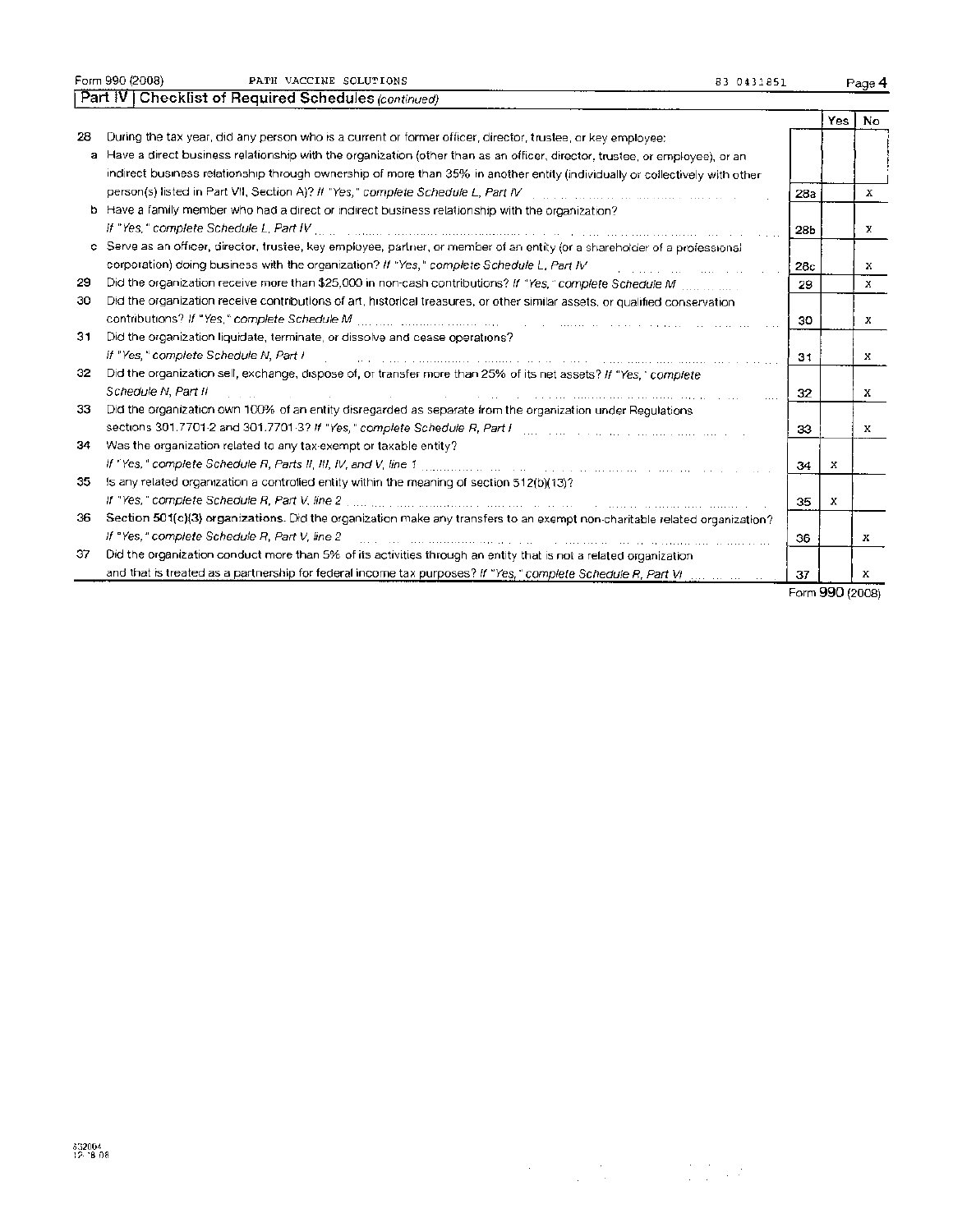| Part V<br>Yes<br>No.<br>1a Enter the number reported in Box 3 of Form 1096, Annual Summary and Transmittal of<br>U.S. Information Returns. Enter 0-if not applicable [11] management and management of the management<br>1a<br>1b<br>Did the organization comply with backup withholding rules for reportable payments to vendors and reportable gaming<br>c.<br>1 <sub>c</sub><br>Х<br>2a Enter the number of employees reported on Form W-3, Transmittal of Wage and Tax Statements,<br>filed for the calendar year ending with or within the year covered by this return [[[[[[[[[[[[[[[[[[[[[[[[[[[[<br>2а<br>b If at least one is reported on line 2a, did the organization file all required federal employment tax returns?<br>$_{\rm 2b}$<br>Note. If the sum of lines 1a and 2a is greater than 250, you may be required to e-file this return, (see instructions)<br>3a. Did the organization have unrelated business gross income of \$1,000 or more during the year covered by this return?<br>За<br>x<br>b If "Yes," has it filed a Form 990-T for this year? If "No," provide an explanation in Schedule O<br>3 <sub>b</sub><br>4a. At any time during the calendar year, did the organization have an interest in, or a signature or other authority over, a<br>financial account in a foreign country (such as a bank account, securities account, or other financial account)?<br>x<br>4а<br><b>b</b> If "Yes," enter the name of the foreign country: $\blacktriangleright$<br>See the instructions for exceptions and filing requirements for Form TD F 90-22.1, Report of Foreign Bank and<br>Financial Accounts.<br>Was the organization a party to a prohibited tax shelter transaction at any time during the tax year?<br>5a<br>x<br>5a<br>Did any taxable party notify the organization that it was or is a party to a prohibited tax shelter transaction?<br>ь<br>5b<br>x<br>c If "Yes," to question 5a or 5b, did the organization file Form 8886-T, Disclosure by Tax-Exempt Entity Regarding Prohibited<br>Tax Shelter Transaction?<br>5с<br>s and so and all life so the same of the same of the company of the same of the same of the same of the same<br>and the contract of<br>6а<br>x<br>6a<br>b If "Yes," did the organization include with every solicitation an express statement that such contributions or gifts<br>were not tax deductible?<br>65<br>an san anna sa a ann san seolarach na bliain sin ain sin ain ain an seo sin sin ainm sin air an sin an sin ai<br>Organizations that may receive deductible contributions under section 170(c).<br>7.<br>Did the organization provide goods or services in exchange for any quid pro quo contribution of more than \$75?<br>а<br>x<br>7a<br>If "Yes," did the organization notify the donor of the value of the goods or services provided? [11] the content of the content of the content of the content of the content of the content of the content of the content of t<br>b<br>7b<br>Did the organization sell, exchange, or otherwise dispose of tangible personal property for which it was required<br>c<br>to file Form 8282?<br>in a comparative and the comparative comparative comparative comparative and comparative comparative comparati<br>x<br>7с<br>d If "Yes," indicate the number of Forms 8282 filed during the year with the the content of the content<br>7d<br>e Did the organization, during the year, receive any funds, directly or indirectly, to pay premiums on a personal<br>х<br>7e<br>Did the organization, during the year, pay premiums, directly or indirectly, on a personal benefit contract? www.com<br>ŧ<br>71<br>х<br>For all contributions of qualified intellectual property, did the organization file Form 8899 as required?<br>7g<br>For contributions of cars, boats, airplanes, and other vehicles, did the organization file a Form 1098-C as required?<br>h<br>7h<br>8<br>Section 501(c)(3) and other sponsoring organizations maintaining donor advised funds and section 509(a)(3)<br>supporting organizations. Did the supporting organization, or a fund maintained by a sponsoring organization, have<br>excess business holdings at any time during the year?<br>8<br>х<br>9<br>Section 501(c)(3) and other sponsoring organizations maintaining donor advised funds.<br>a<br>x<br>9a<br>b<br>х<br>9b<br>Section 501(c)(7) organizations. Enter: N/A<br>10.<br>10a<br>а<br>Gross receipts, included on Form 990, Part VIII, line 12, for public use of club facilities<br>b<br>10b<br><b>Carl College</b><br>Section 501(c)(12) organizations, Enter; N/A<br>11<br>Gross income from members or shareholders<br>11a<br>a<br>Gross income from other sources (Do not net amounts due or paid to other sources against<br>ь<br>amounts due or received from them.)<br>11b<br>12a Section 4947(a)(1) non-exempt charitable trusts. Is the organization filing Form 990 in lieu of Form 1041?<br>12a<br><b>b</b> If "Yes," enter the amount of tax-exempt interest received or accrued during the year $N/A$<br>12 <sub>b</sub> | Form 990 (2008)<br>PATH VACCINE SOLUTIONS<br>83-0431851   |  | Page 5 |
|----------------------------------------------------------------------------------------------------------------------------------------------------------------------------------------------------------------------------------------------------------------------------------------------------------------------------------------------------------------------------------------------------------------------------------------------------------------------------------------------------------------------------------------------------------------------------------------------------------------------------------------------------------------------------------------------------------------------------------------------------------------------------------------------------------------------------------------------------------------------------------------------------------------------------------------------------------------------------------------------------------------------------------------------------------------------------------------------------------------------------------------------------------------------------------------------------------------------------------------------------------------------------------------------------------------------------------------------------------------------------------------------------------------------------------------------------------------------------------------------------------------------------------------------------------------------------------------------------------------------------------------------------------------------------------------------------------------------------------------------------------------------------------------------------------------------------------------------------------------------------------------------------------------------------------------------------------------------------------------------------------------------------------------------------------------------------------------------------------------------------------------------------------------------------------------------------------------------------------------------------------------------------------------------------------------------------------------------------------------------------------------------------------------------------------------------------------------------------------------------------------------------------------------------------------------------------------------------------------------------------------------------------------------------------------------------------------------------------------------------------------------------------------------------------------------------------------------------------------------------------------------------------------------------------------------------------------------------------------------------------------------------------------------------------------------------------------------------------------------------------------------------------------------------------------------------------------------------------------------------------------------------------------------------------------------------------------------------------------------------------------------------------------------------------------------------------------------------------------------------------------------------------------------------------------------------------------------------------------------------------------------------------------------------------------------------------------------------------------------------------------------------------------------------------------------------------------------------------------------------------------------------------------------------------------------------------------------------------------------------------------------------------------------------------------------------------------------------------------------------------------------------------------------------------------------------------------------------------------------------------------------------------------------------------------------------------------------------------------------------------------------------------------------------------------------------------------------------------------------------------------------------------------------------------------------------------------------------------------------------------------------------------------------------------------------------------------------------------------------------------------------------------------------------------------------------------------------------------------------------------------------------------------------------------------------------------------------------------------------------------------------------------------------------------------------------------------|-----------------------------------------------------------|--|--------|
|                                                                                                                                                                                                                                                                                                                                                                                                                                                                                                                                                                                                                                                                                                                                                                                                                                                                                                                                                                                                                                                                                                                                                                                                                                                                                                                                                                                                                                                                                                                                                                                                                                                                                                                                                                                                                                                                                                                                                                                                                                                                                                                                                                                                                                                                                                                                                                                                                                                                                                                                                                                                                                                                                                                                                                                                                                                                                                                                                                                                                                                                                                                                                                                                                                                                                                                                                                                                                                                                                                                                                                                                                                                                                                                                                                                                                                                                                                                                                                                                                                                                                                                                                                                                                                                                                                                                                                                                                                                                                                                                                                                                                                                                                                                                                                                                                                                                                                                                                                                                                                                                                  | Statements Regarding Other IRS Filings and Tax Compliance |  |        |
|                                                                                                                                                                                                                                                                                                                                                                                                                                                                                                                                                                                                                                                                                                                                                                                                                                                                                                                                                                                                                                                                                                                                                                                                                                                                                                                                                                                                                                                                                                                                                                                                                                                                                                                                                                                                                                                                                                                                                                                                                                                                                                                                                                                                                                                                                                                                                                                                                                                                                                                                                                                                                                                                                                                                                                                                                                                                                                                                                                                                                                                                                                                                                                                                                                                                                                                                                                                                                                                                                                                                                                                                                                                                                                                                                                                                                                                                                                                                                                                                                                                                                                                                                                                                                                                                                                                                                                                                                                                                                                                                                                                                                                                                                                                                                                                                                                                                                                                                                                                                                                                                                  |                                                           |  |        |
|                                                                                                                                                                                                                                                                                                                                                                                                                                                                                                                                                                                                                                                                                                                                                                                                                                                                                                                                                                                                                                                                                                                                                                                                                                                                                                                                                                                                                                                                                                                                                                                                                                                                                                                                                                                                                                                                                                                                                                                                                                                                                                                                                                                                                                                                                                                                                                                                                                                                                                                                                                                                                                                                                                                                                                                                                                                                                                                                                                                                                                                                                                                                                                                                                                                                                                                                                                                                                                                                                                                                                                                                                                                                                                                                                                                                                                                                                                                                                                                                                                                                                                                                                                                                                                                                                                                                                                                                                                                                                                                                                                                                                                                                                                                                                                                                                                                                                                                                                                                                                                                                                  |                                                           |  |        |
|                                                                                                                                                                                                                                                                                                                                                                                                                                                                                                                                                                                                                                                                                                                                                                                                                                                                                                                                                                                                                                                                                                                                                                                                                                                                                                                                                                                                                                                                                                                                                                                                                                                                                                                                                                                                                                                                                                                                                                                                                                                                                                                                                                                                                                                                                                                                                                                                                                                                                                                                                                                                                                                                                                                                                                                                                                                                                                                                                                                                                                                                                                                                                                                                                                                                                                                                                                                                                                                                                                                                                                                                                                                                                                                                                                                                                                                                                                                                                                                                                                                                                                                                                                                                                                                                                                                                                                                                                                                                                                                                                                                                                                                                                                                                                                                                                                                                                                                                                                                                                                                                                  |                                                           |  |        |
|                                                                                                                                                                                                                                                                                                                                                                                                                                                                                                                                                                                                                                                                                                                                                                                                                                                                                                                                                                                                                                                                                                                                                                                                                                                                                                                                                                                                                                                                                                                                                                                                                                                                                                                                                                                                                                                                                                                                                                                                                                                                                                                                                                                                                                                                                                                                                                                                                                                                                                                                                                                                                                                                                                                                                                                                                                                                                                                                                                                                                                                                                                                                                                                                                                                                                                                                                                                                                                                                                                                                                                                                                                                                                                                                                                                                                                                                                                                                                                                                                                                                                                                                                                                                                                                                                                                                                                                                                                                                                                                                                                                                                                                                                                                                                                                                                                                                                                                                                                                                                                                                                  |                                                           |  |        |
|                                                                                                                                                                                                                                                                                                                                                                                                                                                                                                                                                                                                                                                                                                                                                                                                                                                                                                                                                                                                                                                                                                                                                                                                                                                                                                                                                                                                                                                                                                                                                                                                                                                                                                                                                                                                                                                                                                                                                                                                                                                                                                                                                                                                                                                                                                                                                                                                                                                                                                                                                                                                                                                                                                                                                                                                                                                                                                                                                                                                                                                                                                                                                                                                                                                                                                                                                                                                                                                                                                                                                                                                                                                                                                                                                                                                                                                                                                                                                                                                                                                                                                                                                                                                                                                                                                                                                                                                                                                                                                                                                                                                                                                                                                                                                                                                                                                                                                                                                                                                                                                                                  |                                                           |  |        |
|                                                                                                                                                                                                                                                                                                                                                                                                                                                                                                                                                                                                                                                                                                                                                                                                                                                                                                                                                                                                                                                                                                                                                                                                                                                                                                                                                                                                                                                                                                                                                                                                                                                                                                                                                                                                                                                                                                                                                                                                                                                                                                                                                                                                                                                                                                                                                                                                                                                                                                                                                                                                                                                                                                                                                                                                                                                                                                                                                                                                                                                                                                                                                                                                                                                                                                                                                                                                                                                                                                                                                                                                                                                                                                                                                                                                                                                                                                                                                                                                                                                                                                                                                                                                                                                                                                                                                                                                                                                                                                                                                                                                                                                                                                                                                                                                                                                                                                                                                                                                                                                                                  |                                                           |  |        |
|                                                                                                                                                                                                                                                                                                                                                                                                                                                                                                                                                                                                                                                                                                                                                                                                                                                                                                                                                                                                                                                                                                                                                                                                                                                                                                                                                                                                                                                                                                                                                                                                                                                                                                                                                                                                                                                                                                                                                                                                                                                                                                                                                                                                                                                                                                                                                                                                                                                                                                                                                                                                                                                                                                                                                                                                                                                                                                                                                                                                                                                                                                                                                                                                                                                                                                                                                                                                                                                                                                                                                                                                                                                                                                                                                                                                                                                                                                                                                                                                                                                                                                                                                                                                                                                                                                                                                                                                                                                                                                                                                                                                                                                                                                                                                                                                                                                                                                                                                                                                                                                                                  |                                                           |  |        |
|                                                                                                                                                                                                                                                                                                                                                                                                                                                                                                                                                                                                                                                                                                                                                                                                                                                                                                                                                                                                                                                                                                                                                                                                                                                                                                                                                                                                                                                                                                                                                                                                                                                                                                                                                                                                                                                                                                                                                                                                                                                                                                                                                                                                                                                                                                                                                                                                                                                                                                                                                                                                                                                                                                                                                                                                                                                                                                                                                                                                                                                                                                                                                                                                                                                                                                                                                                                                                                                                                                                                                                                                                                                                                                                                                                                                                                                                                                                                                                                                                                                                                                                                                                                                                                                                                                                                                                                                                                                                                                                                                                                                                                                                                                                                                                                                                                                                                                                                                                                                                                                                                  |                                                           |  |        |
|                                                                                                                                                                                                                                                                                                                                                                                                                                                                                                                                                                                                                                                                                                                                                                                                                                                                                                                                                                                                                                                                                                                                                                                                                                                                                                                                                                                                                                                                                                                                                                                                                                                                                                                                                                                                                                                                                                                                                                                                                                                                                                                                                                                                                                                                                                                                                                                                                                                                                                                                                                                                                                                                                                                                                                                                                                                                                                                                                                                                                                                                                                                                                                                                                                                                                                                                                                                                                                                                                                                                                                                                                                                                                                                                                                                                                                                                                                                                                                                                                                                                                                                                                                                                                                                                                                                                                                                                                                                                                                                                                                                                                                                                                                                                                                                                                                                                                                                                                                                                                                                                                  |                                                           |  |        |
|                                                                                                                                                                                                                                                                                                                                                                                                                                                                                                                                                                                                                                                                                                                                                                                                                                                                                                                                                                                                                                                                                                                                                                                                                                                                                                                                                                                                                                                                                                                                                                                                                                                                                                                                                                                                                                                                                                                                                                                                                                                                                                                                                                                                                                                                                                                                                                                                                                                                                                                                                                                                                                                                                                                                                                                                                                                                                                                                                                                                                                                                                                                                                                                                                                                                                                                                                                                                                                                                                                                                                                                                                                                                                                                                                                                                                                                                                                                                                                                                                                                                                                                                                                                                                                                                                                                                                                                                                                                                                                                                                                                                                                                                                                                                                                                                                                                                                                                                                                                                                                                                                  |                                                           |  |        |
|                                                                                                                                                                                                                                                                                                                                                                                                                                                                                                                                                                                                                                                                                                                                                                                                                                                                                                                                                                                                                                                                                                                                                                                                                                                                                                                                                                                                                                                                                                                                                                                                                                                                                                                                                                                                                                                                                                                                                                                                                                                                                                                                                                                                                                                                                                                                                                                                                                                                                                                                                                                                                                                                                                                                                                                                                                                                                                                                                                                                                                                                                                                                                                                                                                                                                                                                                                                                                                                                                                                                                                                                                                                                                                                                                                                                                                                                                                                                                                                                                                                                                                                                                                                                                                                                                                                                                                                                                                                                                                                                                                                                                                                                                                                                                                                                                                                                                                                                                                                                                                                                                  |                                                           |  |        |
|                                                                                                                                                                                                                                                                                                                                                                                                                                                                                                                                                                                                                                                                                                                                                                                                                                                                                                                                                                                                                                                                                                                                                                                                                                                                                                                                                                                                                                                                                                                                                                                                                                                                                                                                                                                                                                                                                                                                                                                                                                                                                                                                                                                                                                                                                                                                                                                                                                                                                                                                                                                                                                                                                                                                                                                                                                                                                                                                                                                                                                                                                                                                                                                                                                                                                                                                                                                                                                                                                                                                                                                                                                                                                                                                                                                                                                                                                                                                                                                                                                                                                                                                                                                                                                                                                                                                                                                                                                                                                                                                                                                                                                                                                                                                                                                                                                                                                                                                                                                                                                                                                  |                                                           |  |        |
|                                                                                                                                                                                                                                                                                                                                                                                                                                                                                                                                                                                                                                                                                                                                                                                                                                                                                                                                                                                                                                                                                                                                                                                                                                                                                                                                                                                                                                                                                                                                                                                                                                                                                                                                                                                                                                                                                                                                                                                                                                                                                                                                                                                                                                                                                                                                                                                                                                                                                                                                                                                                                                                                                                                                                                                                                                                                                                                                                                                                                                                                                                                                                                                                                                                                                                                                                                                                                                                                                                                                                                                                                                                                                                                                                                                                                                                                                                                                                                                                                                                                                                                                                                                                                                                                                                                                                                                                                                                                                                                                                                                                                                                                                                                                                                                                                                                                                                                                                                                                                                                                                  |                                                           |  |        |
|                                                                                                                                                                                                                                                                                                                                                                                                                                                                                                                                                                                                                                                                                                                                                                                                                                                                                                                                                                                                                                                                                                                                                                                                                                                                                                                                                                                                                                                                                                                                                                                                                                                                                                                                                                                                                                                                                                                                                                                                                                                                                                                                                                                                                                                                                                                                                                                                                                                                                                                                                                                                                                                                                                                                                                                                                                                                                                                                                                                                                                                                                                                                                                                                                                                                                                                                                                                                                                                                                                                                                                                                                                                                                                                                                                                                                                                                                                                                                                                                                                                                                                                                                                                                                                                                                                                                                                                                                                                                                                                                                                                                                                                                                                                                                                                                                                                                                                                                                                                                                                                                                  |                                                           |  |        |
|                                                                                                                                                                                                                                                                                                                                                                                                                                                                                                                                                                                                                                                                                                                                                                                                                                                                                                                                                                                                                                                                                                                                                                                                                                                                                                                                                                                                                                                                                                                                                                                                                                                                                                                                                                                                                                                                                                                                                                                                                                                                                                                                                                                                                                                                                                                                                                                                                                                                                                                                                                                                                                                                                                                                                                                                                                                                                                                                                                                                                                                                                                                                                                                                                                                                                                                                                                                                                                                                                                                                                                                                                                                                                                                                                                                                                                                                                                                                                                                                                                                                                                                                                                                                                                                                                                                                                                                                                                                                                                                                                                                                                                                                                                                                                                                                                                                                                                                                                                                                                                                                                  |                                                           |  |        |
|                                                                                                                                                                                                                                                                                                                                                                                                                                                                                                                                                                                                                                                                                                                                                                                                                                                                                                                                                                                                                                                                                                                                                                                                                                                                                                                                                                                                                                                                                                                                                                                                                                                                                                                                                                                                                                                                                                                                                                                                                                                                                                                                                                                                                                                                                                                                                                                                                                                                                                                                                                                                                                                                                                                                                                                                                                                                                                                                                                                                                                                                                                                                                                                                                                                                                                                                                                                                                                                                                                                                                                                                                                                                                                                                                                                                                                                                                                                                                                                                                                                                                                                                                                                                                                                                                                                                                                                                                                                                                                                                                                                                                                                                                                                                                                                                                                                                                                                                                                                                                                                                                  |                                                           |  |        |
|                                                                                                                                                                                                                                                                                                                                                                                                                                                                                                                                                                                                                                                                                                                                                                                                                                                                                                                                                                                                                                                                                                                                                                                                                                                                                                                                                                                                                                                                                                                                                                                                                                                                                                                                                                                                                                                                                                                                                                                                                                                                                                                                                                                                                                                                                                                                                                                                                                                                                                                                                                                                                                                                                                                                                                                                                                                                                                                                                                                                                                                                                                                                                                                                                                                                                                                                                                                                                                                                                                                                                                                                                                                                                                                                                                                                                                                                                                                                                                                                                                                                                                                                                                                                                                                                                                                                                                                                                                                                                                                                                                                                                                                                                                                                                                                                                                                                                                                                                                                                                                                                                  |                                                           |  |        |
|                                                                                                                                                                                                                                                                                                                                                                                                                                                                                                                                                                                                                                                                                                                                                                                                                                                                                                                                                                                                                                                                                                                                                                                                                                                                                                                                                                                                                                                                                                                                                                                                                                                                                                                                                                                                                                                                                                                                                                                                                                                                                                                                                                                                                                                                                                                                                                                                                                                                                                                                                                                                                                                                                                                                                                                                                                                                                                                                                                                                                                                                                                                                                                                                                                                                                                                                                                                                                                                                                                                                                                                                                                                                                                                                                                                                                                                                                                                                                                                                                                                                                                                                                                                                                                                                                                                                                                                                                                                                                                                                                                                                                                                                                                                                                                                                                                                                                                                                                                                                                                                                                  |                                                           |  |        |
|                                                                                                                                                                                                                                                                                                                                                                                                                                                                                                                                                                                                                                                                                                                                                                                                                                                                                                                                                                                                                                                                                                                                                                                                                                                                                                                                                                                                                                                                                                                                                                                                                                                                                                                                                                                                                                                                                                                                                                                                                                                                                                                                                                                                                                                                                                                                                                                                                                                                                                                                                                                                                                                                                                                                                                                                                                                                                                                                                                                                                                                                                                                                                                                                                                                                                                                                                                                                                                                                                                                                                                                                                                                                                                                                                                                                                                                                                                                                                                                                                                                                                                                                                                                                                                                                                                                                                                                                                                                                                                                                                                                                                                                                                                                                                                                                                                                                                                                                                                                                                                                                                  |                                                           |  |        |
|                                                                                                                                                                                                                                                                                                                                                                                                                                                                                                                                                                                                                                                                                                                                                                                                                                                                                                                                                                                                                                                                                                                                                                                                                                                                                                                                                                                                                                                                                                                                                                                                                                                                                                                                                                                                                                                                                                                                                                                                                                                                                                                                                                                                                                                                                                                                                                                                                                                                                                                                                                                                                                                                                                                                                                                                                                                                                                                                                                                                                                                                                                                                                                                                                                                                                                                                                                                                                                                                                                                                                                                                                                                                                                                                                                                                                                                                                                                                                                                                                                                                                                                                                                                                                                                                                                                                                                                                                                                                                                                                                                                                                                                                                                                                                                                                                                                                                                                                                                                                                                                                                  |                                                           |  |        |
|                                                                                                                                                                                                                                                                                                                                                                                                                                                                                                                                                                                                                                                                                                                                                                                                                                                                                                                                                                                                                                                                                                                                                                                                                                                                                                                                                                                                                                                                                                                                                                                                                                                                                                                                                                                                                                                                                                                                                                                                                                                                                                                                                                                                                                                                                                                                                                                                                                                                                                                                                                                                                                                                                                                                                                                                                                                                                                                                                                                                                                                                                                                                                                                                                                                                                                                                                                                                                                                                                                                                                                                                                                                                                                                                                                                                                                                                                                                                                                                                                                                                                                                                                                                                                                                                                                                                                                                                                                                                                                                                                                                                                                                                                                                                                                                                                                                                                                                                                                                                                                                                                  |                                                           |  |        |
|                                                                                                                                                                                                                                                                                                                                                                                                                                                                                                                                                                                                                                                                                                                                                                                                                                                                                                                                                                                                                                                                                                                                                                                                                                                                                                                                                                                                                                                                                                                                                                                                                                                                                                                                                                                                                                                                                                                                                                                                                                                                                                                                                                                                                                                                                                                                                                                                                                                                                                                                                                                                                                                                                                                                                                                                                                                                                                                                                                                                                                                                                                                                                                                                                                                                                                                                                                                                                                                                                                                                                                                                                                                                                                                                                                                                                                                                                                                                                                                                                                                                                                                                                                                                                                                                                                                                                                                                                                                                                                                                                                                                                                                                                                                                                                                                                                                                                                                                                                                                                                                                                  |                                                           |  |        |
|                                                                                                                                                                                                                                                                                                                                                                                                                                                                                                                                                                                                                                                                                                                                                                                                                                                                                                                                                                                                                                                                                                                                                                                                                                                                                                                                                                                                                                                                                                                                                                                                                                                                                                                                                                                                                                                                                                                                                                                                                                                                                                                                                                                                                                                                                                                                                                                                                                                                                                                                                                                                                                                                                                                                                                                                                                                                                                                                                                                                                                                                                                                                                                                                                                                                                                                                                                                                                                                                                                                                                                                                                                                                                                                                                                                                                                                                                                                                                                                                                                                                                                                                                                                                                                                                                                                                                                                                                                                                                                                                                                                                                                                                                                                                                                                                                                                                                                                                                                                                                                                                                  |                                                           |  |        |
|                                                                                                                                                                                                                                                                                                                                                                                                                                                                                                                                                                                                                                                                                                                                                                                                                                                                                                                                                                                                                                                                                                                                                                                                                                                                                                                                                                                                                                                                                                                                                                                                                                                                                                                                                                                                                                                                                                                                                                                                                                                                                                                                                                                                                                                                                                                                                                                                                                                                                                                                                                                                                                                                                                                                                                                                                                                                                                                                                                                                                                                                                                                                                                                                                                                                                                                                                                                                                                                                                                                                                                                                                                                                                                                                                                                                                                                                                                                                                                                                                                                                                                                                                                                                                                                                                                                                                                                                                                                                                                                                                                                                                                                                                                                                                                                                                                                                                                                                                                                                                                                                                  |                                                           |  |        |
|                                                                                                                                                                                                                                                                                                                                                                                                                                                                                                                                                                                                                                                                                                                                                                                                                                                                                                                                                                                                                                                                                                                                                                                                                                                                                                                                                                                                                                                                                                                                                                                                                                                                                                                                                                                                                                                                                                                                                                                                                                                                                                                                                                                                                                                                                                                                                                                                                                                                                                                                                                                                                                                                                                                                                                                                                                                                                                                                                                                                                                                                                                                                                                                                                                                                                                                                                                                                                                                                                                                                                                                                                                                                                                                                                                                                                                                                                                                                                                                                                                                                                                                                                                                                                                                                                                                                                                                                                                                                                                                                                                                                                                                                                                                                                                                                                                                                                                                                                                                                                                                                                  |                                                           |  |        |
|                                                                                                                                                                                                                                                                                                                                                                                                                                                                                                                                                                                                                                                                                                                                                                                                                                                                                                                                                                                                                                                                                                                                                                                                                                                                                                                                                                                                                                                                                                                                                                                                                                                                                                                                                                                                                                                                                                                                                                                                                                                                                                                                                                                                                                                                                                                                                                                                                                                                                                                                                                                                                                                                                                                                                                                                                                                                                                                                                                                                                                                                                                                                                                                                                                                                                                                                                                                                                                                                                                                                                                                                                                                                                                                                                                                                                                                                                                                                                                                                                                                                                                                                                                                                                                                                                                                                                                                                                                                                                                                                                                                                                                                                                                                                                                                                                                                                                                                                                                                                                                                                                  |                                                           |  |        |
|                                                                                                                                                                                                                                                                                                                                                                                                                                                                                                                                                                                                                                                                                                                                                                                                                                                                                                                                                                                                                                                                                                                                                                                                                                                                                                                                                                                                                                                                                                                                                                                                                                                                                                                                                                                                                                                                                                                                                                                                                                                                                                                                                                                                                                                                                                                                                                                                                                                                                                                                                                                                                                                                                                                                                                                                                                                                                                                                                                                                                                                                                                                                                                                                                                                                                                                                                                                                                                                                                                                                                                                                                                                                                                                                                                                                                                                                                                                                                                                                                                                                                                                                                                                                                                                                                                                                                                                                                                                                                                                                                                                                                                                                                                                                                                                                                                                                                                                                                                                                                                                                                  |                                                           |  |        |
|                                                                                                                                                                                                                                                                                                                                                                                                                                                                                                                                                                                                                                                                                                                                                                                                                                                                                                                                                                                                                                                                                                                                                                                                                                                                                                                                                                                                                                                                                                                                                                                                                                                                                                                                                                                                                                                                                                                                                                                                                                                                                                                                                                                                                                                                                                                                                                                                                                                                                                                                                                                                                                                                                                                                                                                                                                                                                                                                                                                                                                                                                                                                                                                                                                                                                                                                                                                                                                                                                                                                                                                                                                                                                                                                                                                                                                                                                                                                                                                                                                                                                                                                                                                                                                                                                                                                                                                                                                                                                                                                                                                                                                                                                                                                                                                                                                                                                                                                                                                                                                                                                  |                                                           |  |        |
|                                                                                                                                                                                                                                                                                                                                                                                                                                                                                                                                                                                                                                                                                                                                                                                                                                                                                                                                                                                                                                                                                                                                                                                                                                                                                                                                                                                                                                                                                                                                                                                                                                                                                                                                                                                                                                                                                                                                                                                                                                                                                                                                                                                                                                                                                                                                                                                                                                                                                                                                                                                                                                                                                                                                                                                                                                                                                                                                                                                                                                                                                                                                                                                                                                                                                                                                                                                                                                                                                                                                                                                                                                                                                                                                                                                                                                                                                                                                                                                                                                                                                                                                                                                                                                                                                                                                                                                                                                                                                                                                                                                                                                                                                                                                                                                                                                                                                                                                                                                                                                                                                  |                                                           |  |        |
|                                                                                                                                                                                                                                                                                                                                                                                                                                                                                                                                                                                                                                                                                                                                                                                                                                                                                                                                                                                                                                                                                                                                                                                                                                                                                                                                                                                                                                                                                                                                                                                                                                                                                                                                                                                                                                                                                                                                                                                                                                                                                                                                                                                                                                                                                                                                                                                                                                                                                                                                                                                                                                                                                                                                                                                                                                                                                                                                                                                                                                                                                                                                                                                                                                                                                                                                                                                                                                                                                                                                                                                                                                                                                                                                                                                                                                                                                                                                                                                                                                                                                                                                                                                                                                                                                                                                                                                                                                                                                                                                                                                                                                                                                                                                                                                                                                                                                                                                                                                                                                                                                  |                                                           |  |        |
|                                                                                                                                                                                                                                                                                                                                                                                                                                                                                                                                                                                                                                                                                                                                                                                                                                                                                                                                                                                                                                                                                                                                                                                                                                                                                                                                                                                                                                                                                                                                                                                                                                                                                                                                                                                                                                                                                                                                                                                                                                                                                                                                                                                                                                                                                                                                                                                                                                                                                                                                                                                                                                                                                                                                                                                                                                                                                                                                                                                                                                                                                                                                                                                                                                                                                                                                                                                                                                                                                                                                                                                                                                                                                                                                                                                                                                                                                                                                                                                                                                                                                                                                                                                                                                                                                                                                                                                                                                                                                                                                                                                                                                                                                                                                                                                                                                                                                                                                                                                                                                                                                  |                                                           |  |        |
|                                                                                                                                                                                                                                                                                                                                                                                                                                                                                                                                                                                                                                                                                                                                                                                                                                                                                                                                                                                                                                                                                                                                                                                                                                                                                                                                                                                                                                                                                                                                                                                                                                                                                                                                                                                                                                                                                                                                                                                                                                                                                                                                                                                                                                                                                                                                                                                                                                                                                                                                                                                                                                                                                                                                                                                                                                                                                                                                                                                                                                                                                                                                                                                                                                                                                                                                                                                                                                                                                                                                                                                                                                                                                                                                                                                                                                                                                                                                                                                                                                                                                                                                                                                                                                                                                                                                                                                                                                                                                                                                                                                                                                                                                                                                                                                                                                                                                                                                                                                                                                                                                  |                                                           |  |        |
|                                                                                                                                                                                                                                                                                                                                                                                                                                                                                                                                                                                                                                                                                                                                                                                                                                                                                                                                                                                                                                                                                                                                                                                                                                                                                                                                                                                                                                                                                                                                                                                                                                                                                                                                                                                                                                                                                                                                                                                                                                                                                                                                                                                                                                                                                                                                                                                                                                                                                                                                                                                                                                                                                                                                                                                                                                                                                                                                                                                                                                                                                                                                                                                                                                                                                                                                                                                                                                                                                                                                                                                                                                                                                                                                                                                                                                                                                                                                                                                                                                                                                                                                                                                                                                                                                                                                                                                                                                                                                                                                                                                                                                                                                                                                                                                                                                                                                                                                                                                                                                                                                  |                                                           |  |        |
|                                                                                                                                                                                                                                                                                                                                                                                                                                                                                                                                                                                                                                                                                                                                                                                                                                                                                                                                                                                                                                                                                                                                                                                                                                                                                                                                                                                                                                                                                                                                                                                                                                                                                                                                                                                                                                                                                                                                                                                                                                                                                                                                                                                                                                                                                                                                                                                                                                                                                                                                                                                                                                                                                                                                                                                                                                                                                                                                                                                                                                                                                                                                                                                                                                                                                                                                                                                                                                                                                                                                                                                                                                                                                                                                                                                                                                                                                                                                                                                                                                                                                                                                                                                                                                                                                                                                                                                                                                                                                                                                                                                                                                                                                                                                                                                                                                                                                                                                                                                                                                                                                  |                                                           |  |        |
|                                                                                                                                                                                                                                                                                                                                                                                                                                                                                                                                                                                                                                                                                                                                                                                                                                                                                                                                                                                                                                                                                                                                                                                                                                                                                                                                                                                                                                                                                                                                                                                                                                                                                                                                                                                                                                                                                                                                                                                                                                                                                                                                                                                                                                                                                                                                                                                                                                                                                                                                                                                                                                                                                                                                                                                                                                                                                                                                                                                                                                                                                                                                                                                                                                                                                                                                                                                                                                                                                                                                                                                                                                                                                                                                                                                                                                                                                                                                                                                                                                                                                                                                                                                                                                                                                                                                                                                                                                                                                                                                                                                                                                                                                                                                                                                                                                                                                                                                                                                                                                                                                  |                                                           |  |        |
|                                                                                                                                                                                                                                                                                                                                                                                                                                                                                                                                                                                                                                                                                                                                                                                                                                                                                                                                                                                                                                                                                                                                                                                                                                                                                                                                                                                                                                                                                                                                                                                                                                                                                                                                                                                                                                                                                                                                                                                                                                                                                                                                                                                                                                                                                                                                                                                                                                                                                                                                                                                                                                                                                                                                                                                                                                                                                                                                                                                                                                                                                                                                                                                                                                                                                                                                                                                                                                                                                                                                                                                                                                                                                                                                                                                                                                                                                                                                                                                                                                                                                                                                                                                                                                                                                                                                                                                                                                                                                                                                                                                                                                                                                                                                                                                                                                                                                                                                                                                                                                                                                  |                                                           |  |        |
|                                                                                                                                                                                                                                                                                                                                                                                                                                                                                                                                                                                                                                                                                                                                                                                                                                                                                                                                                                                                                                                                                                                                                                                                                                                                                                                                                                                                                                                                                                                                                                                                                                                                                                                                                                                                                                                                                                                                                                                                                                                                                                                                                                                                                                                                                                                                                                                                                                                                                                                                                                                                                                                                                                                                                                                                                                                                                                                                                                                                                                                                                                                                                                                                                                                                                                                                                                                                                                                                                                                                                                                                                                                                                                                                                                                                                                                                                                                                                                                                                                                                                                                                                                                                                                                                                                                                                                                                                                                                                                                                                                                                                                                                                                                                                                                                                                                                                                                                                                                                                                                                                  |                                                           |  |        |
|                                                                                                                                                                                                                                                                                                                                                                                                                                                                                                                                                                                                                                                                                                                                                                                                                                                                                                                                                                                                                                                                                                                                                                                                                                                                                                                                                                                                                                                                                                                                                                                                                                                                                                                                                                                                                                                                                                                                                                                                                                                                                                                                                                                                                                                                                                                                                                                                                                                                                                                                                                                                                                                                                                                                                                                                                                                                                                                                                                                                                                                                                                                                                                                                                                                                                                                                                                                                                                                                                                                                                                                                                                                                                                                                                                                                                                                                                                                                                                                                                                                                                                                                                                                                                                                                                                                                                                                                                                                                                                                                                                                                                                                                                                                                                                                                                                                                                                                                                                                                                                                                                  |                                                           |  |        |
|                                                                                                                                                                                                                                                                                                                                                                                                                                                                                                                                                                                                                                                                                                                                                                                                                                                                                                                                                                                                                                                                                                                                                                                                                                                                                                                                                                                                                                                                                                                                                                                                                                                                                                                                                                                                                                                                                                                                                                                                                                                                                                                                                                                                                                                                                                                                                                                                                                                                                                                                                                                                                                                                                                                                                                                                                                                                                                                                                                                                                                                                                                                                                                                                                                                                                                                                                                                                                                                                                                                                                                                                                                                                                                                                                                                                                                                                                                                                                                                                                                                                                                                                                                                                                                                                                                                                                                                                                                                                                                                                                                                                                                                                                                                                                                                                                                                                                                                                                                                                                                                                                  |                                                           |  |        |
|                                                                                                                                                                                                                                                                                                                                                                                                                                                                                                                                                                                                                                                                                                                                                                                                                                                                                                                                                                                                                                                                                                                                                                                                                                                                                                                                                                                                                                                                                                                                                                                                                                                                                                                                                                                                                                                                                                                                                                                                                                                                                                                                                                                                                                                                                                                                                                                                                                                                                                                                                                                                                                                                                                                                                                                                                                                                                                                                                                                                                                                                                                                                                                                                                                                                                                                                                                                                                                                                                                                                                                                                                                                                                                                                                                                                                                                                                                                                                                                                                                                                                                                                                                                                                                                                                                                                                                                                                                                                                                                                                                                                                                                                                                                                                                                                                                                                                                                                                                                                                                                                                  |                                                           |  |        |
|                                                                                                                                                                                                                                                                                                                                                                                                                                                                                                                                                                                                                                                                                                                                                                                                                                                                                                                                                                                                                                                                                                                                                                                                                                                                                                                                                                                                                                                                                                                                                                                                                                                                                                                                                                                                                                                                                                                                                                                                                                                                                                                                                                                                                                                                                                                                                                                                                                                                                                                                                                                                                                                                                                                                                                                                                                                                                                                                                                                                                                                                                                                                                                                                                                                                                                                                                                                                                                                                                                                                                                                                                                                                                                                                                                                                                                                                                                                                                                                                                                                                                                                                                                                                                                                                                                                                                                                                                                                                                                                                                                                                                                                                                                                                                                                                                                                                                                                                                                                                                                                                                  |                                                           |  |        |
|                                                                                                                                                                                                                                                                                                                                                                                                                                                                                                                                                                                                                                                                                                                                                                                                                                                                                                                                                                                                                                                                                                                                                                                                                                                                                                                                                                                                                                                                                                                                                                                                                                                                                                                                                                                                                                                                                                                                                                                                                                                                                                                                                                                                                                                                                                                                                                                                                                                                                                                                                                                                                                                                                                                                                                                                                                                                                                                                                                                                                                                                                                                                                                                                                                                                                                                                                                                                                                                                                                                                                                                                                                                                                                                                                                                                                                                                                                                                                                                                                                                                                                                                                                                                                                                                                                                                                                                                                                                                                                                                                                                                                                                                                                                                                                                                                                                                                                                                                                                                                                                                                  |                                                           |  |        |
|                                                                                                                                                                                                                                                                                                                                                                                                                                                                                                                                                                                                                                                                                                                                                                                                                                                                                                                                                                                                                                                                                                                                                                                                                                                                                                                                                                                                                                                                                                                                                                                                                                                                                                                                                                                                                                                                                                                                                                                                                                                                                                                                                                                                                                                                                                                                                                                                                                                                                                                                                                                                                                                                                                                                                                                                                                                                                                                                                                                                                                                                                                                                                                                                                                                                                                                                                                                                                                                                                                                                                                                                                                                                                                                                                                                                                                                                                                                                                                                                                                                                                                                                                                                                                                                                                                                                                                                                                                                                                                                                                                                                                                                                                                                                                                                                                                                                                                                                                                                                                                                                                  |                                                           |  |        |
|                                                                                                                                                                                                                                                                                                                                                                                                                                                                                                                                                                                                                                                                                                                                                                                                                                                                                                                                                                                                                                                                                                                                                                                                                                                                                                                                                                                                                                                                                                                                                                                                                                                                                                                                                                                                                                                                                                                                                                                                                                                                                                                                                                                                                                                                                                                                                                                                                                                                                                                                                                                                                                                                                                                                                                                                                                                                                                                                                                                                                                                                                                                                                                                                                                                                                                                                                                                                                                                                                                                                                                                                                                                                                                                                                                                                                                                                                                                                                                                                                                                                                                                                                                                                                                                                                                                                                                                                                                                                                                                                                                                                                                                                                                                                                                                                                                                                                                                                                                                                                                                                                  |                                                           |  |        |
|                                                                                                                                                                                                                                                                                                                                                                                                                                                                                                                                                                                                                                                                                                                                                                                                                                                                                                                                                                                                                                                                                                                                                                                                                                                                                                                                                                                                                                                                                                                                                                                                                                                                                                                                                                                                                                                                                                                                                                                                                                                                                                                                                                                                                                                                                                                                                                                                                                                                                                                                                                                                                                                                                                                                                                                                                                                                                                                                                                                                                                                                                                                                                                                                                                                                                                                                                                                                                                                                                                                                                                                                                                                                                                                                                                                                                                                                                                                                                                                                                                                                                                                                                                                                                                                                                                                                                                                                                                                                                                                                                                                                                                                                                                                                                                                                                                                                                                                                                                                                                                                                                  |                                                           |  |        |
|                                                                                                                                                                                                                                                                                                                                                                                                                                                                                                                                                                                                                                                                                                                                                                                                                                                                                                                                                                                                                                                                                                                                                                                                                                                                                                                                                                                                                                                                                                                                                                                                                                                                                                                                                                                                                                                                                                                                                                                                                                                                                                                                                                                                                                                                                                                                                                                                                                                                                                                                                                                                                                                                                                                                                                                                                                                                                                                                                                                                                                                                                                                                                                                                                                                                                                                                                                                                                                                                                                                                                                                                                                                                                                                                                                                                                                                                                                                                                                                                                                                                                                                                                                                                                                                                                                                                                                                                                                                                                                                                                                                                                                                                                                                                                                                                                                                                                                                                                                                                                                                                                  |                                                           |  |        |
|                                                                                                                                                                                                                                                                                                                                                                                                                                                                                                                                                                                                                                                                                                                                                                                                                                                                                                                                                                                                                                                                                                                                                                                                                                                                                                                                                                                                                                                                                                                                                                                                                                                                                                                                                                                                                                                                                                                                                                                                                                                                                                                                                                                                                                                                                                                                                                                                                                                                                                                                                                                                                                                                                                                                                                                                                                                                                                                                                                                                                                                                                                                                                                                                                                                                                                                                                                                                                                                                                                                                                                                                                                                                                                                                                                                                                                                                                                                                                                                                                                                                                                                                                                                                                                                                                                                                                                                                                                                                                                                                                                                                                                                                                                                                                                                                                                                                                                                                                                                                                                                                                  |                                                           |  |        |
|                                                                                                                                                                                                                                                                                                                                                                                                                                                                                                                                                                                                                                                                                                                                                                                                                                                                                                                                                                                                                                                                                                                                                                                                                                                                                                                                                                                                                                                                                                                                                                                                                                                                                                                                                                                                                                                                                                                                                                                                                                                                                                                                                                                                                                                                                                                                                                                                                                                                                                                                                                                                                                                                                                                                                                                                                                                                                                                                                                                                                                                                                                                                                                                                                                                                                                                                                                                                                                                                                                                                                                                                                                                                                                                                                                                                                                                                                                                                                                                                                                                                                                                                                                                                                                                                                                                                                                                                                                                                                                                                                                                                                                                                                                                                                                                                                                                                                                                                                                                                                                                                                  |                                                           |  |        |
|                                                                                                                                                                                                                                                                                                                                                                                                                                                                                                                                                                                                                                                                                                                                                                                                                                                                                                                                                                                                                                                                                                                                                                                                                                                                                                                                                                                                                                                                                                                                                                                                                                                                                                                                                                                                                                                                                                                                                                                                                                                                                                                                                                                                                                                                                                                                                                                                                                                                                                                                                                                                                                                                                                                                                                                                                                                                                                                                                                                                                                                                                                                                                                                                                                                                                                                                                                                                                                                                                                                                                                                                                                                                                                                                                                                                                                                                                                                                                                                                                                                                                                                                                                                                                                                                                                                                                                                                                                                                                                                                                                                                                                                                                                                                                                                                                                                                                                                                                                                                                                                                                  |                                                           |  |        |
|                                                                                                                                                                                                                                                                                                                                                                                                                                                                                                                                                                                                                                                                                                                                                                                                                                                                                                                                                                                                                                                                                                                                                                                                                                                                                                                                                                                                                                                                                                                                                                                                                                                                                                                                                                                                                                                                                                                                                                                                                                                                                                                                                                                                                                                                                                                                                                                                                                                                                                                                                                                                                                                                                                                                                                                                                                                                                                                                                                                                                                                                                                                                                                                                                                                                                                                                                                                                                                                                                                                                                                                                                                                                                                                                                                                                                                                                                                                                                                                                                                                                                                                                                                                                                                                                                                                                                                                                                                                                                                                                                                                                                                                                                                                                                                                                                                                                                                                                                                                                                                                                                  |                                                           |  |        |

 $\sim 10^{-11}$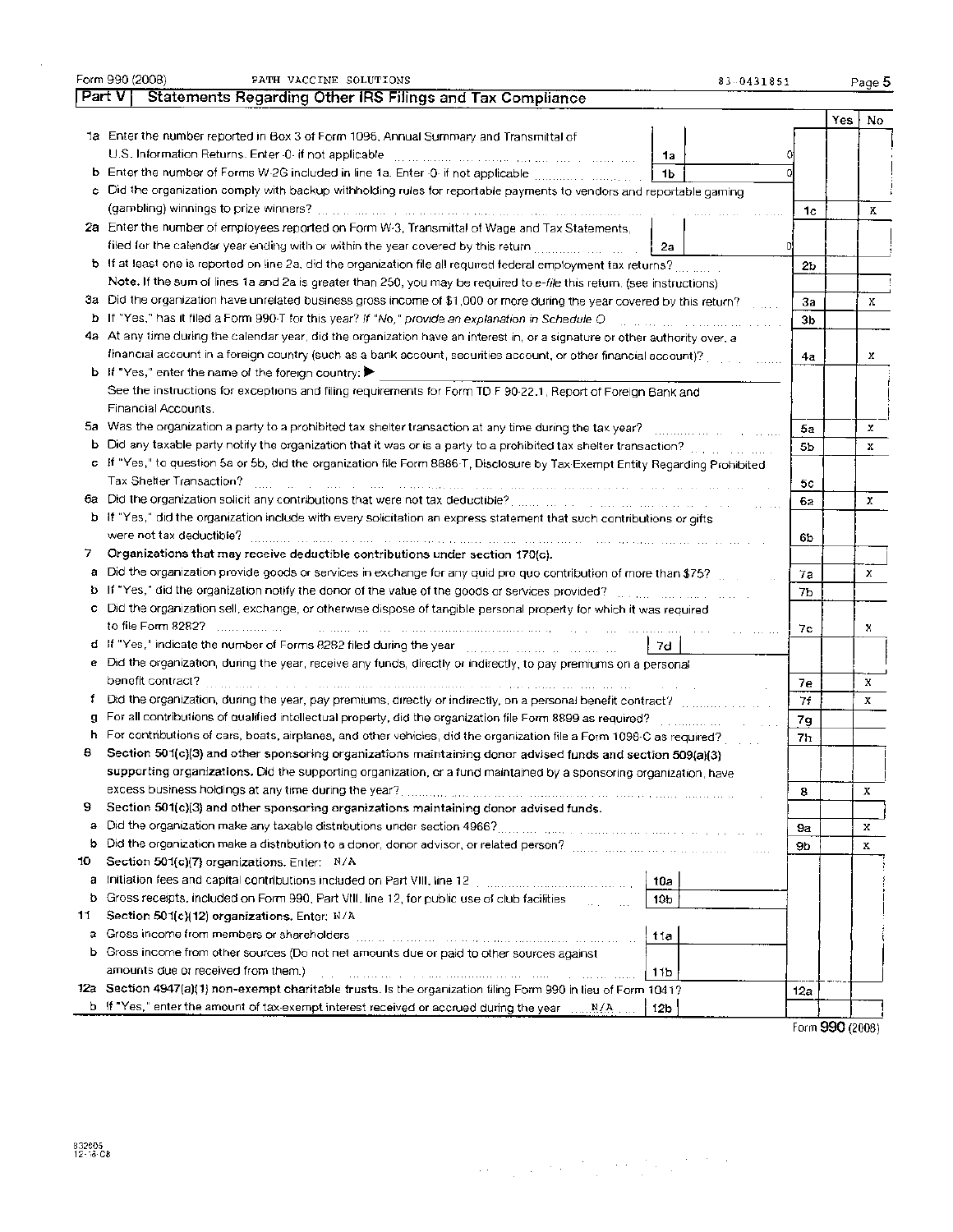Form 990 (2008) PATH VACCINE SOLUTIONS 83-0431851 Page 6

Part VI | Governance, Management, and Disclosure (Sections A, B, and C request information about policies not required by the Internal Revenue Code.)

### Section **A.** Governing Body and Management

|     |                                                                                                                             |           | Yes | No           |
|-----|-----------------------------------------------------------------------------------------------------------------------------|-----------|-----|--------------|
|     | For each "Yes" response to lines 2-7b below, and for a "No" response to lines 8 or 9b below, describe the circumstances.    |           |     |              |
|     | processes, or changes in Schedule O. See instructions.                                                                      |           |     |              |
| 1a. | 10<br>1a                                                                                                                    |           |     |              |
| b   | Enter the number of voting members that are independent<br>1 <sub>b</sub>                                                   |           |     |              |
| 2.  | Did any officer, director, trustee, or key employee have a family relationship or a business relationship with any other    |           |     |              |
|     | officer, director, trustee, or key employee?                                                                                | 2         |     | х.           |
| з   | Did the organization delegate control over management duties customarily performed by or under the direct supervision       |           |     |              |
|     | of officers, directors or trustees, or key employees to a management company or other person?                               | з         |     | x            |
| 4   | Did the organization make any significant changes to its organizational documents since the prior Form 990 was filed?       | 4         |     | $\mathbf{x}$ |
| 5   | Did the organization become aware during the year of a material diversion of the organization's assets?                     | 5         |     | x.           |
| 6   | Does the organization have members or stockholders?                                                                         | 6         |     | x            |
| 7a  | Does the organization have members, stockholders, or other persons who may elect one or more members of the                 |           |     |              |
|     | governing body?<br>and the company of the company                                                                           | 7a        |     | x            |
|     | b Are any decisions of the governing body subject to approval by members, stockholders, or other persons?                   | 7b        |     | x            |
| 8   | Did the organization contemporaneously document the meetings held or written actions undertaken during the year             |           |     |              |
|     | by the following:                                                                                                           |           |     |              |
| а   | The governing body?                                                                                                         | 8a        | x   |              |
| b   | Each committee with authority to act on behalf of the governing body?                                                       | <b>Bb</b> | x   |              |
| 9а  |                                                                                                                             | 9a        |     | x            |
| ь   | If "Yes," does the organization have written policies and procedures governing the activities of such chapters, affiliates, |           |     |              |
|     | and branches to ensure their operations are consistent with those of the organization?                                      | 9Ь        |     |              |
| 10  | Was a copy of the Form 990 provided to the organization's governing body before it was filed? All organizations must        |           |     |              |
|     | describe in Schedule O the process, if any, the organization uses to review the Form 990                                    | 10        | x   |              |
| 11  | is there any officer, director or trustee, or key employee listed in Part VII, Section A, who cannot be reached at the      |           |     |              |
|     |                                                                                                                             | 11        |     | х            |
|     | Section B. Policies                                                                                                         |           |     |              |
|     |                                                                                                                             |           | Yes | No.          |
|     | $12a$ . Does the arganization boys a written conflict of interset policy? H "AIA " so to line                               |           |     |              |

|                       |                                                                                                                                                                                                                                |                  | . | .  |  |  |  |  |
|-----------------------|--------------------------------------------------------------------------------------------------------------------------------------------------------------------------------------------------------------------------------|------------------|---|----|--|--|--|--|
| 12а                   | Does the organization have a written conflict of interest policy? If "No," go to line 13 manufacturer and containing the                                                                                                       | 12a              | х |    |  |  |  |  |
|                       | b Are officers, directors or trustees, and key employees required to disclose annually interests that could give rise                                                                                                          |                  |   |    |  |  |  |  |
|                       | to conflicts?                                                                                                                                                                                                                  | 12 <sub>b</sub>  | х |    |  |  |  |  |
| c                     | Does the organization regularly and consistently monitor and enforce compliance with the policy? If "Yes," describe                                                                                                            |                  |   |    |  |  |  |  |
|                       | in Schedule O how this is done                                                                                                                                                                                                 | 12c              | Х |    |  |  |  |  |
| 13                    | Does the organization have a written whistleblower policy? [1] manners are account of the organization have a written whistleblower policy? [1] manners are accounted to the contract of the contract of the contract of the c | 13               | x |    |  |  |  |  |
| 14                    | Does the organization have a written document retention and destruction policy? [11] containing the containing the contact of the contact of the contact of the contact of the contact of the contact of the contact of the co | 14               | х |    |  |  |  |  |
| 15                    | Did the process for determining compensation of the following persons include a review and approval by independent                                                                                                             |                  |   |    |  |  |  |  |
|                       | persons, comparability data, and contemporaneous substantiation of the deliberation and decision;                                                                                                                              |                  |   |    |  |  |  |  |
| a                     | The organization's CEO, Executive Director, or top management official?                                                                                                                                                        | 15а              |   | x  |  |  |  |  |
|                       | b Other officers or key employees of the organization?                                                                                                                                                                         | 15b              |   | х  |  |  |  |  |
|                       | Describe the process in Schedule O. (see instructions)                                                                                                                                                                         |                  |   |    |  |  |  |  |
| 16а                   | Did the organization invest in, contribute assets to, or participate in a joint venture or similar arrangement with a                                                                                                          |                  |   |    |  |  |  |  |
|                       | taxable entity during the year?                                                                                                                                                                                                | 16а              |   | x. |  |  |  |  |
| b.                    | If "Yes," has the organization adopted a written policy or procedure requiring the organization to evaluate its participation                                                                                                  |                  |   |    |  |  |  |  |
|                       | in joint venture arrangements under applicable federal tax law, and taken steps to safeguard the organization's                                                                                                                |                  |   |    |  |  |  |  |
|                       | exempt status with respect to such arrangements?                                                                                                                                                                               | meane, co<br>16b |   |    |  |  |  |  |
| Section C. Disclosure |                                                                                                                                                                                                                                |                  |   |    |  |  |  |  |

17 List the states with which a copy of this Form 990 is required to be filed  $\blacktriangleright$ WA

|                 |                                                                                 | 18 Section 6104 requires an organization to make its Forms 1023 (or 1024 if applicable), 990, and 990-T (501(c)(3)s only) available for |  |
|-----------------|---------------------------------------------------------------------------------|-----------------------------------------------------------------------------------------------------------------------------------------|--|
|                 | public inspection. Indicate how you make these available. Check all that apply. |                                                                                                                                         |  |
| X J Own website | $\boxed{\mathbf{x}}$ Another's website                                          | $\boxed{\mathbf{x}}$ Upon request                                                                                                       |  |

19 Describe in Schedule 0 whether (and if so, how), the organization makes its governing documents, conflict of interest policy, and financial statements available to the public.

| 20 State the name, physical address, and telephone number of the person who possesses the books and records of the organization: ▶ |
|------------------------------------------------------------------------------------------------------------------------------------|
| _______<br>.                                                                                                                       |
|                                                                                                                                    |

1455 NW LEARY WAY, SEATTLE, WA 98107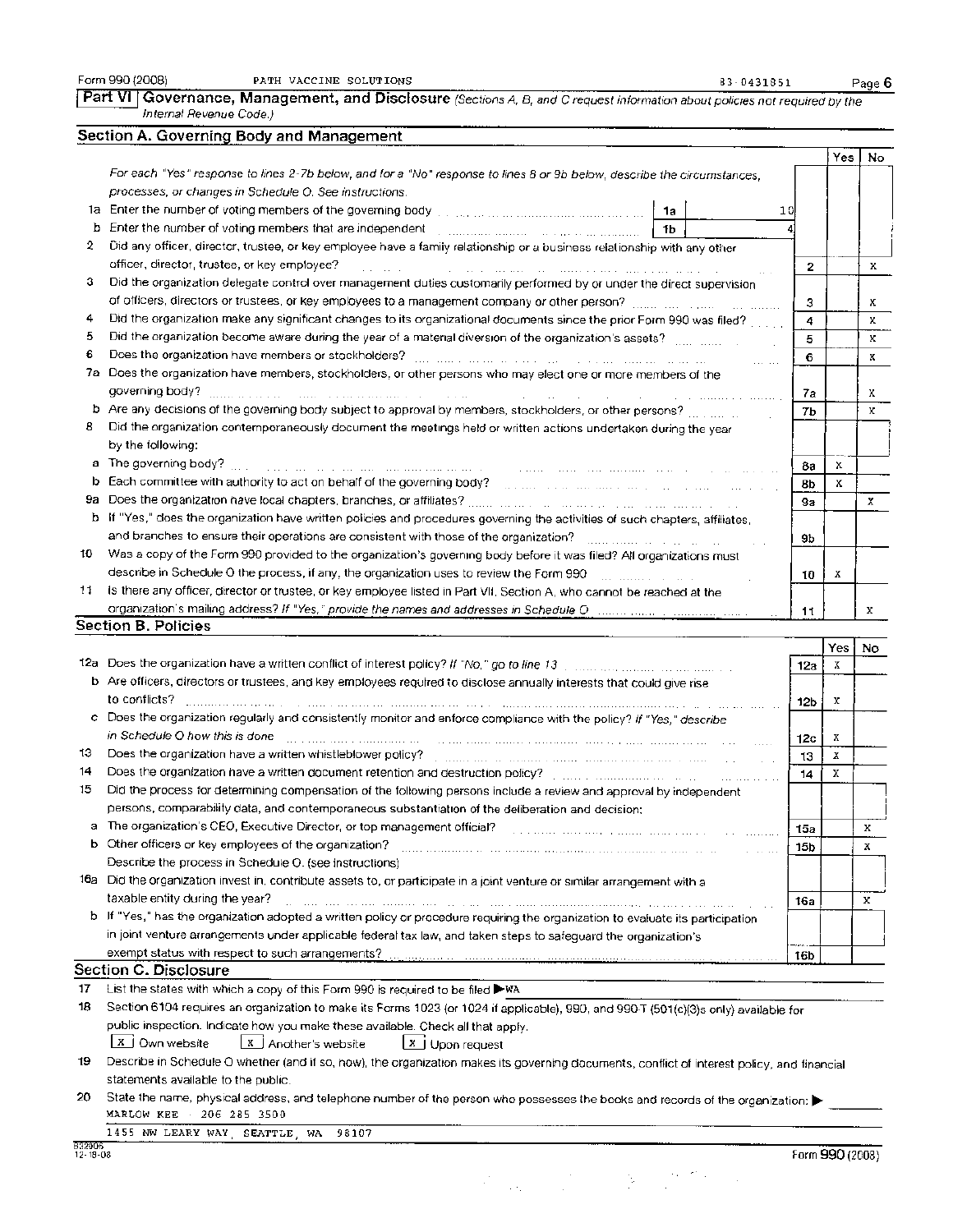#### Part VII Compensation of Officers, Directors, Trustees, Key Employees, Highest Compensated Employees, and Independent Contractors

Section A. Officers, Directors, Trustees, Key Employees, and Highest Compensated Employees

la Complete this table for all persons required to be listed. Use Schedule J-2 if additional space is needed.

• List all of the organization's current officers, directors, trustees (whether individuals or organizations), regardless of amount of compensation, and current key employees. Enter  $\cdot 0$  in columns (D), (E), and (F) if no compensation was paid.

• List the organization's five current highest compensated employees (other than an officer, director, trustee, or key employee) who received reportable compensation (Box 5 of Form W-2 and/or Box 7 of Form 1099-MISC) of more than \$100,000 from the organization and any related organizations.

• List all of the organization's former officers, key employees, and highest compensated employees who received more than \$100,000 of reportable compensation from the organization and any related organizations.

• List all of the organization's former directors or trustees that received, in the capacity as a former director or trustee of the organization, more than \$10,000 of reportable compensation from the organization and any related organizations.

List persons in the following order: individual trustees or directors; institutional trustees; officers; key employees; highest compensated employees; and former such persons.

 $1 \times 1$  Check this box if the organization did not compensate any officer, director, trustee, or key employee.

| (A)                 | (B)     |                                |                        |             | $\langle C \rangle$ |                                                |              | (D)                 | (E)                              | (F)                      |
|---------------------|---------|--------------------------------|------------------------|-------------|---------------------|------------------------------------------------|--------------|---------------------|----------------------------------|--------------------------|
| Name and Title      | Average | Position                       |                        | Reportable  | Reportable          | Estimated                                      |              |                     |                                  |                          |
|                     | hours   |                                | (check all that apply) |             |                     | compensation                                   | compensation | amount of           |                                  |                          |
|                     | per     |                                |                        |             |                     |                                                |              | from                | from related                     | other                    |
|                     | week    |                                |                        |             |                     |                                                |              | the<br>organization | organizations<br>(W-2/1099-MISC) | compensation<br>from the |
|                     |         |                                |                        |             |                     |                                                |              | (W-2/1099-MISC)     |                                  | organization             |
|                     |         |                                |                        |             |                     |                                                |              |                     |                                  | and related              |
|                     |         | Individual thislee or director | Institutional Inustee  | Officer     | Key employée        | : Highest componsated<br>_employee<br>: Former |              |                     |                                  | organizations            |
| CHRISTOPHER J ELIAS |         |                                |                        |             |                     |                                                |              |                     |                                  |                          |
| CHAIR               | 2,00    | x                              |                        | x           |                     |                                                |              | 0                   | 467,926.                         | 37,203.                  |
| N REGINA RABINOVICH |         |                                |                        |             |                     |                                                |              |                     |                                  |                          |
| VICE CHAIR          | 2,00    | x                              |                        | x           |                     |                                                |              | 0                   | 0                                | $\mathbf 0$ .            |
| ERIC G WALKER       |         |                                |                        |             |                     |                                                |              |                     |                                  |                          |
| TREASURER           | 2.00    | x                              |                        | x           |                     |                                                |              | 0                   | 187,680                          | 31,271.                  |
| DOUGLAS HOLTZMAN    |         |                                |                        |             |                     |                                                |              |                     |                                  |                          |
| DIRECTOR            | 2,00    | X                              |                        |             |                     |                                                |              | 0                   | 0                                | $\pmb{0}$ .              |
| JAN AGOSTI          |         |                                |                        |             |                     |                                                |              |                     |                                  |                          |
| <b>DIRECTOR</b>     | 2.00    | Х                              |                        |             |                     |                                                |              | Û                   | $\pmb{0}$ .                      | О,                       |
| JACKIE SHERRIS      |         |                                |                        |             |                     |                                                |              |                     |                                  |                          |
| DIRECTOR            | 2,00    | x                              |                        |             |                     |                                                |              | Ο.                  | 202,739.                         | 22, 397.                 |
| SCOTT JACKSON       |         |                                |                        |             |                     |                                                |              |                     |                                  |                          |
| DIRECTOR            | 2,00    | Х                              |                        |             |                     |                                                |              | $\mathbf 0$ ,       | 200,937.                         | 33,181.                  |
| RIPLEY BALLOU       |         |                                |                        |             |                     |                                                |              |                     |                                  |                          |
| DIRECTOR            | 2,00    | х                              |                        |             |                     |                                                |              | $\bf{0}$            | Ο.                               | $\mathbf{0}$ ,           |
| DANIEL LASTER       |         |                                |                        |             |                     |                                                |              |                     |                                  |                          |
| DIRECTOR            | 2,00    | x                              |                        |             |                     |                                                |              | 0                   | 27,318,                          | 1,427.                   |
| DAVID ALLI          |         |                                |                        |             |                     |                                                |              |                     |                                  |                          |
| SECRETARY           | 2,00    |                                |                        | $\mathbf x$ |                     |                                                |              | $\mathbf 0$ .       | 126,586                          | 23,532.                  |
|                     |         |                                |                        |             |                     |                                                |              |                     |                                  |                          |
|                     |         |                                |                        |             |                     |                                                |              |                     |                                  |                          |
|                     |         |                                |                        |             |                     |                                                |              |                     |                                  |                          |
|                     |         |                                |                        |             |                     |                                                |              |                     |                                  |                          |
|                     |         |                                |                        |             |                     |                                                |              |                     |                                  |                          |
|                     |         |                                |                        |             |                     |                                                |              |                     |                                  |                          |
|                     |         |                                |                        |             |                     |                                                |              |                     |                                  |                          |
|                     |         |                                |                        |             |                     |                                                |              |                     |                                  |                          |
|                     |         |                                |                        |             |                     |                                                |              |                     |                                  |                          |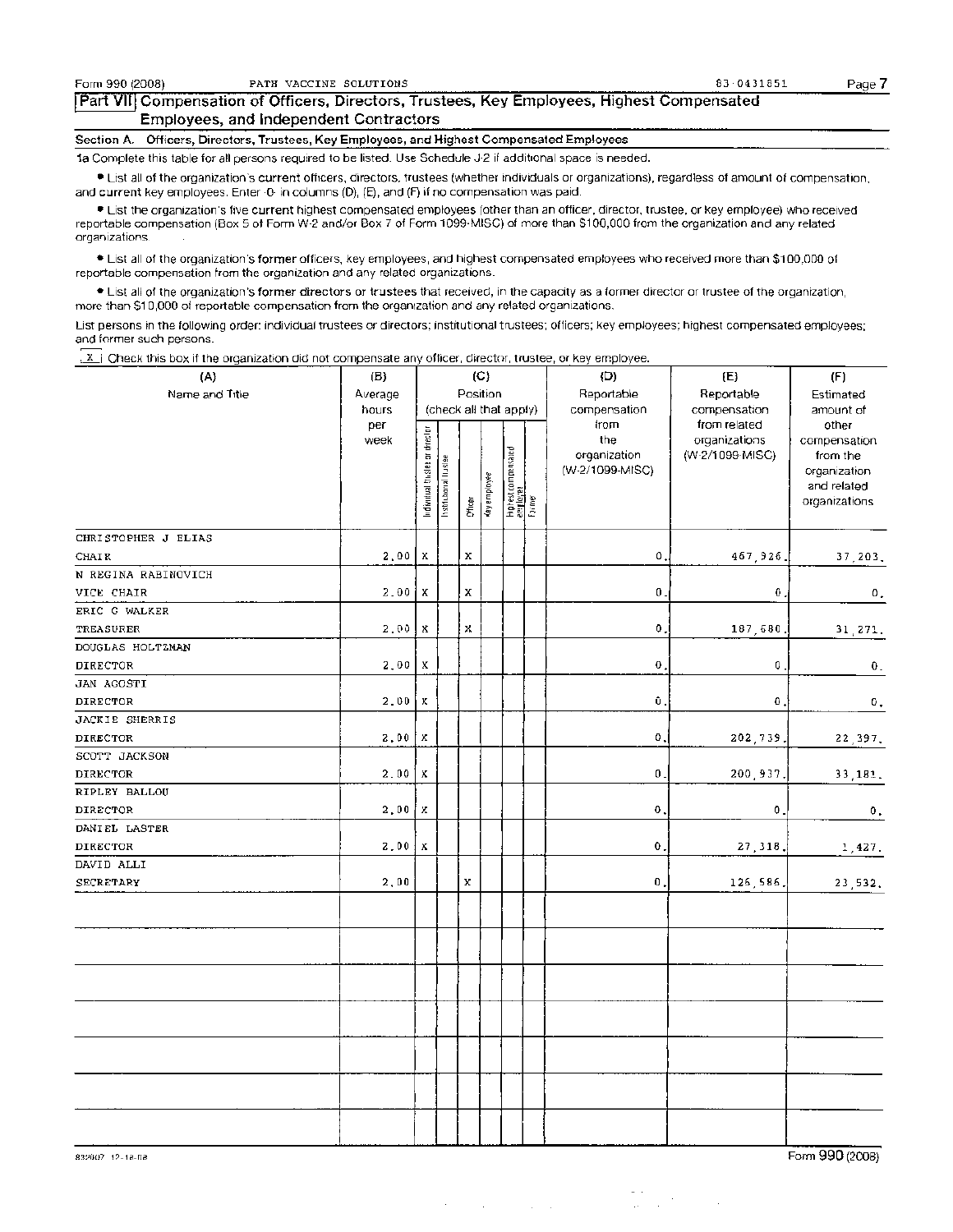| Part VII Section A. Officers, Directors, Trustees, Key Employees, and Highest Compensated Employees (continued)                                                                                                                                                                                                                                 |                         |                                                                                |                    |                                   |              |                                                 |                                                                                                                      |                                                  |   |                                                                                   |                 |
|-------------------------------------------------------------------------------------------------------------------------------------------------------------------------------------------------------------------------------------------------------------------------------------------------------------------------------------------------|-------------------------|--------------------------------------------------------------------------------|--------------------|-----------------------------------|--------------|-------------------------------------------------|----------------------------------------------------------------------------------------------------------------------|--------------------------------------------------|---|-----------------------------------------------------------------------------------|-----------------|
| (A)<br>Name and title                                                                                                                                                                                                                                                                                                                           | (B)<br>Average<br>hours | (D)<br>(C)<br>Position<br>Reportable<br>(check all that apply)<br>compensation |                    | (E)<br>Reportable<br>compensation |              | (F)<br>Estimated<br>amount of                   |                                                                                                                      |                                                  |   |                                                                                   |                 |
|                                                                                                                                                                                                                                                                                                                                                 | per<br>week             | individual trustee or director                                                 | agset processes at | <b>Difficer</b>                   | Key employee | - Highest compensated<br>- employee<br>- Formar | from<br>the<br>organization<br>(W-2/1099-MISC)                                                                       | from related<br>organizations<br>(W-2/1099-MISC) |   | other<br>compensation<br>from the<br>organization<br>and related<br>organizations |                 |
|                                                                                                                                                                                                                                                                                                                                                 |                         |                                                                                |                    |                                   |              |                                                 |                                                                                                                      |                                                  |   |                                                                                   |                 |
|                                                                                                                                                                                                                                                                                                                                                 |                         |                                                                                |                    |                                   |              |                                                 |                                                                                                                      |                                                  |   |                                                                                   |                 |
|                                                                                                                                                                                                                                                                                                                                                 |                         |                                                                                |                    |                                   |              |                                                 |                                                                                                                      |                                                  |   |                                                                                   |                 |
|                                                                                                                                                                                                                                                                                                                                                 |                         |                                                                                |                    |                                   |              |                                                 |                                                                                                                      |                                                  |   |                                                                                   |                 |
|                                                                                                                                                                                                                                                                                                                                                 |                         |                                                                                |                    |                                   |              |                                                 |                                                                                                                      |                                                  |   |                                                                                   |                 |
|                                                                                                                                                                                                                                                                                                                                                 |                         |                                                                                |                    |                                   |              |                                                 |                                                                                                                      |                                                  |   |                                                                                   |                 |
|                                                                                                                                                                                                                                                                                                                                                 |                         |                                                                                |                    |                                   |              |                                                 | Ο.                                                                                                                   | 1, 213, 186                                      |   |                                                                                   | 149,011.        |
| 1b Total<br>and a substantial continuous component of the component of the component of the component of the component of<br>Total number of individuals (including those in 1a) who received more than \$100,000 in reportable<br>2                                                                                                            |                         |                                                                                |                    |                                   |              |                                                 |                                                                                                                      |                                                  |   |                                                                                   |                 |
| compensation from the organization                                                                                                                                                                                                                                                                                                              |                         |                                                                                |                    |                                   |              |                                                 | and a company of the second company of the company of the company of the second company of the second company of the |                                                  |   | Yes                                                                               | Û<br>℡          |
| Did the organization list any former officer, director or trustee, key employee, or highest compensated employee on<br>з<br>line 1a? If "Yes," complete Schedule J for such individual                                                                                                                                                          |                         |                                                                                |                    |                                   |              |                                                 |                                                                                                                      |                                                  | з |                                                                                   | х               |
| For any individual listed on line 1a, is the sum of reportable compensation and other compensation from the organization<br>4<br>and related organizations greater than \$150,000? If "Yes," complete Schedule J for such individual                                                                                                            |                         |                                                                                |                    |                                   |              |                                                 |                                                                                                                      |                                                  | 4 | х                                                                                 |                 |
| Did any person listed on line 1a receive or accrue compensation from any unrelated organization for services rendered to<br>5<br>the organization? If "Yes," complete Schedule J for such person communications and the organization? If "Yes," complete Schedule J for such persons and the organization<br>Section B. Independent Contractors |                         |                                                                                |                    |                                   |              |                                                 |                                                                                                                      |                                                  | 5 |                                                                                   | x               |
| Complete this table for your five highest compensated independent contractors that received more than \$100,000 of compensation from<br>1                                                                                                                                                                                                       |                         |                                                                                |                    |                                   |              |                                                 |                                                                                                                      |                                                  |   |                                                                                   |                 |
| NONE<br>the organization.<br>(A)<br>Name and business address                                                                                                                                                                                                                                                                                   |                         |                                                                                |                    |                                   |              |                                                 | (B)<br>Description of services                                                                                       |                                                  |   | (C)<br>Compensation                                                               |                 |
|                                                                                                                                                                                                                                                                                                                                                 |                         |                                                                                |                    |                                   |              |                                                 |                                                                                                                      |                                                  |   |                                                                                   |                 |
|                                                                                                                                                                                                                                                                                                                                                 |                         |                                                                                |                    |                                   |              |                                                 |                                                                                                                      |                                                  |   |                                                                                   |                 |
|                                                                                                                                                                                                                                                                                                                                                 |                         |                                                                                |                    |                                   |              |                                                 |                                                                                                                      |                                                  |   |                                                                                   |                 |
| Total number of independent contractors (including those in 1) who received more than \$100,000 in compensation<br>2                                                                                                                                                                                                                            |                         |                                                                                |                    |                                   |              |                                                 |                                                                                                                      |                                                  |   |                                                                                   |                 |
| from the organization $\blacktriangleright$                                                                                                                                                                                                                                                                                                     | 0                       |                                                                                |                    |                                   |              |                                                 |                                                                                                                      |                                                  |   |                                                                                   | Form 990 (2008) |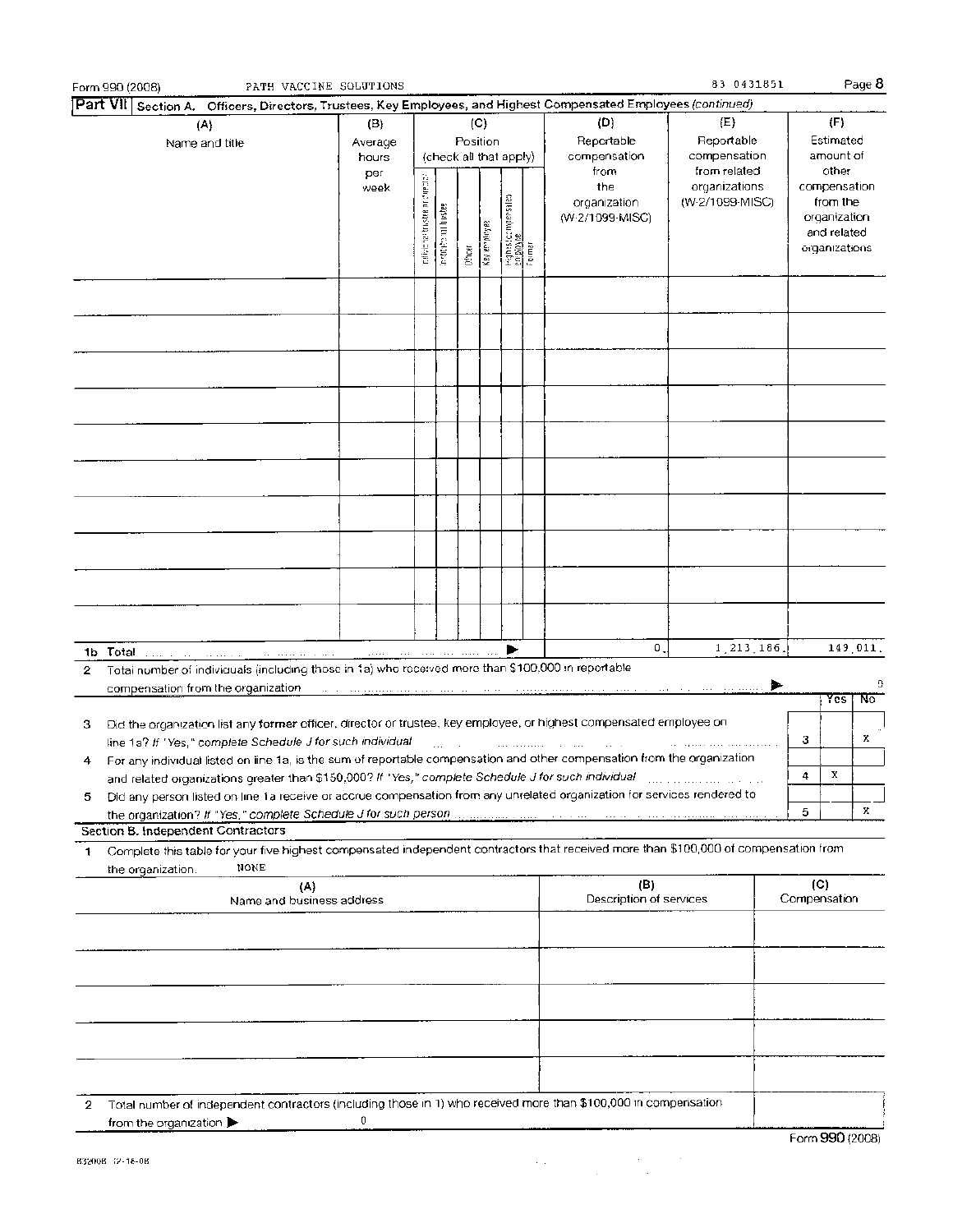|                                                           |                           | Form 990 (2008)                                                                                                 | PATH VACCINE SOLUTIONS           |                      |                      |                                                 | 83-0431851                              | Page 9                                                                       |
|-----------------------------------------------------------|---------------------------|-----------------------------------------------------------------------------------------------------------------|----------------------------------|----------------------|----------------------|-------------------------------------------------|-----------------------------------------|------------------------------------------------------------------------------|
|                                                           | $\sqrt{\text{Part VIII}}$ | <b>Statement of Revenue</b>                                                                                     |                                  |                      |                      |                                                 |                                         |                                                                              |
|                                                           |                           |                                                                                                                 |                                  |                      | (A)<br>Total revenue | (B)<br>Related or<br>exempt function<br>revenue | (C)<br>Unrelated<br>business<br>revenue | (D)<br>Revenue<br>excluded from<br>tax under<br>sections 512.<br>513, or 514 |
|                                                           |                           | 1 a Federated campaigns                                                                                         | 1a<br><b>Service Contract</b>    |                      |                      |                                                 |                                         |                                                                              |
| Contributions, gifts, grants<br>and other similar amounts |                           | b Membership dues with the common                                                                               | 1b                               |                      |                      |                                                 |                                         |                                                                              |
|                                                           |                           | c. Fundraising events [11] [11] [11] [11] [11]                                                                  | 1c                               |                      |                      |                                                 |                                         |                                                                              |
|                                                           |                           | d Related organizations and contact the state                                                                   | 1d                               |                      |                      |                                                 |                                         |                                                                              |
|                                                           |                           | e Government grants (contributions)                                                                             | 1e                               |                      |                      |                                                 |                                         |                                                                              |
|                                                           |                           | f All other contributions, gifts, grants, and                                                                   |                                  |                      |                      |                                                 |                                         |                                                                              |
|                                                           |                           | similar amounts not included above                                                                              | 1f                               | 3,386,000,           |                      |                                                 |                                         |                                                                              |
|                                                           |                           | 9 Noncash contributions included in lines 1a-1f, \$                                                             |                                  |                      |                      |                                                 |                                         |                                                                              |
|                                                           |                           |                                                                                                                 |                                  |                      | 3.386.000            |                                                 |                                         |                                                                              |
|                                                           |                           |                                                                                                                 |                                  | Business Code        |                      |                                                 |                                         |                                                                              |
|                                                           | 2а                        | HONORARIUMS                                                                                                     |                                  | 900099               | 10,170               | 10,170,                                         |                                         |                                                                              |
|                                                           | b                         |                                                                                                                 |                                  |                      |                      |                                                 |                                         |                                                                              |
|                                                           |                           |                                                                                                                 |                                  |                      |                      |                                                 |                                         |                                                                              |
|                                                           | с                         |                                                                                                                 |                                  |                      |                      |                                                 |                                         |                                                                              |
|                                                           | d                         |                                                                                                                 |                                  |                      |                      |                                                 |                                         |                                                                              |
| Program Service<br>Revenue                                | e                         |                                                                                                                 |                                  |                      |                      |                                                 |                                         |                                                                              |
|                                                           |                           | f All other program service revenue [11, 111]                                                                   |                                  |                      |                      |                                                 |                                         |                                                                              |
|                                                           |                           |                                                                                                                 |                                  | ▶                    | 10.170               |                                                 |                                         |                                                                              |
|                                                           | 3.                        | Investment income (including dividends, interest, and                                                           |                                  |                      |                      |                                                 |                                         |                                                                              |
|                                                           |                           |                                                                                                                 |                                  | ▶<br>▶               | 1, 173, 494.         |                                                 |                                         | 1, 173, 494.                                                                 |
|                                                           | 4                         | Income from investment of tax-exempt bond proceeds                                                              |                                  |                      |                      |                                                 |                                         |                                                                              |
|                                                           | 5                         |                                                                                                                 |                                  |                      |                      |                                                 |                                         |                                                                              |
|                                                           |                           |                                                                                                                 | (i) Real                         | (ii) Personal        |                      |                                                 |                                         |                                                                              |
|                                                           |                           | 6 a Gross Rents [11] Line Line                                                                                  |                                  |                      |                      |                                                 |                                         |                                                                              |
|                                                           |                           | b Less: rental expenses                                                                                         |                                  |                      |                      |                                                 |                                         |                                                                              |
|                                                           |                           | c Rental income or (loss)                                                                                       |                                  |                      |                      |                                                 |                                         |                                                                              |
|                                                           |                           | d Net rental income or (loss)                                                                                   |                                  | ▶                    |                      |                                                 |                                         |                                                                              |
|                                                           |                           | 7 a Gross amount from sales of                                                                                  | (i) Securities                   | (ii) Other           |                      |                                                 |                                         |                                                                              |
|                                                           |                           | assets other than inventory                                                                                     |                                  |                      |                      |                                                 |                                         |                                                                              |
|                                                           |                           | <b>b</b> Less: cost or other basis                                                                              |                                  |                      |                      |                                                 |                                         |                                                                              |
|                                                           |                           | and sales expenses                                                                                              |                                  |                      |                      |                                                 |                                         |                                                                              |
|                                                           |                           |                                                                                                                 |                                  |                      |                      |                                                 |                                         |                                                                              |
|                                                           |                           | <b>d</b> Net gain or (loss) $\ldots$ $\ldots$ $\ldots$ $\ldots$ $\ldots$ $\ldots$                               |                                  |                      |                      |                                                 |                                         |                                                                              |
|                                                           |                           | 8 a Gross income from fundraising events (not                                                                   |                                  |                      |                      |                                                 |                                         |                                                                              |
|                                                           |                           | including \$                                                                                                    |                                  |                      |                      |                                                 |                                         |                                                                              |
|                                                           |                           | contributions reported on line 1c). See                                                                         |                                  |                      |                      |                                                 |                                         |                                                                              |
|                                                           |                           | Part IV, line 18 [2010] [2010] [2010] [2010] [2010] [2010] [2010] [2010] [2010] [2010] [2010] [2010] [2010] [30 |                                  |                      |                      |                                                 |                                         |                                                                              |
| Other Revenue                                             |                           | b Less: direct expenses [1111] [1111] [1111] [1111]                                                             | b                                |                      |                      |                                                 |                                         |                                                                              |
|                                                           |                           | c Net income or (loss) from fundraising events                                                                  |                                  | ►                    |                      |                                                 |                                         |                                                                              |
|                                                           |                           | 9 a Gross income from gaming activities. See                                                                    |                                  |                      |                      |                                                 |                                         |                                                                              |
|                                                           |                           |                                                                                                                 | а                                |                      |                      |                                                 |                                         |                                                                              |
|                                                           |                           |                                                                                                                 | b                                |                      |                      |                                                 |                                         |                                                                              |
|                                                           |                           | c Net income or (loss) from gaming activities [100, 2010].                                                      |                                  | ▶                    |                      |                                                 |                                         |                                                                              |
|                                                           |                           | 10 a Gross sales of inventory, less returns                                                                     |                                  |                      |                      |                                                 |                                         |                                                                              |
|                                                           |                           | and allowances with the community of a                                                                          |                                  |                      |                      |                                                 |                                         |                                                                              |
|                                                           |                           | b Less: cost of goods sold www.community                                                                        | b                                |                      |                      |                                                 |                                         |                                                                              |
|                                                           |                           | c Net income or (loss) from sales of inventory                                                                  |                                  |                      |                      |                                                 |                                         |                                                                              |
|                                                           |                           | Miscellaneous Revenue                                                                                           |                                  | <b>Business Code</b> |                      |                                                 |                                         |                                                                              |
|                                                           |                           | 11 a OTHER REIMBURSEMENT                                                                                        |                                  | 900099               | 10,499.              |                                                 |                                         | 10,499.                                                                      |
|                                                           | ь                         |                                                                                                                 |                                  |                      |                      |                                                 |                                         |                                                                              |
|                                                           | c                         |                                                                                                                 | البرابط المواطن وبالموارد والطاط |                      |                      |                                                 |                                         |                                                                              |
|                                                           |                           |                                                                                                                 |                                  |                      |                      |                                                 |                                         |                                                                              |
|                                                           |                           | e Total. Add lines 11a-11d                                                                                      |                                  | ►                    | 10,499.              |                                                 |                                         |                                                                              |
|                                                           | 12                        | Total Revenue, Add lines th, 2g, 3, 4, 5, 6d, 7d, 8c, 9c, 10c, and 11e                                          |                                  |                      | 4,580,163.           | 10.170.                                         | $\mathbf{0}$ ,                          | 1,183,993.                                                                   |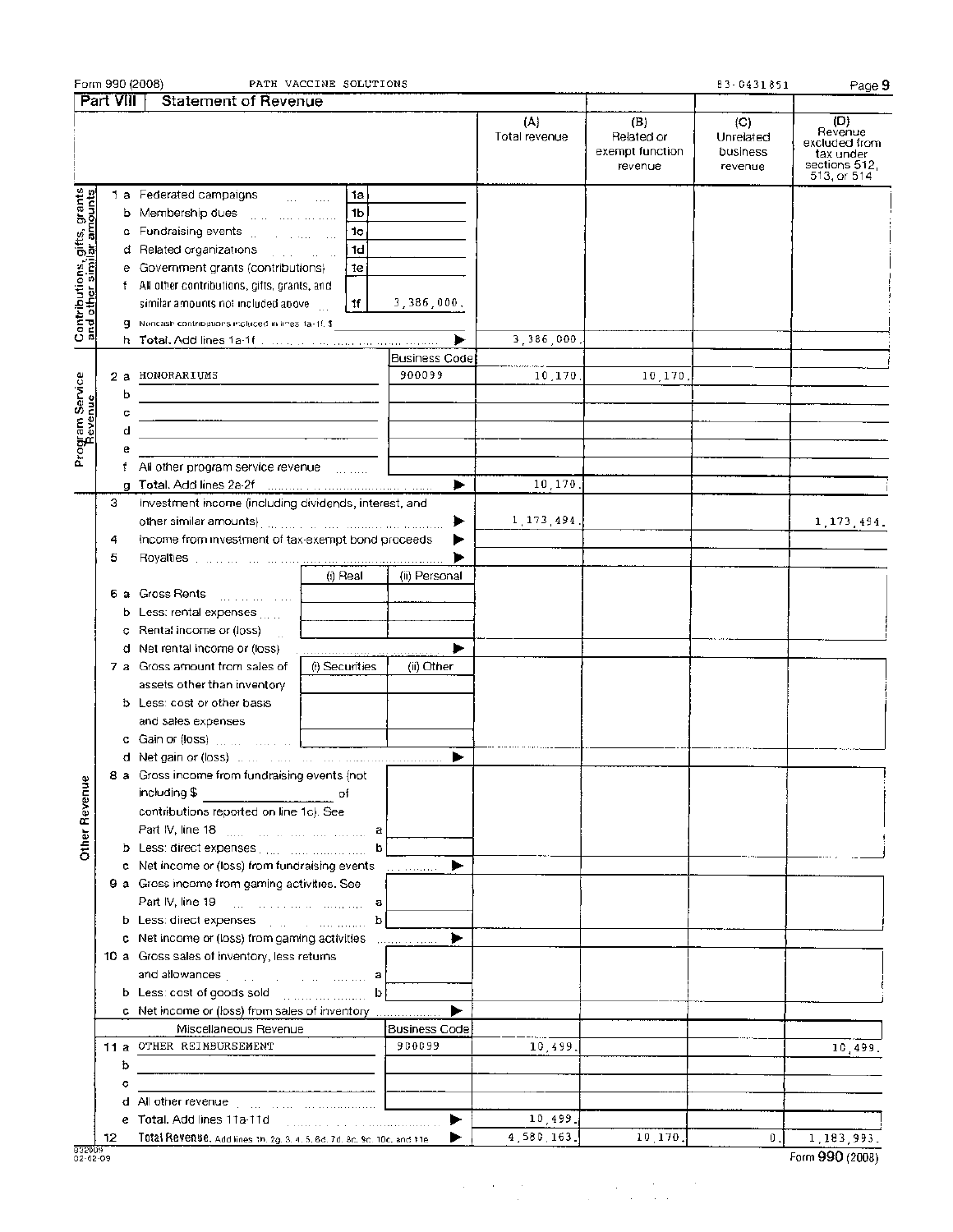|              | Section 501(c)(3) and 501(c)(4) organizations must complete all columns.<br>All other organizations must complete column (A) but are not required to complete columns (B), (C), and (D).                                            |                       |                                     |                                           |                    |  |  |  |  |  |
|--------------|-------------------------------------------------------------------------------------------------------------------------------------------------------------------------------------------------------------------------------------|-----------------------|-------------------------------------|-------------------------------------------|--------------------|--|--|--|--|--|
|              | Do not include amounts reported on lines 6b,<br>7b, 8b, 9b, and 10b of Part VIII,                                                                                                                                                   | (A)<br>Total expenses | (B).<br>Program service<br>expenses | (C)<br>Management and<br>general expenses | (D)<br>Fundraising |  |  |  |  |  |
| $\mathbf{1}$ | Grants and other assistance to governments and                                                                                                                                                                                      |                       |                                     |                                           | expenses           |  |  |  |  |  |
|              | organizations in the U.S. See Part IV, line 21                                                                                                                                                                                      | 12, 573, 318.         | 12, 573, 318.                       |                                           |                    |  |  |  |  |  |
| 2.           | Grants and other assistance to individuals in                                                                                                                                                                                       |                       |                                     |                                           |                    |  |  |  |  |  |
|              | the U.S. See Part IV. line 22                                                                                                                                                                                                       |                       |                                     |                                           |                    |  |  |  |  |  |
| з.           | Grants and other assistance to governments,                                                                                                                                                                                         |                       |                                     |                                           |                    |  |  |  |  |  |
|              | organizations, and individuals outside the U.S.                                                                                                                                                                                     |                       |                                     |                                           |                    |  |  |  |  |  |
|              | See Part IV, lines 15 and 16 [11] [11] [11] [11] [11]                                                                                                                                                                               | 4 243 984.            | 4, 243, 984.                        |                                           |                    |  |  |  |  |  |
| 4            | Benefits paid to or for members with the con-                                                                                                                                                                                       |                       |                                     |                                           |                    |  |  |  |  |  |
| 5            | Componsation of current officers, directors,                                                                                                                                                                                        |                       |                                     |                                           |                    |  |  |  |  |  |
|              | trustees, and key employees<br>and an experience                                                                                                                                                                                    |                       |                                     |                                           |                    |  |  |  |  |  |
| 6            | Compensation not included above, to disqualified                                                                                                                                                                                    |                       |                                     |                                           |                    |  |  |  |  |  |
|              | persons (as defined under section 4958(f)(1)) and                                                                                                                                                                                   |                       |                                     |                                           |                    |  |  |  |  |  |
|              | persons described in section $4958(c)(3)(B)$                                                                                                                                                                                        |                       |                                     |                                           |                    |  |  |  |  |  |
| 7            | Other salaries and wages<br><b>Contractor</b>                                                                                                                                                                                       |                       |                                     |                                           |                    |  |  |  |  |  |
| 8            | Pension plan contributions (include section 401(k)                                                                                                                                                                                  |                       |                                     |                                           |                    |  |  |  |  |  |
|              | and section 403(b) employer contributions).<br>$\mathcal{L}$                                                                                                                                                                        |                       |                                     |                                           |                    |  |  |  |  |  |
| 9            | Other employee benefits [1, 1, 1, 1, 1, 1, 1,                                                                                                                                                                                       |                       |                                     |                                           |                    |  |  |  |  |  |
| 10           |                                                                                                                                                                                                                                     |                       |                                     |                                           |                    |  |  |  |  |  |
| 11.          | Fees for services (non-employees):                                                                                                                                                                                                  |                       |                                     |                                           |                    |  |  |  |  |  |
|              | a Management and construction of the construction of the construction of the construction of the construction of the construction of the construction of the construction of the construction of the construction of the const      |                       |                                     |                                           |                    |  |  |  |  |  |
| b            | Legal <sub>contr</sub> essed and contract the second service                                                                                                                                                                        | 123, 615.             | 123,615.                            |                                           |                    |  |  |  |  |  |
|              | c Accounting the contract of the contract of the contract of the contract of the contract of the contract of the contract of the contract of the contract of the contract of the contract of the contract of the contract of t      | 699                   | 699                                 |                                           |                    |  |  |  |  |  |
|              | d Lobbying [1] The company of the contract of the contract of the contract of the contract of the contract of the contract of the contract of the contract of the contract of the contract of the contract of the contract of       |                       |                                     |                                           |                    |  |  |  |  |  |
|              | e Professional fundraising services. See Part IV, line 17                                                                                                                                                                           |                       |                                     |                                           |                    |  |  |  |  |  |
| f            | Investment management fees and contact the contact of                                                                                                                                                                               |                       |                                     |                                           |                    |  |  |  |  |  |
| g            | Other production of the community of the state of                                                                                                                                                                                   | 232.959.              | 232 959.                            |                                           |                    |  |  |  |  |  |
| 12           | Advertising and promotion                                                                                                                                                                                                           | 3.394.                | 3.394.                              |                                           |                    |  |  |  |  |  |
| 13           | Office expenses [11] a contract the contract of the contract of the contract of the contract of the contract of                                                                                                                     | 109,709.              | 109.709.                            |                                           |                    |  |  |  |  |  |
| 14           | Information technology                                                                                                                                                                                                              |                       |                                     |                                           |                    |  |  |  |  |  |
| 15           | Royalties and a community of the community of the community of the community of the community of the community of the community of the community of the community of the community of the community of the community of the co      | 8,104                 | 8,104.                              |                                           |                    |  |  |  |  |  |
| 16           | Occupancy and a substantial contract of the                                                                                                                                                                                         |                       |                                     |                                           |                    |  |  |  |  |  |
| 17           | Travel <b>Experiment Community</b> and the community of the community of the community of the community of the community of the community of the community of the community of the community of the community of the community of t | 844 168.              | 844.168.                            |                                           |                    |  |  |  |  |  |
| 18           | Payments of travel or entertainment expenses                                                                                                                                                                                        |                       |                                     |                                           |                    |  |  |  |  |  |
|              | for any federal, state, or local public officials                                                                                                                                                                                   |                       |                                     |                                           |                    |  |  |  |  |  |
| 19.          | Conferences, conventions, and meetings                                                                                                                                                                                              | 50 082.               | 50 082                              |                                           |                    |  |  |  |  |  |
| 20           | Interest                                                                                                                                                                                                                            |                       |                                     |                                           |                    |  |  |  |  |  |
| 21           | Payments to affiliates                                                                                                                                                                                                              |                       |                                     |                                           |                    |  |  |  |  |  |
| 22           | Depreciation, depletion, and amortization                                                                                                                                                                                           |                       |                                     |                                           |                    |  |  |  |  |  |
| 23           | Insurance                                                                                                                                                                                                                           | 310.                  | 310.                                |                                           |                    |  |  |  |  |  |
| 24           | Other expenses. Itemize expenses not covered.<br>above. (Expenses grouped together and labeled<br>miscellaneous may not exceed 5% of total<br>expenses shown on line 25 below.)                                                     |                       |                                     |                                           |                    |  |  |  |  |  |
| а            | SUB CONTRACTS                                                                                                                                                                                                                       | 2.297,035,            | 2,297,035.                          |                                           |                    |  |  |  |  |  |
| ь            | TAXES                                                                                                                                                                                                                               | 44,721.               | 44,721.                             |                                           |                    |  |  |  |  |  |
|              | LAB SUPPLIES                                                                                                                                                                                                                        | 13,284.               | 13,284,                             |                                           |                    |  |  |  |  |  |
| ₫            | <b>DONATIONS</b>                                                                                                                                                                                                                    | 5,000                 | 5,000.                              |                                           |                    |  |  |  |  |  |
| e            | <b>EQUIPMENT</b>                                                                                                                                                                                                                    | 3,837.                | 3,837.                              |                                           |                    |  |  |  |  |  |
| f            | All other expenses                                                                                                                                                                                                                  | 2,223                 | 2, 223,                             |                                           |                    |  |  |  |  |  |
| 25           | Total functional expenses, Add lines 1 through 24f                                                                                                                                                                                  | 20,556,442.           | 20,556,442.                         | 0.                                        | Ο.                 |  |  |  |  |  |
| 26           | Joint Costs, Check here<br>i if following                                                                                                                                                                                           |                       |                                     |                                           |                    |  |  |  |  |  |
|              | SOP 98-2. Complete this line only if the organization.                                                                                                                                                                              |                       |                                     |                                           |                    |  |  |  |  |  |
|              | reported in column (B) pint costs from a combined.                                                                                                                                                                                  |                       |                                     |                                           |                    |  |  |  |  |  |
|              | educational campaign and fundraising solicitation.                                                                                                                                                                                  |                       |                                     |                                           |                    |  |  |  |  |  |

 $\bar{z}$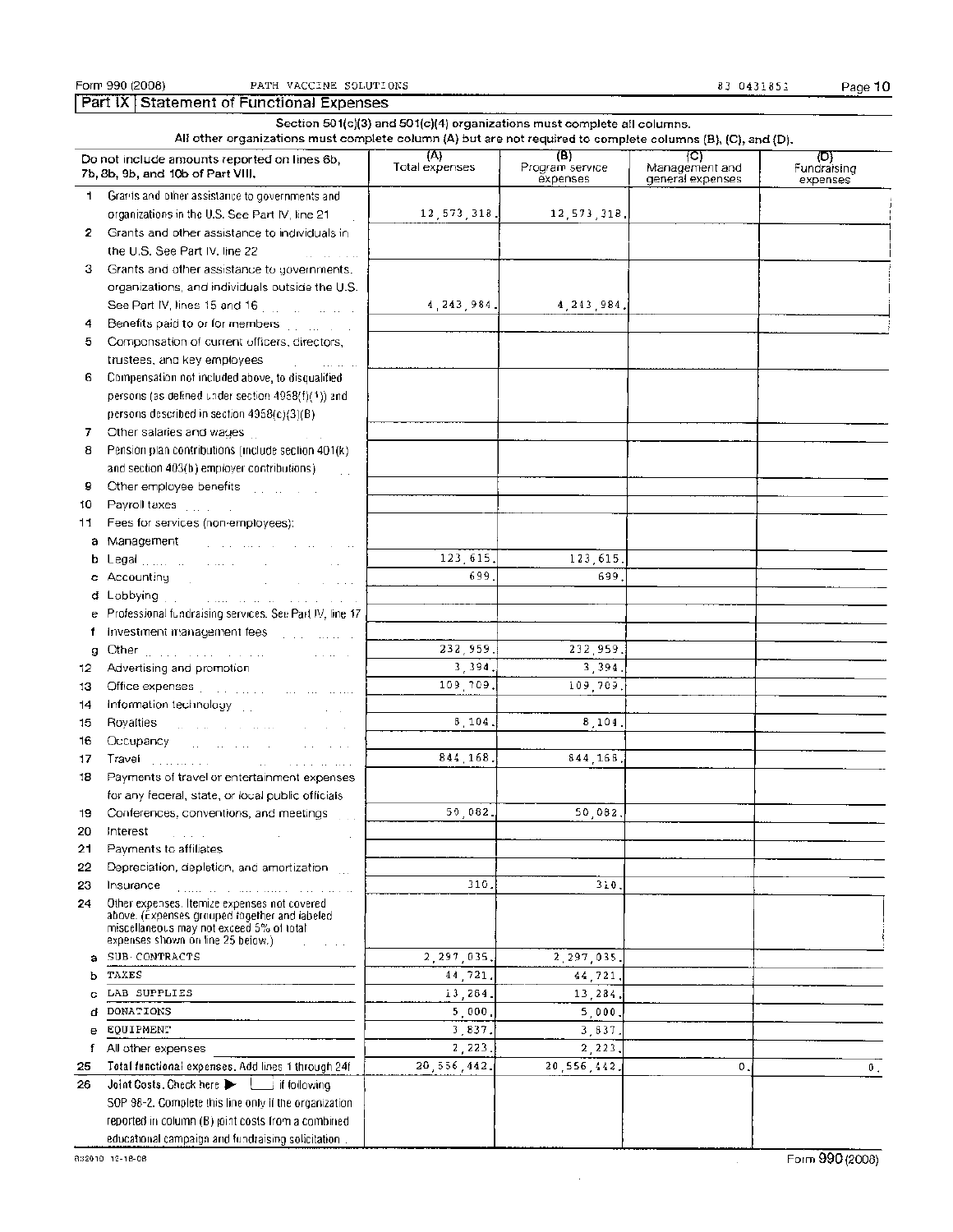|  | PATH VACCINE SOLUTIONS |
|--|------------------------|

83 0431851 Page 11

Τ  $\frac{1}{(A)}$ 

|                       |               |                                                                                                                                                                                                                                | (A)<br>Beginning of year |                | (B)<br>End of year              |
|-----------------------|---------------|--------------------------------------------------------------------------------------------------------------------------------------------------------------------------------------------------------------------------------|--------------------------|----------------|---------------------------------|
|                       | 1             |                                                                                                                                                                                                                                |                          | 1.             |                                 |
|                       | 2             | Savings and temporary cash investments [1111]                                                                                                                                                                                  | 45, 904, 845,            | $\mathbf{2}$   | 47, 471, 332.                   |
|                       | з             | and the company of the company                                                                                                                                                                                                 | 125,580,937.             | 3              | 109 645 791.                    |
|                       |               | Pledges and grants receivable, net and an analyzing and an analyzing problem of the state                                                                                                                                      | 190.733.                 |                |                                 |
|                       | 4             | Accounts receivable, net the contract of the contract of the contract of                                                                                                                                                       |                          | 4              | 70,873,                         |
|                       | 5             | Receivables from current and former officers, directors, trustees, key                                                                                                                                                         |                          |                |                                 |
|                       |               | employees, or other related parties. Complete Part II of Schedule L                                                                                                                                                            |                          | 5              |                                 |
|                       | 6             | Receivables from other oisqualified persons (as befined under section                                                                                                                                                          |                          |                |                                 |
|                       |               | 4958(f)(1)) and persons described in section 4958(c)(3)(B). Complete                                                                                                                                                           |                          |                |                                 |
|                       |               | Part II of Schedule L<br>المناولة والمناول المناول المتعارف والمتحدث المتحدث والمناول والمتحدث وبالمناول والمتحدث والمناول                                                                                                     |                          | 6              |                                 |
|                       | 7             | Notes and foans receivable, net [11] result is a series of the contract of the contract of the contract of the contract of the contract of the contract of the contract of the contract of the contract of the contract of the |                          | $\overline{7}$ |                                 |
| Assets                | 8             | Inventories for sale or use                                                                                                                                                                                                    |                          | 8              |                                 |
|                       | 9             | Prepaid expenses and deferred charges                                                                                                                                                                                          |                          | 9              |                                 |
|                       | 10a           | Land, buildings, and equipment: cost basis<br>10a                                                                                                                                                                              |                          |                |                                 |
|                       |               | b Less: accumulated depreciation. Complete                                                                                                                                                                                     |                          |                |                                 |
|                       |               | Part VI of Schedule D<br>10b<br>and the company of the second                                                                                                                                                                  |                          | 10c            |                                 |
|                       | 11            | Investments publicly traded securities<br><b>Contractor</b>                                                                                                                                                                    |                          | 11             |                                 |
|                       | 12            | Investments · other securities. See Part IV, line 11                                                                                                                                                                           |                          | 12             |                                 |
|                       | 13            |                                                                                                                                                                                                                                |                          | 13             |                                 |
|                       | 14            | Intangible assets a companion of the companion of the companion of the companion                                                                                                                                               |                          | 14             |                                 |
|                       | 15            | Other assets. See Part IV, line 11<br>and the company of the com-                                                                                                                                                              |                          | 15             |                                 |
|                       | 16            |                                                                                                                                                                                                                                | 171, 676, 515.           | 16             | 157, 187, 996.                  |
|                       | 17            | Accounts payable and accrued expenses [11, 11, 11, 11, 11, 11]<br>and the company of the company                                                                                                                               | 2,528,639.               | 17             | 4 016 399.                      |
|                       | 18            | Grants payable<br>المتبدل والمناوب المناوب المتحدث والمتحدث والمتحدث والمتحدث والمناوب والمناوب والمتحدث                                                                                                                       |                          | 18             |                                 |
|                       | 19            | Deferred revenue<br>.<br>The component of the component of the component of the component of the component of the component of the comp                                                                                        |                          | 19             |                                 |
|                       | 20            | Tax-exempt bond liabilities [11] minimum and a constrained and an article of                                                                                                                                                   |                          | 20             |                                 |
|                       | 21            | Escrow account liability. Complete Part IV of Schedule D.<br>.                                                                                                                                                                 |                          | 21             |                                 |
| Liabilities           | 22            | Payables to current and former officers, directors, trustees, key employees,                                                                                                                                                   |                          |                |                                 |
|                       |               | highest compensated employees, and disqualified persons. Complete Part II                                                                                                                                                      |                          |                |                                 |
|                       |               | of Schedule L                                                                                                                                                                                                                  |                          | 22             |                                 |
|                       | 23            | Secured mortgages and notes payable to unrelated third parties [11, 11, 11, 11, 11]                                                                                                                                            |                          | 23             |                                 |
|                       | 24            | Unsecured notes and loans payable and the contract of the contract in money                                                                                                                                                    |                          | 24             |                                 |
|                       | 25            | Other liabilities. Complete Part X of Schedule Denganger and Constanting Construction                                                                                                                                          |                          | 25             |                                 |
|                       | 26            |                                                                                                                                                                                                                                | 2,528,639                | 26             | 4,016,399.                      |
|                       |               | Organizations that follow SFAS 117, check here $\blacktriangleright$ $\lambda$ and complete                                                                                                                                    |                          |                |                                 |
|                       |               | lines 27 through 29, and lines 33 and 34.                                                                                                                                                                                      |                          |                |                                 |
| ances                 | 27            | Unrestricted net assets [1111] [1111] [1111] [1111]                                                                                                                                                                            |                          | 27             |                                 |
|                       | 28            | and the company<br>Temporarily restricted net assets [1] many many many many                                                                                                                                                   | 169, 147, 876            | 28             | 153, 171, 597.                  |
|                       | 29            | and and the contract of the pro-<br>Permanently restricted net assets                                                                                                                                                          |                          | 29             |                                 |
|                       |               | provided a state and<br>Organizations that do not follow SFAS 117, check here $\blacktriangleright$<br>jand:                                                                                                                   |                          |                |                                 |
|                       |               | complete lines 30 through 34.                                                                                                                                                                                                  |                          |                |                                 |
|                       | 30            |                                                                                                                                                                                                                                |                          | 30             |                                 |
| Net Assets or Fund Ba | 31            | Paid-in or capital surplus, or land, building, or equipment fund-                                                                                                                                                              |                          | 31             |                                 |
|                       |               | and he can be a serious                                                                                                                                                                                                        |                          |                |                                 |
|                       | 32<br>33      |                                                                                                                                                                                                                                | 169, 147, 876,           | 32             |                                 |
|                       |               |                                                                                                                                                                                                                                |                          | 33             | 153, 171, 597.                  |
|                       | 34<br>Part XI | Total liabilities and net assets/fund balances                                                                                                                                                                                 | 171, 676, 515.           | 34             | 157 187 996                     |
|                       |               | <b>Financial Statements and Reporting</b>                                                                                                                                                                                      |                          |                | $V_{\text{es}} + V_{\text{on}}$ |

|                                                                                                                                 |                | res             | -NO |
|---------------------------------------------------------------------------------------------------------------------------------|----------------|-----------------|-----|
| Accounting method used to prepare the Form 990: $L_{\text{c}}$ Cash $\pm x$ , Accrual $L_{\text{c}}$ Other                      |                |                 |     |
| 2a Were the organization's financial statements compiled or reviewed by an independent accountant?                              | 2а             |                 |     |
| b Were the organization's financial statements audited by an independent accountant?                                            | 2 <sub>b</sub> |                 |     |
| c if "Yes" to lines 2a or 2b, does the organization have a committee that assumes responsibility for oversight of the audit.    |                |                 |     |
| review, or compilation of its financial statements and selection of an independent accountant?                                  | 2c             |                 |     |
| 3a As a result of a federal award, was the organization required to undergo an audit or audits as set forth in the Single Audit |                |                 |     |
|                                                                                                                                 | За             |                 |     |
| b If "Yes," did the organization undergo the required audit or audits?                                                          | Зb             |                 |     |
| 32011 12 18 08                                                                                                                  |                | Form 990 (2008) |     |
|                                                                                                                                 |                |                 |     |

 $\sim$ 

 $\sim 10$ 

Form 990 (2008)

Part X | Balance Sheet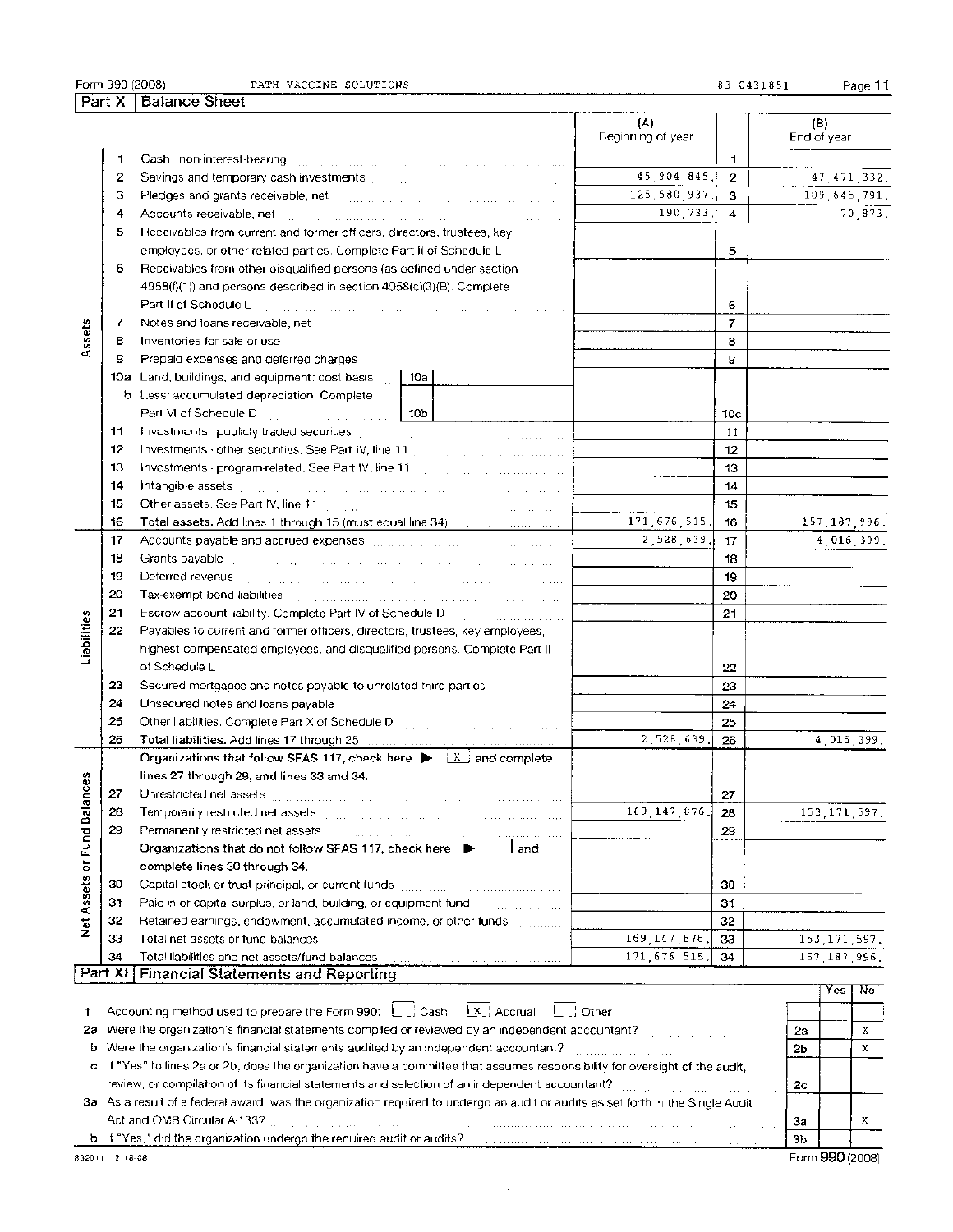| <b>SCHEDULE A</b> |  |
|-------------------|--|
|-------------------|--|

(Form 990 or 990-EZ)

Department of the Treasury Internal Revenue Service

# **Public Charity Status and Public Support**

To be completed by all section 501(c)(3) organizations and section 4947(a)(1) nonexempt charitable trusts.

10. Attach to Form 990 or Form 990-EZ. > See separate instructions.

OMB No. 1545-0047

| Open to Public<br>Inspection   |
|--------------------------------|
| Employer identification number |

Name of the organization

|                |                                                                                                                           |                                                 |                                                                                                                                               |                                                                  |    |                      |                      |                               |    | ергеует таеттынооңтогт палпоет |     |    |
|----------------|---------------------------------------------------------------------------------------------------------------------------|-------------------------------------------------|-----------------------------------------------------------------------------------------------------------------------------------------------|------------------------------------------------------------------|----|----------------------|----------------------|-------------------------------|----|--------------------------------|-----|----|
| Part I         |                                                                                                                           |                                                 | PATH VACCINE SOLUTIONS<br>Reason for Public Charity Status (All organizations must complete this part.) (see instructions)                    |                                                                  |    |                      |                      |                               |    | 83 0431851                     |     |    |
|                |                                                                                                                           |                                                 |                                                                                                                                               |                                                                  |    |                      |                      |                               |    |                                |     |    |
|                |                                                                                                                           |                                                 | The organization is not a private foundation because it is: (Please check only one organization.)                                             |                                                                  |    |                      |                      |                               |    |                                |     |    |
| 1              |                                                                                                                           |                                                 | A church, convention of churches, or association of churches described in section 170(b)(1)(A)(i).                                            |                                                                  |    |                      |                      |                               |    |                                |     |    |
| $\overline{2}$ |                                                                                                                           |                                                 | A school described in section 170(b)(1)(A)(ii), (Attach Schedule E.)                                                                          |                                                                  |    |                      |                      |                               |    |                                |     |    |
| 3              |                                                                                                                           |                                                 | A hospital or a cooperative hospital service organization described in section 170(b)(1)(A)(iii). (Attach Schedule H.)                        |                                                                  |    |                      |                      |                               |    |                                |     |    |
|                |                                                                                                                           |                                                 | A medical research organization operated in conjunction with a hospital described in section 170(b)(1)(A)(iii). Enter the hospital's name,    |                                                                  |    |                      |                      |                               |    |                                |     |    |
|                | city, and state:                                                                                                          |                                                 |                                                                                                                                               |                                                                  |    |                      |                      |                               |    |                                |     |    |
| 5.             | An organization operated for the benefit of a college or university owned or operated by a governmental unit described in |                                                 |                                                                                                                                               |                                                                  |    |                      |                      |                               |    |                                |     |    |
|                |                                                                                                                           | section 170(b)(1)(A)(iv). (Complete Part il.)   |                                                                                                                                               |                                                                  |    |                      |                      |                               |    |                                |     |    |
|                |                                                                                                                           |                                                 | A federal, state, or local government or governmental unit described in section 170(b)(1)(A)(v).                                              |                                                                  |    |                      |                      |                               |    |                                |     |    |
|                |                                                                                                                           |                                                 | An organization that normally receives a substantial part of its support from a governmental unit or from the general public described in     |                                                                  |    |                      |                      |                               |    |                                |     |    |
|                |                                                                                                                           | section 170(b)(1)(A)(vi). (Complete Part II.)   |                                                                                                                                               |                                                                  |    |                      |                      |                               |    |                                |     |    |
|                |                                                                                                                           |                                                 | A community trust described in section 170(b)(1)(A)(vi). (Complete Part II.)                                                                  |                                                                  |    |                      |                      |                               |    |                                |     |    |
|                |                                                                                                                           |                                                 | An organization that normally receives: (1) more than 33 1/3% of its support from contributions, membership fees, and gross receipts from     |                                                                  |    |                      |                      |                               |    |                                |     |    |
|                |                                                                                                                           |                                                 | activities related to its exempt functions - subject to certain exceptions, and (2) no more than 33 1/3% of its support from gross investment |                                                                  |    |                      |                      |                               |    |                                |     |    |
|                |                                                                                                                           |                                                 | income and unrelated business taxable income (less section 511 tax) from businesses acquired by the organization after June 30, 1975.         |                                                                  |    |                      |                      |                               |    |                                |     |    |
|                |                                                                                                                           | See section 509(a)(2). (Complete the Part III.) |                                                                                                                                               |                                                                  |    |                      |                      |                               |    |                                |     |    |
| 10             |                                                                                                                           |                                                 | An organization organized and operated exclusively to test for public safety. See section 509(a)(4), (see mstructions)                        |                                                                  |    |                      |                      |                               |    |                                |     |    |
| $11 \tX$       |                                                                                                                           |                                                 | An organization organized and operated exclusively for the benefit of, to perform the functions of, or to carry out the purposes of one or    |                                                                  |    |                      |                      |                               |    |                                |     |    |
|                |                                                                                                                           |                                                 | more publicly supported organizations described in section 509(a)(1) or section 509(a)(2). See section 509(a)(3). Check the box that          |                                                                  |    |                      |                      |                               |    |                                |     |    |
|                |                                                                                                                           |                                                 | describes the type of supporting organization and complete lines 11e through 11h.                                                             |                                                                  |    |                      |                      |                               |    |                                |     |    |
|                | $a \nvert \underline{x}$ , Type I                                                                                         |                                                 | $b$ $\Box$ Type II                                                                                                                            | c Complete Historial European Type III - Functionally integrated |    |                      |                      |                               |    | d __ Type III - Other          |     |    |
| $e^{\int x}$   |                                                                                                                           |                                                 | By checking this box, I certify that the organization is not controlled directly or indirectly by one or more disqualified persons other than |                                                                  |    |                      |                      |                               |    |                                |     |    |
|                |                                                                                                                           |                                                 | foundation managers and other than one or more publicly supported organizations described in section 509(a)(1) or section 509(a)(2).          |                                                                  |    |                      |                      |                               |    |                                |     |    |
| f              |                                                                                                                           |                                                 | If the organization received a written determination from the IRS that it is a Type I, Type II, or Type III                                   |                                                                  |    |                      |                      |                               |    |                                |     |    |
|                |                                                                                                                           | supporting organization, check this box         |                                                                                                                                               |                                                                  |    |                      |                      |                               |    |                                |     |    |
| g              |                                                                                                                           |                                                 | Since August 17, 2006, has the organization accepted any gift or contribution from any of the following persons?                              |                                                                  |    |                      |                      |                               |    |                                |     |    |
|                | $\{i\}$                                                                                                                   |                                                 | A person who directly or indirectly controls, either alone or together with persons described in (ii) and (iii) below,                        |                                                                  |    |                      |                      |                               |    |                                | Yes | No |
|                |                                                                                                                           |                                                 | the governing body of the supported organization?                                                                                             |                                                                  |    |                      |                      |                               |    | 11g(i)                         |     | Х  |
|                |                                                                                                                           |                                                 | (ii) A family member of a person described in (i) above?                                                                                      |                                                                  |    |                      |                      |                               |    | 11g(ii)                        |     | x  |
|                |                                                                                                                           |                                                 | (iii) A 35% controlled entity of a person described in (i) or (ii) above?                                                                     |                                                                  |    |                      |                      |                               |    | 11g(iii)                       |     | х  |
| h              |                                                                                                                           |                                                 | Provide the following information about the organizations the organization supports.                                                          |                                                                  |    |                      |                      |                               |    |                                |     |    |
|                |                                                                                                                           |                                                 |                                                                                                                                               |                                                                  |    |                      |                      |                               |    |                                |     |    |
|                |                                                                                                                           |                                                 | (iii) Type of                                                                                                                                 | (iv) is the organization (v) Did you notify the                  |    |                      |                      | (vi) Is the                   |    |                                |     |    |
|                | (i) Name of supported<br>organization                                                                                     | $(ii)$ EIN                                      | organization                                                                                                                                  | in coi. (i) iisted in your                                       |    |                      | organization in coi. | organizátion in col.          |    | (vii) Amount of                |     |    |
|                |                                                                                                                           |                                                 | (described on lines 1-9)<br>above or IRC section                                                                                              | governing document?                                              |    | (i) of your support? |                      | (i) organized in the<br>U.S.? |    | support                        |     |    |
|                |                                                                                                                           |                                                 | (see instructions))                                                                                                                           | Yes                                                              | ᠊᠗ | Yes                  | No                   | Yes                           | No |                                |     |    |
|                |                                                                                                                           |                                                 |                                                                                                                                               |                                                                  |    |                      |                      |                               |    |                                |     |    |

PATH 91-1157127 7 X X X X X X 20,556,442. III Total 20,556,442.

÷.

LHA For Privacy Act and Paperwork Reduction Act Notice, see the Instructions for Form 990. Schedule A (Form 990 or 990-EZ) 2008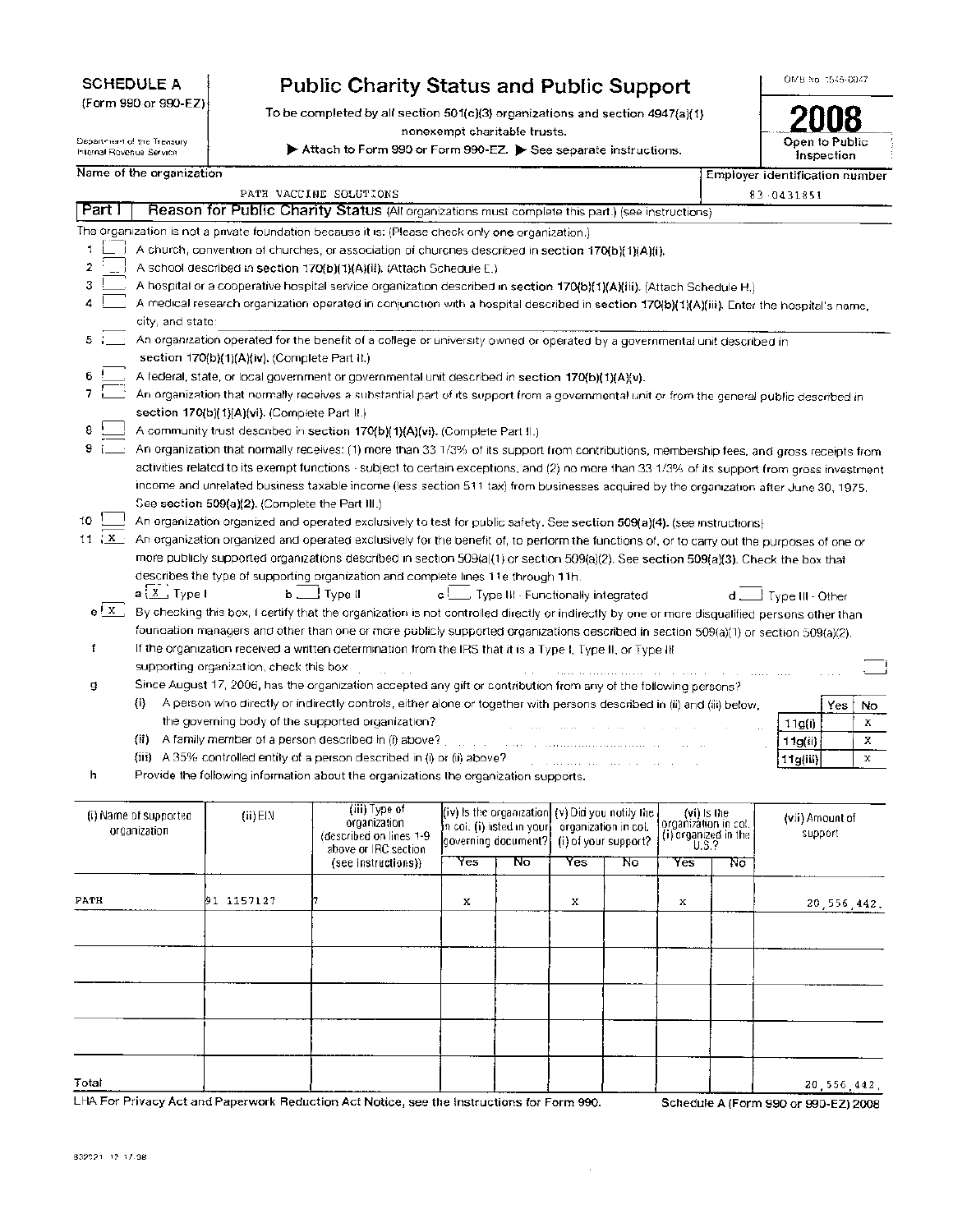|    | Section A. Public Support                                                                                                                                                                                   |          |          |          |                                                                                                                                                                                                                                |             |             |  |  |
|----|-------------------------------------------------------------------------------------------------------------------------------------------------------------------------------------------------------------|----------|----------|----------|--------------------------------------------------------------------------------------------------------------------------------------------------------------------------------------------------------------------------------|-------------|-------------|--|--|
|    | Calendar year (or fiscal year beginning in)                                                                                                                                                                 | (a) 2004 | (b) 2005 | (c) 2006 | (d) 2007                                                                                                                                                                                                                       | (e) 2008    | $(f)$ Total |  |  |
|    | 1 Gifts, grants, contributions, and                                                                                                                                                                         |          |          |          |                                                                                                                                                                                                                                |             |             |  |  |
|    | membership fees received. (Do not                                                                                                                                                                           |          |          |          |                                                                                                                                                                                                                                |             |             |  |  |
|    | include any "unusual grants.")                                                                                                                                                                              |          |          |          |                                                                                                                                                                                                                                |             |             |  |  |
|    | 2 Tax revenues levied for the organ-                                                                                                                                                                        |          |          |          |                                                                                                                                                                                                                                |             |             |  |  |
|    | ization's benefit and either paid to                                                                                                                                                                        |          |          |          |                                                                                                                                                                                                                                |             |             |  |  |
|    | or expended on its behalf                                                                                                                                                                                   |          |          |          |                                                                                                                                                                                                                                |             |             |  |  |
|    |                                                                                                                                                                                                             |          |          |          |                                                                                                                                                                                                                                |             |             |  |  |
|    | 3 The value of services or facilities                                                                                                                                                                       |          |          |          |                                                                                                                                                                                                                                |             |             |  |  |
|    | furnished by a governmental unit to                                                                                                                                                                         |          |          |          |                                                                                                                                                                                                                                |             |             |  |  |
|    | the organization without charge                                                                                                                                                                             |          |          |          |                                                                                                                                                                                                                                |             |             |  |  |
|    |                                                                                                                                                                                                             |          |          |          |                                                                                                                                                                                                                                |             |             |  |  |
| 5. | The portion of total contributions                                                                                                                                                                          |          |          |          |                                                                                                                                                                                                                                |             |             |  |  |
|    | by each person (other than a                                                                                                                                                                                |          |          |          |                                                                                                                                                                                                                                |             |             |  |  |
|    | governmental unit or publicly                                                                                                                                                                               |          |          |          |                                                                                                                                                                                                                                |             |             |  |  |
|    | supported organization) included                                                                                                                                                                            |          |          |          |                                                                                                                                                                                                                                |             |             |  |  |
|    | on line 1 that exceeds 2% of the                                                                                                                                                                            |          |          |          |                                                                                                                                                                                                                                |             |             |  |  |
|    | amount shown on line 11,                                                                                                                                                                                    |          |          |          |                                                                                                                                                                                                                                |             |             |  |  |
|    | column (f)                                                                                                                                                                                                  |          |          |          |                                                                                                                                                                                                                                |             |             |  |  |
|    | 6 Public Support, Subtract line 5 from line 4.                                                                                                                                                              |          |          |          |                                                                                                                                                                                                                                |             |             |  |  |
|    | Section B. Total Support                                                                                                                                                                                    |          |          |          |                                                                                                                                                                                                                                |             |             |  |  |
|    | Calendar year (or fiscal year beginning in)                                                                                                                                                                 | (a) 2004 | (b) 2005 | (c) 2006 | (d) 2007                                                                                                                                                                                                                       | (e) 2008    | (f) Total   |  |  |
|    | 7 Amounts from line 4 [11, 11, 11, 11, 11, 11]                                                                                                                                                              |          |          |          |                                                                                                                                                                                                                                |             |             |  |  |
|    | 8 Gross income from interest,                                                                                                                                                                               |          |          |          |                                                                                                                                                                                                                                |             |             |  |  |
|    | dividends, payments received on                                                                                                                                                                             |          |          |          |                                                                                                                                                                                                                                |             |             |  |  |
|    | securities loans, rents, royalties                                                                                                                                                                          |          |          |          |                                                                                                                                                                                                                                |             |             |  |  |
|    | and income from similar sources                                                                                                                                                                             |          |          |          |                                                                                                                                                                                                                                |             |             |  |  |
| 9. | Net income from unrelated business                                                                                                                                                                          |          |          |          |                                                                                                                                                                                                                                |             |             |  |  |
|    | activities, whether or not the                                                                                                                                                                              |          |          |          |                                                                                                                                                                                                                                |             |             |  |  |
|    | business is regularly carried on                                                                                                                                                                            |          |          |          |                                                                                                                                                                                                                                |             |             |  |  |
|    | 10 Other income. Do not include gain                                                                                                                                                                        |          |          |          |                                                                                                                                                                                                                                |             |             |  |  |
|    | or loss from the sale of capital                                                                                                                                                                            |          |          |          |                                                                                                                                                                                                                                |             |             |  |  |
|    | assets (Explain in Part IV.) [11, 11, 11]                                                                                                                                                                   |          |          |          |                                                                                                                                                                                                                                |             |             |  |  |
|    | 11 Total support. Add lines 7 through 10                                                                                                                                                                    |          |          |          |                                                                                                                                                                                                                                |             |             |  |  |
|    |                                                                                                                                                                                                             |          |          |          |                                                                                                                                                                                                                                | 12          |             |  |  |
|    | 12 Gross receipts from related activities, etc. (see instructions)<br>13 First five years. If the Form 990 is for the organization's first, second, third, fourth, or fifth tax year as a section 501(c)(3) |          |          |          | and the community of the state of the state of the state of the state of the state of the state of the state of the state of the state of the state of the state of the state of the state of the state of the state of the st |             |             |  |  |
|    |                                                                                                                                                                                                             |          |          |          |                                                                                                                                                                                                                                |             |             |  |  |
|    | organization, check this box and stop here<br>Section C. Computation of Public Support Percentage                                                                                                           |          |          |          |                                                                                                                                                                                                                                |             |             |  |  |
|    |                                                                                                                                                                                                             |          |          |          |                                                                                                                                                                                                                                | $\sqrt{14}$ |             |  |  |
| 14 |                                                                                                                                                                                                             |          |          |          |                                                                                                                                                                                                                                | 15          | ℅           |  |  |
|    | 15 Public support percentage from 2007 Schedule A, Part IV-A, line 26f.                                                                                                                                     |          |          |          |                                                                                                                                                                                                                                |             | %           |  |  |
|    | 16a 33 1/3% support test - 2008. If the organization did not check the box on line 13, and line 14 is 33 1/3% or more, check this box and                                                                   |          |          |          |                                                                                                                                                                                                                                |             |             |  |  |
|    |                                                                                                                                                                                                             |          |          |          |                                                                                                                                                                                                                                |             |             |  |  |
|    | b 33 1/3% support test - 2007. If the organization did not check a box on line 13 or 16a, and line 15 is 33 1/3% or more, check this box                                                                    |          |          |          |                                                                                                                                                                                                                                |             |             |  |  |
|    |                                                                                                                                                                                                             |          |          |          |                                                                                                                                                                                                                                |             | ►59         |  |  |
|    | 17a 10% -facts-and-circumstances test - 2008. If the organization did not check a box on line 13, 16a, or 16b, and line 14 is 10% or more,                                                                  |          |          |          |                                                                                                                                                                                                                                |             |             |  |  |
|    | and if the organization meets the "facts-and-circumstances" test, check this box and stop here. Explain in Part IV how the organization                                                                     |          |          |          |                                                                                                                                                                                                                                |             |             |  |  |
|    |                                                                                                                                                                                                             |          |          |          |                                                                                                                                                                                                                                |             | ►⊟          |  |  |
|    | b 10% -facts-and-circumstances test - 2007. If the organization did not check a box on line 13, 16a, 16b, or 17a, and line 15 is 10% or                                                                     |          |          |          |                                                                                                                                                                                                                                |             |             |  |  |
|    | more, and if the organization meets the "facts-and-circumstances" test, check this box and stop here. Explain in Part IV how the                                                                            |          |          |          |                                                                                                                                                                                                                                |             |             |  |  |
|    | organization meets the "facts-and-circumstances" test. The organization qualifies as a publicly supported organization                                                                                      |          |          |          |                                                                                                                                                                                                                                | .           |             |  |  |
|    | 18 Private foundation. If the organization did not check a box on line 13, 16a, 16b, 17a, or 17b, check this box and see instructions                                                                       |          |          |          |                                                                                                                                                                                                                                |             |             |  |  |

 $\Delta \sim 0.5$ 

Schedule A (Form 990 or 990-EZ) 2008

 $\sim$   $\sim$ 

 $\Delta \sim 10^{11}$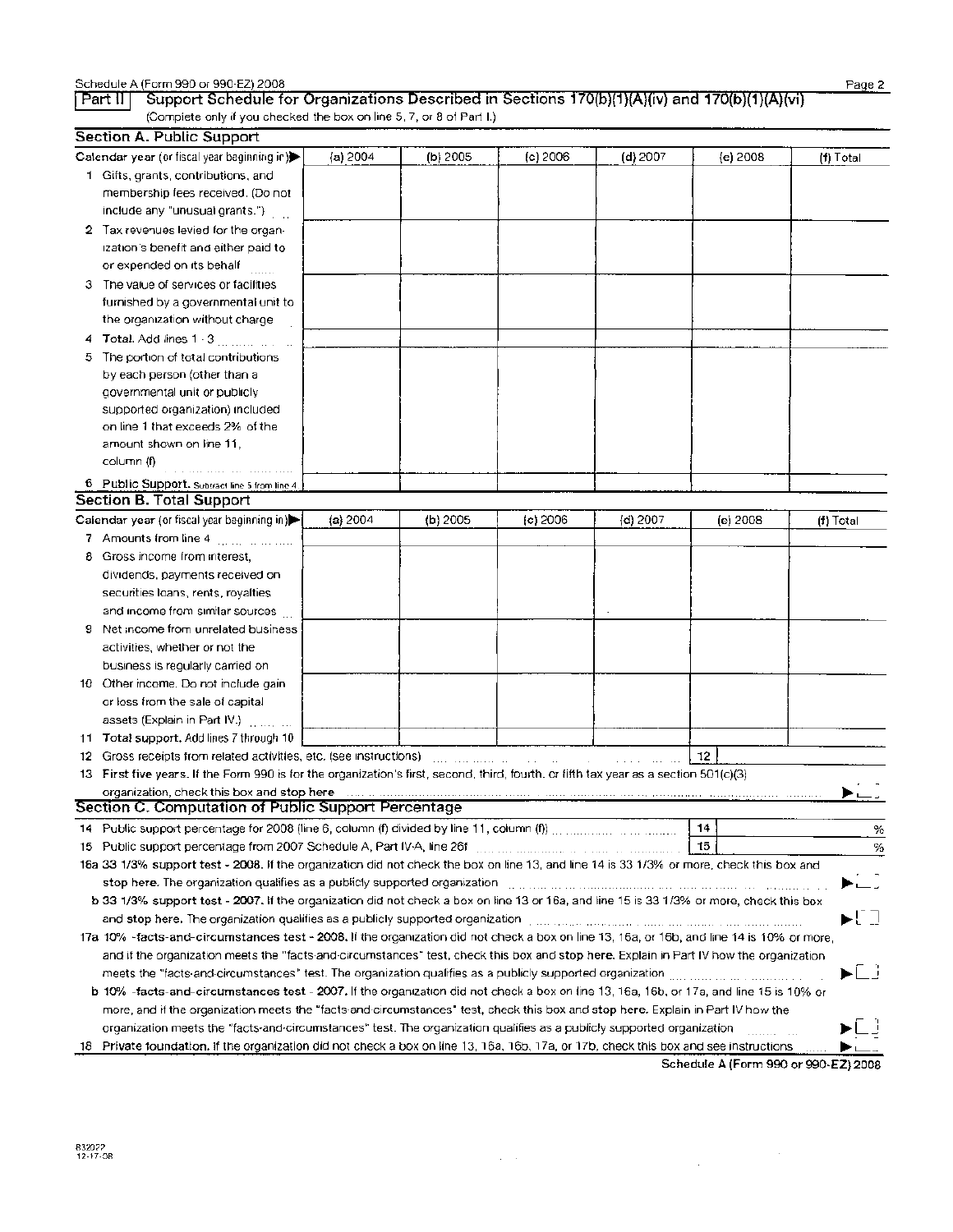| Schedule A (Form 990 or 990-EZ) 2008                                                                                                                                                                                                                                 |            |            |          |                                        |          | Page 3    |
|----------------------------------------------------------------------------------------------------------------------------------------------------------------------------------------------------------------------------------------------------------------------|------------|------------|----------|----------------------------------------|----------|-----------|
| Part III   Support Schedule for Organizations Described in Section 509(a)(2) (Complete only if you checked the box on line 9 of Part I.)                                                                                                                             |            |            |          |                                        |          |           |
| Section A. Public Support                                                                                                                                                                                                                                            |            |            |          |                                        |          |           |
| Calendar year (or fiscal year beginning in)                                                                                                                                                                                                                          | (a) $2004$ | (b) 2005   | (c) 2006 | $(d)$ 2007                             | (e) 2008 | (f) Total |
| 1 Gifts, grants, contributions, and                                                                                                                                                                                                                                  |            |            |          |                                        |          |           |
| membership fees received. (Do not                                                                                                                                                                                                                                    |            |            |          |                                        |          |           |
| include any "unusual grants.")                                                                                                                                                                                                                                       |            |            |          |                                        |          |           |
| 2 Gross receipts from admissions,<br>merchandise sold or services per-<br>formed, or facilities furnished in                                                                                                                                                         |            |            |          |                                        |          |           |
| any activity that is related to the<br>organization's tax-exempt purpose                                                                                                                                                                                             |            |            |          |                                        |          |           |
| 3 Gross receipts from activities that                                                                                                                                                                                                                                |            |            |          |                                        |          |           |
| are not an unrelated trade or bus-                                                                                                                                                                                                                                   |            |            |          |                                        |          |           |
| iness under section 513                                                                                                                                                                                                                                              |            |            |          |                                        |          |           |
| 4 Tax revenues levied for the organ-                                                                                                                                                                                                                                 |            |            |          |                                        |          |           |
| ization's benefit and either paid to                                                                                                                                                                                                                                 |            |            |          |                                        |          |           |
| or expended on its behalf                                                                                                                                                                                                                                            |            |            |          |                                        |          |           |
| 5 The value of services or facilities                                                                                                                                                                                                                                |            |            |          |                                        |          |           |
| furnished by a governmental unit to                                                                                                                                                                                                                                  |            |            |          |                                        |          |           |
| the organization without charge                                                                                                                                                                                                                                      |            |            |          |                                        |          |           |
|                                                                                                                                                                                                                                                                      |            |            |          |                                        |          |           |
| 7a Amounts included on lines 1, 2, and                                                                                                                                                                                                                               |            |            |          |                                        |          |           |
| 3 received from disqualified persons                                                                                                                                                                                                                                 |            |            |          |                                        |          |           |
| D Amounts included on lines 2 and 3 received                                                                                                                                                                                                                         |            |            |          |                                        |          |           |
| from other than disqualified persons that                                                                                                                                                                                                                            |            |            |          |                                        |          |           |
| excess the greater of 1% of the total of lines 9,<br>10c, 11, and 12 for the year or \$5,000 [100].                                                                                                                                                                  |            |            |          |                                        |          |           |
|                                                                                                                                                                                                                                                                      |            |            |          |                                        |          |           |
| 8 Public support (Subtract line 7c from ine 6.)                                                                                                                                                                                                                      |            |            |          |                                        |          |           |
| Section B. Total Support                                                                                                                                                                                                                                             |            |            |          |                                        |          |           |
| Calendar year (or fiscal year beginning in)                                                                                                                                                                                                                          | (a) 2004   | $(b)$ 2005 | (c) 2006 | $(d)$ 2007                             | (e) 2008 | {f) Total |
| 9 Amounts from line 6                                                                                                                                                                                                                                                |            |            |          |                                        |          |           |
| 10a Gross income from interest.<br>dividends, payments received on<br>securities loans, rents, royalties<br>and income from similar sources                                                                                                                          |            |            |          |                                        |          |           |
| b Unrelated business taxable income                                                                                                                                                                                                                                  |            |            |          |                                        |          |           |
| (less section 511 taxes) from businesses                                                                                                                                                                                                                             |            |            |          |                                        |          |           |
| acquired after June 30, 1975                                                                                                                                                                                                                                         |            |            |          |                                        |          |           |
| c Ado lines 10a and 10b                                                                                                                                                                                                                                              |            |            |          |                                        |          |           |
| 11 Net income from unrelated business<br>activities not included in line 10b.<br>whether or not the business is<br>regularly carried on                                                                                                                              |            |            |          |                                        |          |           |
| 12 Other income. Do not include gain<br>or loss from the sale of capital                                                                                                                                                                                             |            |            |          |                                        |          |           |
| assets (Explain in Part IV.)<br>13 Total support (And lines 9, 10c, 11, and 12.)                                                                                                                                                                                     |            |            |          |                                        |          |           |
| 14 First five years. If the Form 990 is for the organization's first, second, third, fourth, or fifth tax year as a section 501(c)(3) organization,                                                                                                                  |            |            |          |                                        |          |           |
|                                                                                                                                                                                                                                                                      |            |            |          |                                        |          |           |
| check this box and stop here with an anti-communication of the contract of the contract of the communication of the<br>Section C. Computation of Public Support Percentage                                                                                           |            |            |          |                                        |          |           |
| 15 Public support percentage for 2008 (line 8, column (f) divided by line 13, column (f)) with a compact that the contract of                                                                                                                                        |            |            |          |                                        |          |           |
| 16 Public support percentage from 2007 Schedule A, Part IV-A, line 27g management of the control of the control of                                                                                                                                                   |            |            |          |                                        | 15       | %         |
| Section D. Computation of Investment Income Percentage                                                                                                                                                                                                               |            |            |          |                                        | 16       | %         |
|                                                                                                                                                                                                                                                                      |            |            |          |                                        |          |           |
| 17 Investment income percentage for 2008 (line 10c, column (f) divided by line 13, column (f))                                                                                                                                                                       |            |            |          | <u>.</u><br>1910 - Jan Jamar, amerikan | 17       | %         |
|                                                                                                                                                                                                                                                                      |            |            |          |                                        | 118      | %         |
| 19a 33 1/3% support tests - 2008. If the organization did not check the box on line 14, and line 15 is more than 33 1/3%, and line 17 is not                                                                                                                         |            |            |          |                                        |          |           |
| more than 33 1/3%, check this box and stop here. The organization qualities as a publicly supported organization management<br>b 33 1/3% support tests - 2007. If the organization did not check a box on line 14 or line 19a, and line 16 is more than 33 1/3%, and |            |            |          |                                        |          | ▶∟⊥       |
| line 18 is not more than 33 1/3%, check this box and stop here. The organization qualifies as a publicly supported organization                                                                                                                                      |            |            |          |                                        |          |           |
| 20 Private foundation. If the organization did not check a box on line 14, 19a, or 19b, check this box and see instructions                                                                                                                                          |            |            |          |                                        |          |           |

**Schedule A (Form 990 or 990-EZ) 2008** 

| Schedule A (Form 990 or 990-EZ) 2008 |  |  |  |
|--------------------------------------|--|--|--|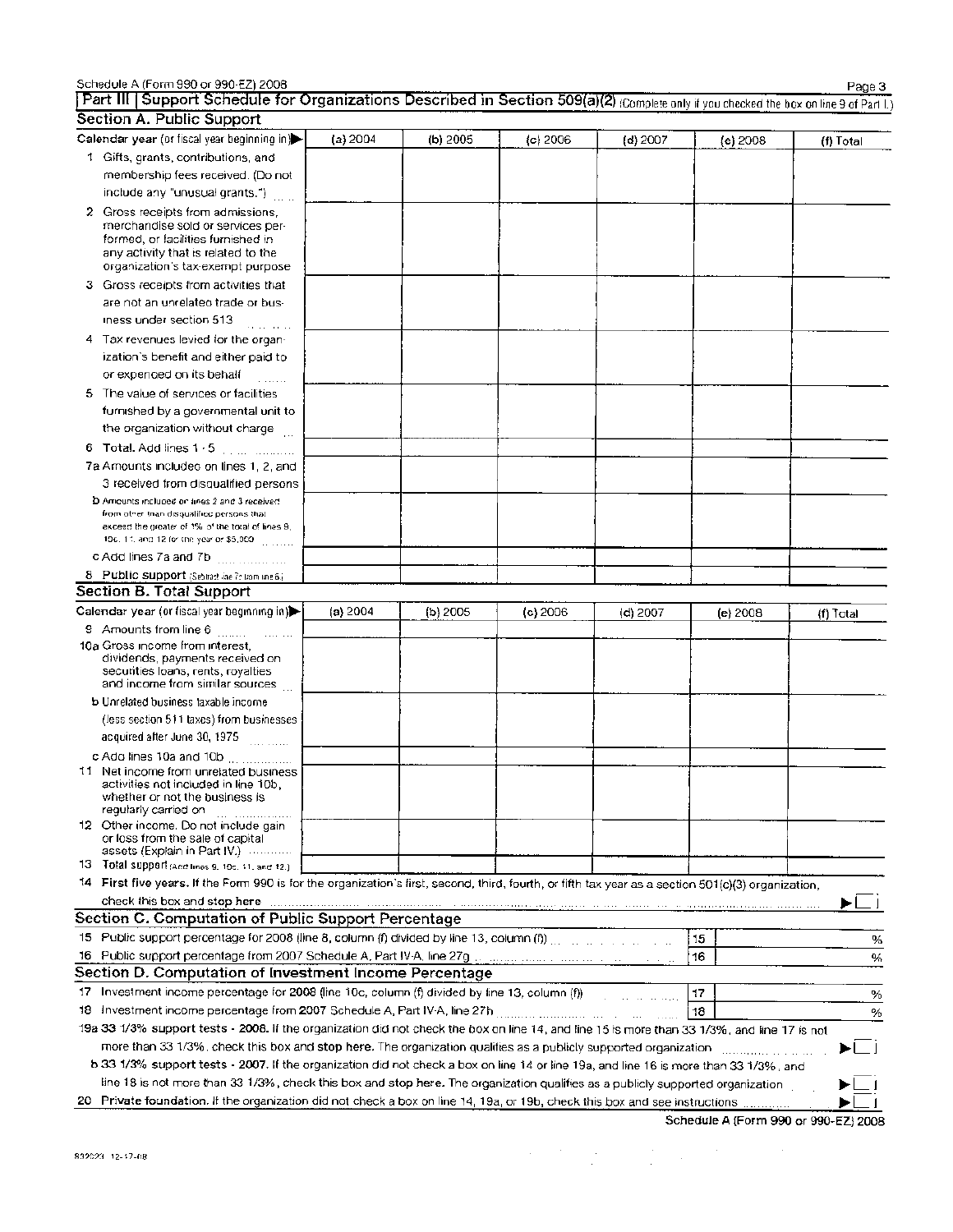## **Statement of Activities Outside the United States**

110- Attach to Form 990. Complete if the organization answered "Yes" to

Form 990, Part IV, line 14b, line 15, or line 16.

| PATH VACCINE SOLUTIONS   |                                 |                 |                                                                                                                                     | 83 0431851                                             |                                    |
|--------------------------|---------------------------------|-----------------|-------------------------------------------------------------------------------------------------------------------------------------|--------------------------------------------------------|------------------------------------|
| Part I                   |                                 |                 | General Information on Activities Outside the United States. Complete if the organization answered "Yes"                            |                                                        |                                    |
|                          | to Form 990, Part IV. line 14b. |                 |                                                                                                                                     |                                                        |                                    |
| $\mathbf{f}$             |                                 |                 | For grantmakers. Does the organization maintain records to substantiate the amount of the grants or assistance, the                 |                                                        |                                    |
|                          |                                 |                 | grantees' eligibility for the grants or assistance, and the selection criteria used to award the grants or assistance?              |                                                        | $\frac{1}{2}$ Yes $\frac{1}{2}$ No |
|                          |                                 |                 |                                                                                                                                     |                                                        |                                    |
| 2                        |                                 |                 | For grantmakers. Describe in Part IV the organization's procedures for monitoring the use of grant funds outside the United States. |                                                        |                                    |
| з                        |                                 |                 | Activities per Region. (Use Schedule F-1 (Form 990) if additional space is needed.)                                                 |                                                        |                                    |
| (a) Region               | (b) Number of                   | (c) Number of   | (d) Activities conducted in region                                                                                                  |                                                        |                                    |
|                          | offices                         | employees or    | (by type) (i.e., fundraising,                                                                                                       | (e) If activity listed in (d)<br>is a program service. | (f) Total<br>expenditures          |
|                          | in the region.                  | agents in       | program services, grants to                                                                                                         | describe specific type                                 | in region                          |
|                          |                                 | region          | recipients located in the region).                                                                                                  | of service(s) in region                                |                                    |
|                          |                                 |                 |                                                                                                                                     |                                                        |                                    |
|                          |                                 |                 |                                                                                                                                     |                                                        |                                    |
| <b>EAST ASIA AND THE</b> |                                 |                 |                                                                                                                                     | VACCINES AND                                           |                                    |
| PACIFIC                  |                                 | 5.              | PROGRAM SRVCS & GRANTS                                                                                                              | IMMUNIZATIONS                                          | 738.016.                           |
| EUROPE (INCLUDING        |                                 |                 |                                                                                                                                     |                                                        |                                    |
| ICELAND AND              |                                 |                 |                                                                                                                                     | NACCINES AND                                           |                                    |
| GREENLAND)               |                                 | 10 <sub>1</sub> | PROGRAM SRVCS & GRANTS                                                                                                              | IMMUNIZATIONS                                          | 3.783.978.                         |
|                          |                                 |                 |                                                                                                                                     |                                                        |                                    |
|                          |                                 |                 |                                                                                                                                     | WACCINES AND                                           |                                    |
| SOUTH ASIA               |                                 |                 | 4 PROGRAM SRVCS & GRANTS                                                                                                            | IMMUNIZATIONS                                          |                                    |
|                          |                                 |                 |                                                                                                                                     |                                                        | 284 943.                           |
|                          |                                 |                 |                                                                                                                                     |                                                        |                                    |
|                          |                                 |                 |                                                                                                                                     | VACCINES AND                                           |                                    |
| SUB SAHARAN AFRICA       |                                 | 0.              | PROGRAM SRVCS & GRANTS                                                                                                              | IMMUNIZATIONS                                          | 234 742.                           |

ACCINES AND

ACCINES AND

IMMUNIZATIONS 25.

NORTH AMERICA  $\begin{array}{ccc} 0 & \cdots & 0 \end{array}$  D PROGRAM SRVCS & GRANTS IMMUNIZATIONS 63,979. Totals iflo' 19 5,105,683. LHA For Privacy Act and Paperwork Reduction Act Notice, see the Instructions for Form 990. Schedule F (Form 990) 2008

INDEPENDENT STATES  $\begin{array}{ccc} | & 0 & 0 \end{array}$  D PROGRAM SRVCS & GRANTS

**Schedule F**  (Form 990)

Department of the Treasury Internal Revenue Service

RUSSIA AND THE NEWLY

| Name of the organization |
|--------------------------|

Employer identification number

**2008**  Open to Public Inspection

OMB No. 1545-0047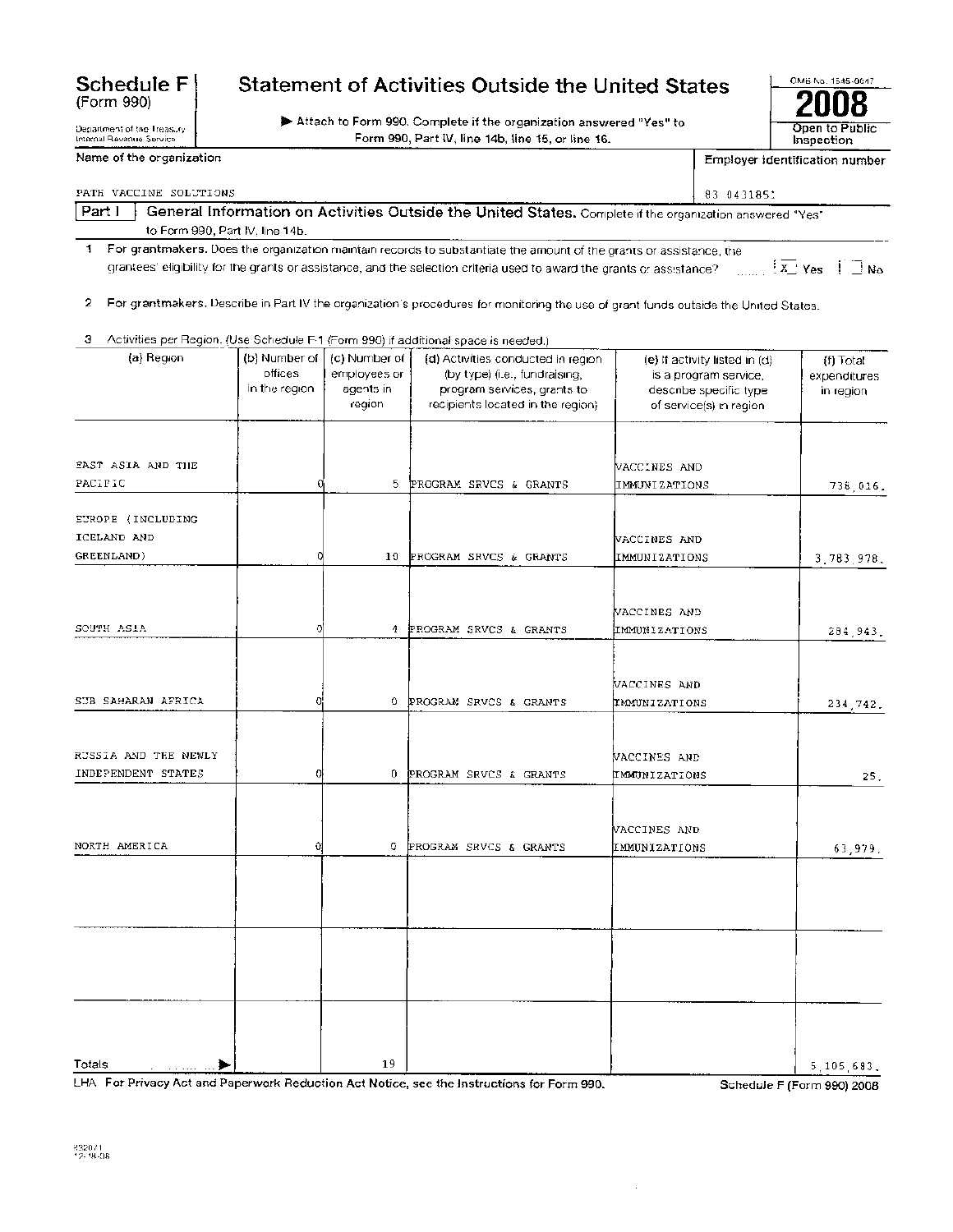| Schedule F (Form 990) 2008                                  |                                                  | PATH VACCINE SOLUTIONS                                           |                                                                                                                                                                                                                                |                             | 83-0431851                         |                                         |                                              | Page 2                                                      |
|-------------------------------------------------------------|--------------------------------------------------|------------------------------------------------------------------|--------------------------------------------------------------------------------------------------------------------------------------------------------------------------------------------------------------------------------|-----------------------------|------------------------------------|-----------------------------------------|----------------------------------------------|-------------------------------------------------------------|
| Part II                                                     |                                                  |                                                                  | Grants and Other Assistance to Organizations or Entities Outside the United States. Complete if the organization answered "Yes" to Form 990, Part IV, line 15, for any                                                         |                             |                                    |                                         |                                              |                                                             |
|                                                             |                                                  |                                                                  | recipient who received more than \$5,000. Check this box if no one recipient received more than \$5,000                                                                                                                        |                             |                                    |                                         |                                              |                                                             |
|                                                             |                                                  | Use Schedule F-1 (Form 990) if additional space is needed.       |                                                                                                                                                                                                                                |                             |                                    |                                         |                                              |                                                             |
| $\mathbf{1}$<br>(a) Name of organization                    | (b) IRS code section<br>and EIN (if applicable). | (c) Region                                                       | (d) Purpose of<br>grant                                                                                                                                                                                                        | (e) Amount<br>of cash grant | (f) Manner of<br>cash disbursement | (g) Amount of<br>non-cash<br>assistance | (h) Description<br>of non-cash<br>assistance | (i) Method of<br>valuation (book, FMV,<br>appraisal, other) |
|                                                             |                                                  | EAST ASIA AND THE WACCINES AND<br>PACIFIC                        | PROGRAM SUPPORT -<br>IMMUNIZATIONS                                                                                                                                                                                             |                             | 200 000 WIRE/CHECK                 | $\mathbf 0$                             |                                              |                                                             |
|                                                             |                                                  | EAST ASIA AND THE VACCINES AND<br>PACIFIC                        | PROGRAM SUPPORT<br>IMMUNIZATIONS                                                                                                                                                                                               |                             | 60,000. WIRE/CHECK                 | 0                                       |                                              |                                                             |
|                                                             |                                                  | EAST ASIA AND THE WACCINES AND<br>PACIFIC                        | PROGRAM SUPPORT<br>IMMUNIZATIONS                                                                                                                                                                                               |                             | 369, 240. MIRE/CHECK               | $\mathbf 0$ .                           |                                              |                                                             |
|                                                             |                                                  | EUROPE (INCLUDING PROGRAM SUPPORT<br>ICELAND AND<br>GREENLAND)   | VACCINES AND<br><b>TMMUNIZATIONS</b>                                                                                                                                                                                           |                             | 1,300,000 WIRE/CHECK               | $\mathbf{0}$ .                          |                                              |                                                             |
|                                                             |                                                  | EUROPE (INCLUDING PROGRAM SUPPORT<br>ICELAND AND<br>GREENLAND)   | VACCINES AND<br>IMMUNIZATIONS                                                                                                                                                                                                  |                             | 48 295 WIRE/CHECK                  | $\mathbf{0}$ .                          |                                              |                                                             |
|                                                             |                                                  | EUROPE (INCLUDING PROGRAM SUPPORT -<br>ICELAND AND<br>GREENLAND) | VACCINES AND<br>IMMUNIZATIONS                                                                                                                                                                                                  |                             | 402,705. MIRE/CHECK                | $\mathbf{0}$ .                          |                                              |                                                             |
|                                                             |                                                  | EUROPE (INCLUDING<br>ICELAND AND<br>GREENLAND)                   | PROGRAM SUPPORT -<br>VACCINES AND<br>IMMUNIZATIONS                                                                                                                                                                             |                             | 350 482. MIRE/CHECK                | $\mathbf{0}$ ,                          |                                              |                                                             |
|                                                             |                                                  | EUROPE (INCLUDING PROGRAM SUPPORT<br>ICELAND AND<br>GREENLAND)   | VACCINES AND<br>IMMUNIZATIONS                                                                                                                                                                                                  |                             | 16.271. WIRE/CHECK                 | 0                                       |                                              |                                                             |
| 2                                                           |                                                  |                                                                  | Enter total number of organizations that are recognized as charities by the foreign country or for which the grantee or counsel has provided a                                                                                 |                             |                                    |                                         |                                              |                                                             |
| section 501(c)(3) equivalency letter                        |                                                  |                                                                  | the community of the community of the community of the community of the community of the community of the community of the community of the community of the community of the community of the community of the community of t | $\ldots$                    |                                    |                                         |                                              |                                                             |
| 3.<br>Enter total number of other organizations or entities |                                                  | says and have also a special company                             | The company of the company of the company of the                                                                                                                                                                               |                             |                                    |                                         |                                              | 4                                                           |

Schedule F (Form 990) 2008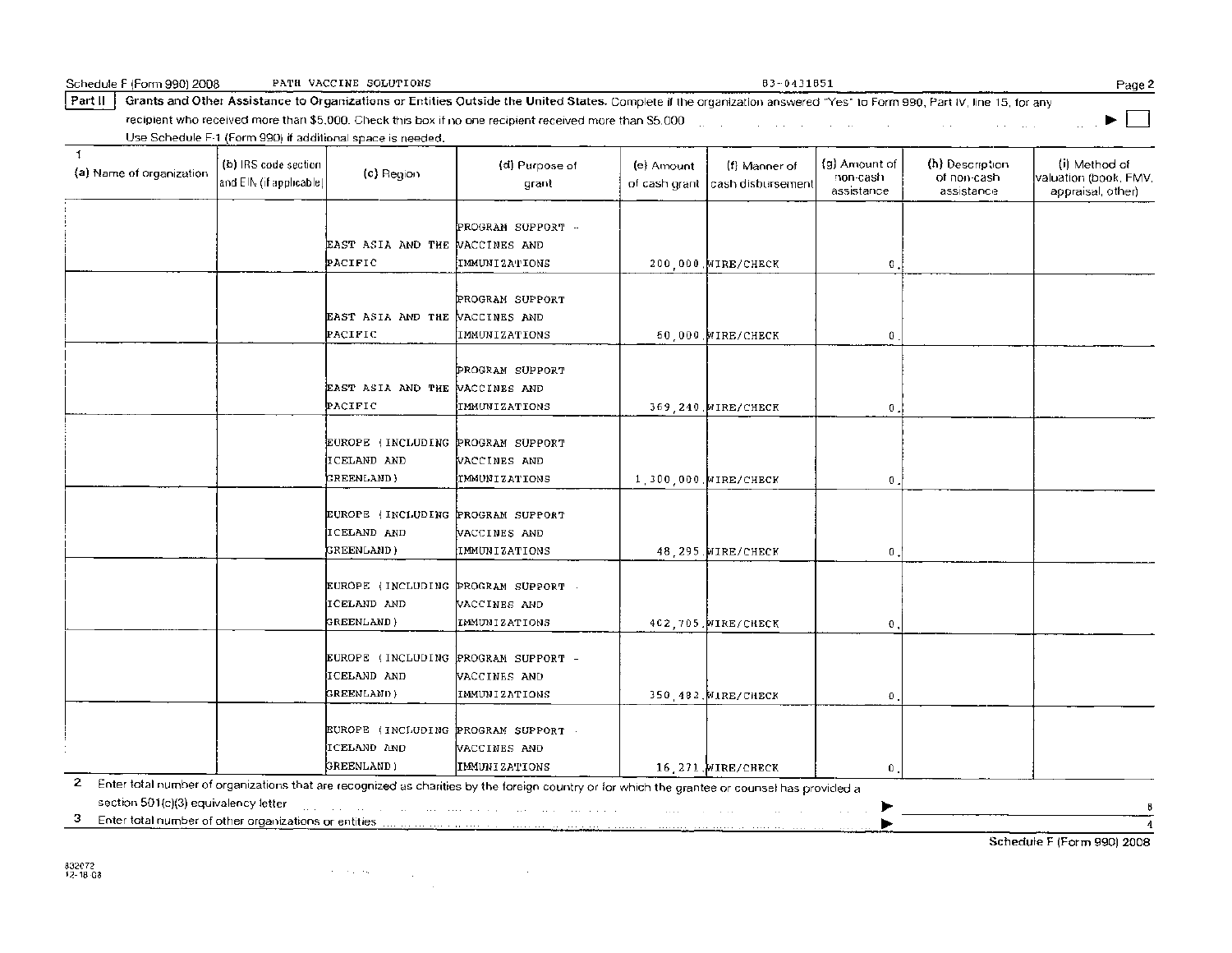| Schedule F (Form 990) 2008 | PATH VACCINE SCLUTIONS |
|----------------------------|------------------------|
|----------------------------|------------------------|

Part III  $\parallel$  Grants and Other Assistance to Individuals Outside the United States. Complete if the organization answered "Yes" to Form 990, Part IV, line 16.

Use Schedule F-1 (Form 990) if additional space is needed.

| (a) Type of grant or assistance | (b) Region | recipients | (c) Number of (d) Amount of<br>cash grant | (e) Manner of<br>cash disbursement | {f) Amount of<br>non-cash<br>assistance | (g) Description of<br>non-cash assistance | (h) Method of<br>valuation<br>(book, FMV,<br>appraisal, other) |
|---------------------------------|------------|------------|-------------------------------------------|------------------------------------|-----------------------------------------|-------------------------------------------|----------------------------------------------------------------|
|                                 |            |            |                                           |                                    |                                         |                                           |                                                                |
|                                 |            |            |                                           |                                    |                                         |                                           |                                                                |
|                                 |            |            |                                           |                                    |                                         |                                           |                                                                |
|                                 |            |            |                                           |                                    |                                         |                                           |                                                                |
|                                 |            |            |                                           |                                    |                                         |                                           |                                                                |
|                                 |            |            |                                           |                                    |                                         |                                           |                                                                |
|                                 |            |            |                                           |                                    |                                         |                                           |                                                                |
|                                 |            |            |                                           |                                    |                                         |                                           |                                                                |
|                                 |            |            |                                           |                                    |                                         |                                           |                                                                |
|                                 |            |            |                                           |                                    |                                         |                                           |                                                                |

 $\sim$ 

Schedule F (Form 990) 2008

83 - 0431851 Page 3

832073 12- <sup>1</sup> 8-08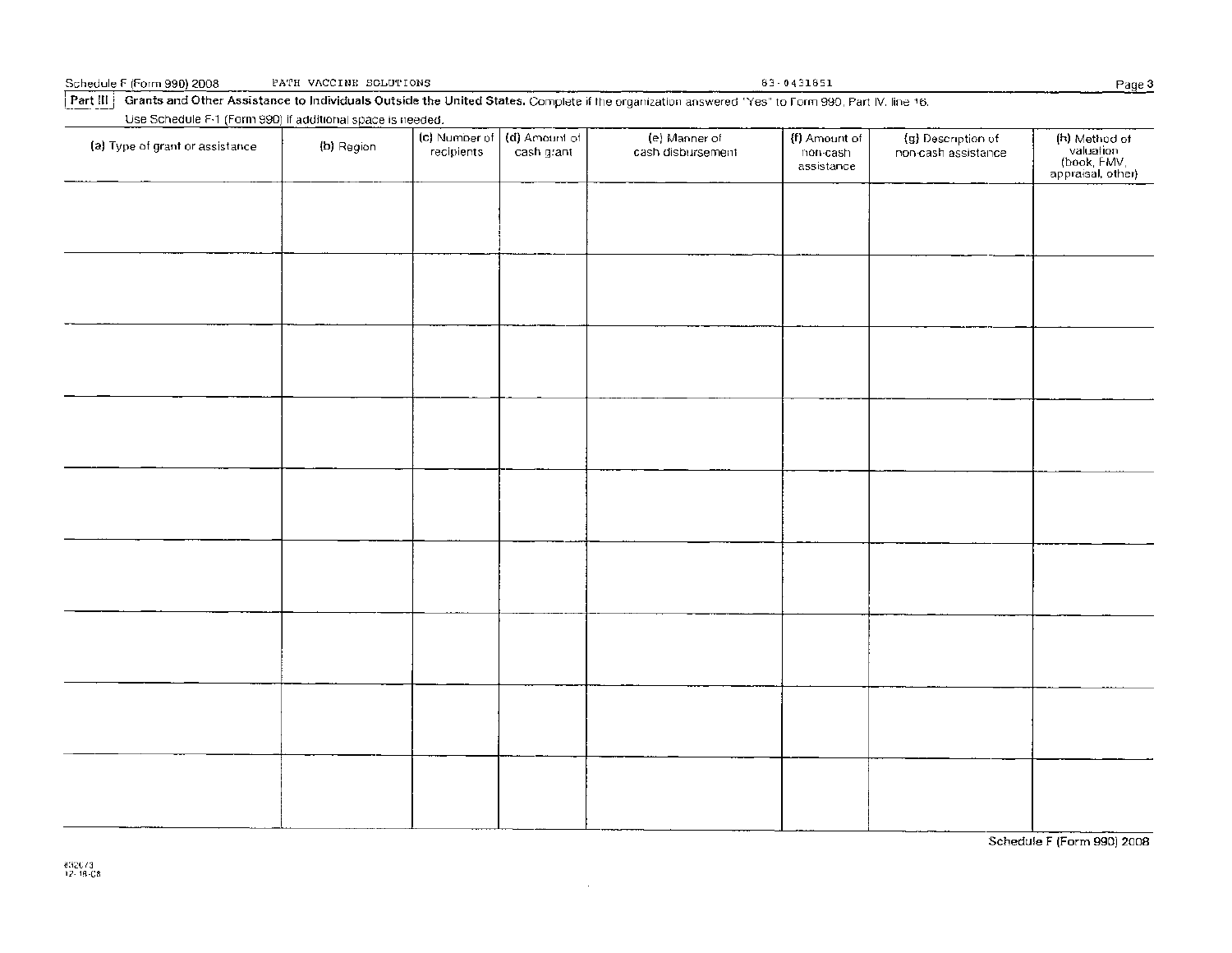| ⊆ (Form 990) 2008 | SOLUTIONS    | 3185. | Page 4 |
|-------------------|--------------|-------|--------|
| Schedule F        | PATH VACCINE | -04   |        |
|                   | .            |       |        |

Part IV | Supplemental Information

Complete this part to provide the information required by Part I, line 2, and any other additional information.

SCHEDULE F, PART I, LINE 2: SUBRECIPIENTS ARE REQUIRED TO SUBMIT PROGRESS

REPORTS, WHICH ARE REVIEWED BY RESPONSIBLE PROGRAM MANAGERS AND PROGRAM

ADMINISTRATORS TO ENSURE THAT PROGRAM GOALS ARE ATTAINED IN ACCORDANCE

WITH THE AGREEMENT REQUIREMENTS. THE RESPONSIBLE PROGRAM MANAGERS AND

PROGRAM ADMINISTRATORS CONTACT SUBRECIPIENTS WITH ANY QUESTIONS OR FOLLOW

UP ON ANY AREAS OF CONCERN. IN SOME CASES, SUB-AWARD TERMS MAY REQUIRE

SPECIFIED DELIVERABLES IN ADDITION TO, OR IN LIEU OF, TECHNICAL REPORTS.

IN ADDITION, DISCRETIONARY ON-SITE VISITS ARE CONDUCTED TO EVALUATE BOTH

COMPLIANCE WITH THE SCIENTIFIC OBJECTIVES OF THE PROJECT AND THE

APPROPRIATENESS OF THE SUBRECIPIENT'S ADMINISTRATIVE SYSTEMS AND

PROCESSES.

 $\label{eq:2.1} \frac{1}{\sqrt{2\pi}}\left(\frac{1}{\sqrt{2\pi}}\right)^{1/2}\left(\frac{1}{\sqrt{2\pi}}\right)^{1/2}\left(\frac{1}{\sqrt{2\pi}}\right)^{1/2}\left(\frac{1}{\sqrt{2\pi}}\right)^{1/2}\left(\frac{1}{\sqrt{2\pi}}\right)^{1/2}\left(\frac{1}{\sqrt{2\pi}}\right)^{1/2}\left(\frac{1}{\sqrt{2\pi}}\right)^{1/2}\left(\frac{1}{\sqrt{2\pi}}\right)^{1/2}\left(\frac{1}{\sqrt{2\pi}}\right)^{1/2}\left(\frac{1}{\sqrt{$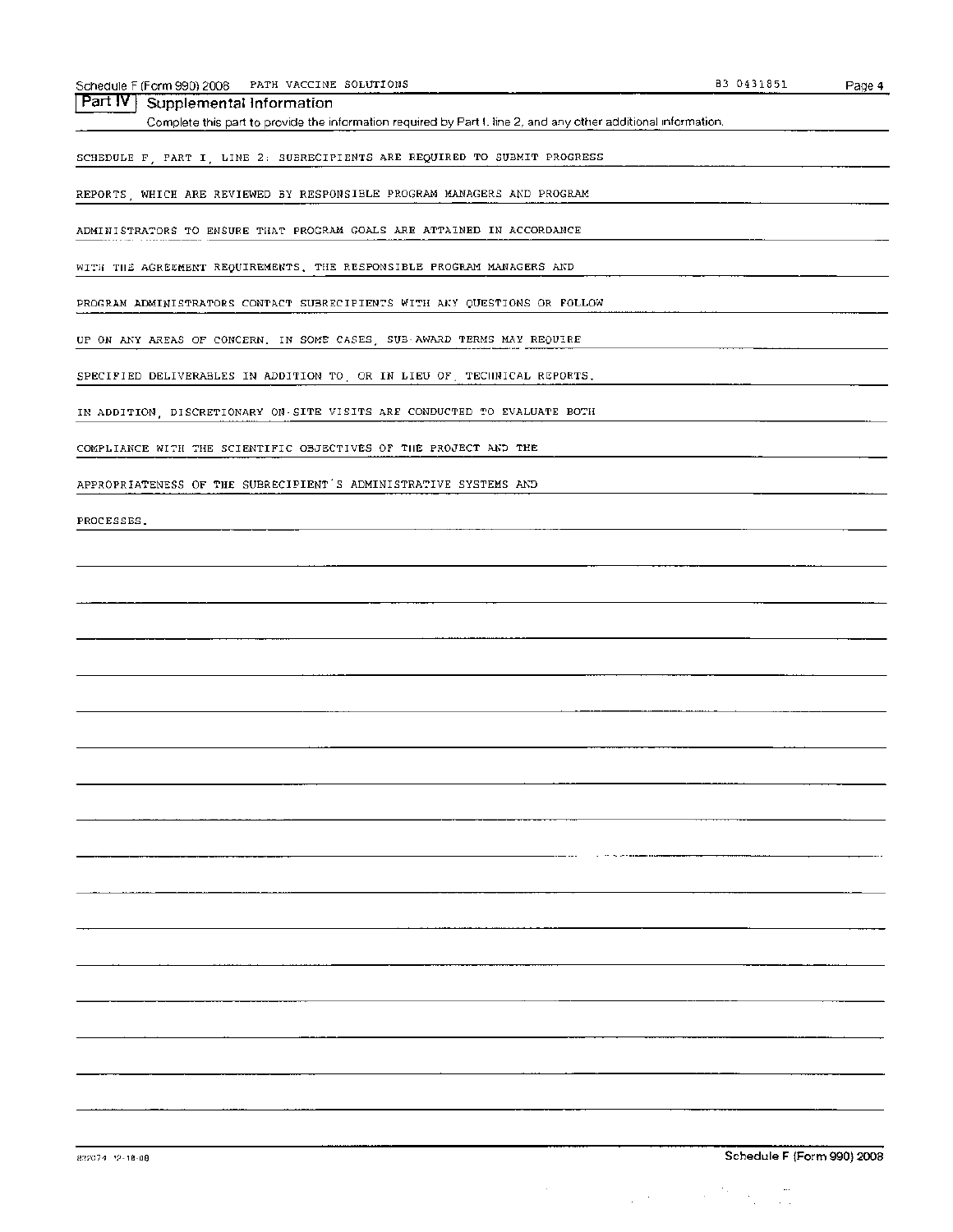| Schedule F-1 (Form 990) 2008             |                                                 | PATH VACCINE SOLUTIONS                                           |                                                                                                                     |            | $83 - 0431851$                                   |                                         |                                              | Page 2                                                      |
|------------------------------------------|-------------------------------------------------|------------------------------------------------------------------|---------------------------------------------------------------------------------------------------------------------|------------|--------------------------------------------------|-----------------------------------------|----------------------------------------------|-------------------------------------------------------------|
| Part II                                  |                                                 |                                                                  | Continuation of Grants and Other Assistance or Entities Outside the United States. (Schedule F (Form 990), Part II) |            |                                                  |                                         |                                              |                                                             |
| $\mathbf{I}$<br>(a) Name of organization | (b) IRS code section<br>and EIN (if applicable) | (c) Region                                                       | (d) Purpose of<br>grant                                                                                             | (e) Amount | (f) Manner of<br>of cash grant cash disbursement | (g) Amount of<br>non-cash<br>assistance | (h) Description<br>of non-cash<br>assistance | (i) Method of<br>valuation (book, FMV.<br>appraisal, other) |
|                                          |                                                 | EUROPE (INCLUDING PROGRAM SUPPORT -<br>ICELAND AND<br>GREENLAND) | VACCINES AND<br>IMMUNIZATIONS                                                                                       |            | 1,100,000. WIRE/CHECK                            | $\boldsymbol{0}$ .                      |                                              |                                                             |
|                                          |                                                 | SOUTH ASIA                                                       | PROGRAM SUPPORT -<br>VACCINES AND<br>IMMUNIZATIONS                                                                  |            | 113,328. WIRE/CHECK                              | $\mathbf{0}$                            |                                              |                                                             |
|                                          |                                                 | SOUTH ASIA                                                       | PROGRAM SUPPORT -<br>VACCINES AND<br>IMMUNIZATIONS                                                                  |            | 60,000. WIRE/CHECK                               | $\theta$                                |                                              |                                                             |
|                                          |                                                 | <b>SUB-SABARAN</b><br>AFRICA                                     | PROGRAM SUPPORT<br>VACCINES AND<br>IMMUNIZATIONS                                                                    |            | 214, 662. MIRE/CHECK                             | $\mathbf 0$ .                           |                                              |                                                             |
|                                          |                                                 |                                                                  |                                                                                                                     |            |                                                  |                                         |                                              |                                                             |
|                                          |                                                 |                                                                  |                                                                                                                     |            |                                                  |                                         |                                              |                                                             |
|                                          |                                                 |                                                                  |                                                                                                                     |            |                                                  |                                         |                                              |                                                             |
|                                          |                                                 |                                                                  |                                                                                                                     |            |                                                  |                                         |                                              |                                                             |
|                                          |                                                 |                                                                  |                                                                                                                     |            |                                                  |                                         |                                              |                                                             |

Schedule F-1 (Form 990) 2008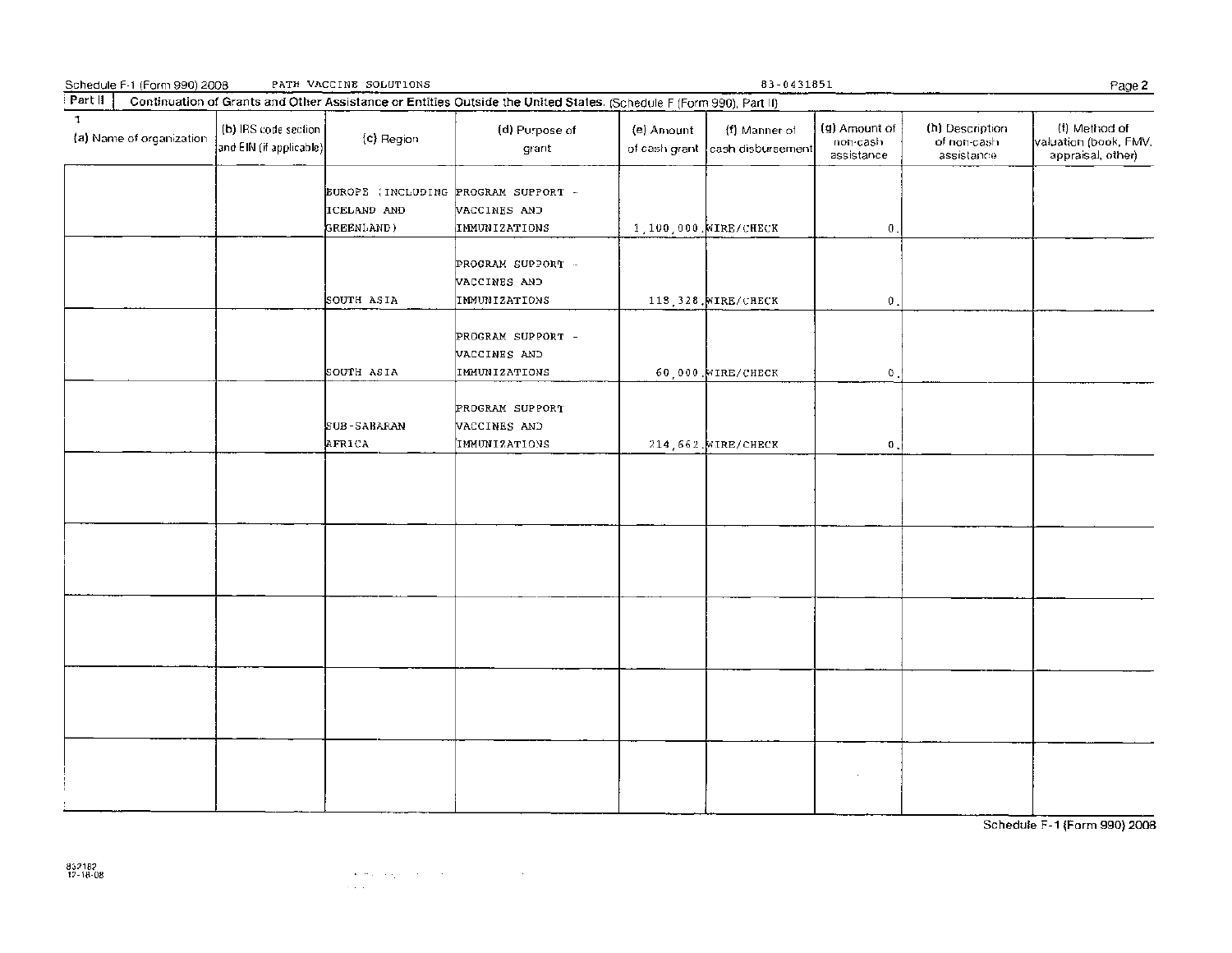| <b>SCHEDULE I</b>                                                                              |                                                                                                                                                                                |            |                                                                                                                                                                                                                                |                                                                                           |                                           |                                                                |                                           | CMS No. 1545-0047                                  |
|------------------------------------------------------------------------------------------------|--------------------------------------------------------------------------------------------------------------------------------------------------------------------------------|------------|--------------------------------------------------------------------------------------------------------------------------------------------------------------------------------------------------------------------------------|-------------------------------------------------------------------------------------------|-------------------------------------------|----------------------------------------------------------------|-------------------------------------------|----------------------------------------------------|
| (Form 990)                                                                                     |                                                                                                                                                                                |            |                                                                                                                                                                                                                                | Grants and Other Assistance to Organizations,<br>Governments, and Individuals in the U.S. |                                           |                                                                |                                           | 2008                                               |
|                                                                                                |                                                                                                                                                                                |            |                                                                                                                                                                                                                                |                                                                                           |                                           |                                                                |                                           |                                                    |
| Department of the Treasury<br>Internal Revenue Service                                         |                                                                                                                                                                                |            | ► Complete if the organization answered "Yes," on Form 990, Part IV, lines 21 or 22.                                                                                                                                           | Attach to Form 990.                                                                       |                                           |                                                                |                                           | Open to Public<br>Inspection                       |
| Name of the organization                                                                       |                                                                                                                                                                                |            |                                                                                                                                                                                                                                |                                                                                           |                                           |                                                                |                                           | Employer identification number                     |
|                                                                                                | PATH VACCINE SOLUTIONS                                                                                                                                                         |            |                                                                                                                                                                                                                                |                                                                                           |                                           |                                                                |                                           | 63 0431851                                         |
| <b>Part I</b>                                                                                  | General Information on Grants and Assistance                                                                                                                                   |            |                                                                                                                                                                                                                                |                                                                                           |                                           |                                                                |                                           |                                                    |
|                                                                                                | 1 Does the organization maintain records to substantiate the amount of the grants or assistance, the grantees' eligibility for the grants or assistance, and the selection     |            |                                                                                                                                                                                                                                |                                                                                           |                                           |                                                                |                                           |                                                    |
|                                                                                                | criteria used to award the grants or assistance?                                                                                                                               |            |                                                                                                                                                                                                                                |                                                                                           |                                           |                                                                |                                           | $X$ Yes<br>. No                                    |
| 2                                                                                              | Describe in Part IV the organization's procedures for monitoring the use of grant funds in the United States.                                                                  |            |                                                                                                                                                                                                                                | and a state of the state of the                                                           | <b>Contractor</b>                         |                                                                |                                           |                                                    |
| Part II                                                                                        | Grants and Other Assistance to Governments and Organizations in the United States. Complete if the organization answered "Yes" on Form 990, Part IV, line 21, for any          |            |                                                                                                                                                                                                                                |                                                                                           |                                           |                                                                |                                           |                                                    |
|                                                                                                | recipient that received more than \$5,000. Check this box if no one recipient received more than \$5,000. Use Part IV and Schedule F1 (Form 990) if additional space is needed |            |                                                                                                                                                                                                                                |                                                                                           |                                           |                                                                |                                           |                                                    |
|                                                                                                | 1 (a) Name and address of organization<br>or government                                                                                                                        | (p) EIN    | (c) IRC section<br>if applicable                                                                                                                                                                                               | (d) Amount of<br>cash grant                                                               | (e) Amount of<br>tion-cash.<br>assistance | (f) Method of<br>valuation (book,<br>FMV, appraisal,<br>other) | (g) Description of<br>non-cash assistance | (h) Purpose of grant<br>or assistance              |
| IN HEALTH 1455 NW LEARY WAY -<br>SEATTLE, WA 98107                                             | PROGRAM FOR APPROPRIATE TECHNOLOGY                                                                                                                                             | 91 1157127 | 501(c)(3)                                                                                                                                                                                                                      | 6,647,502.                                                                                | $\mathbf{0}$                              |                                                                |                                           | PROGRAM SUPPORT<br>WACCINES AND<br>IMMUNIZATIONS   |
| ARIDIS PHARMACEUTICALS LLC<br>5941 OPTICAL COURT<br>SAN JOSE CA 95138                          |                                                                                                                                                                                | 32-0074500 | OTHER                                                                                                                                                                                                                          | 374,802                                                                                   | $\bf{0}$                                  |                                                                |                                           | PROGRAM SUPPORT<br>VACCINES AND<br>IMMUNIZATIONS   |
| BIOPHARMACEUTICAL CONSULTING<br>SERVICES 2 WITMER ROAD -<br>CONESTOGA, PA 17516                |                                                                                                                                                                                | 20-3957347 | OTHER                                                                                                                                                                                                                          | 93.781.                                                                                   | 0                                         |                                                                |                                           | PROGRAM SUPPORT<br>NACCINES AND<br>IMMUNIZATIONS   |
| CHILDREN'S HOSPITAL BOSTON<br>300 LONGWOOD AVENUE<br>BOSTON, MA 02115                          |                                                                                                                                                                                | 04 2774441 | 501 <sub>(c)(3)</sub>                                                                                                                                                                                                          | 943.240                                                                                   | 0                                         |                                                                |                                           | PROGRAM SUPPORT -<br>VACCINES AND<br>IMMUNIZATIONS |
| CINCINNATI CHILDREN'S HOSPITAL<br>MEDICAL CENTER - 3333 BURNET<br>AVENUE - CINCINNATI OH 45229 |                                                                                                                                                                                | 31 0833936 | 501(C)(3)                                                                                                                                                                                                                      | 115 515                                                                                   | 0                                         |                                                                |                                           | PROGRAM SUPPORT<br>VACCINES AND<br>IMMUNIZATIONS   |
| ENDOBIOLOGICS, INC.<br>7151 KESTREL DRIVE<br>MISSOULA, MT 59808                                |                                                                                                                                                                                | 84-1143580 | <b>OTHER</b>                                                                                                                                                                                                                   | 435,000,                                                                                  | 0                                         |                                                                |                                           | PROGRAM SUPPORT -<br>NACCINES AND<br>IMMUNIZATIONS |
| 2<br>3                                                                                         | Enter total number of section 501(c)(3) and government organizations<br>Enter total number of other organizations                                                              |            | a and a complete and a complete state of the complete state of the state of the state of the state of the state of the state of the state of the state of the state of the state of the state of the state of the state of the |                                                                                           |                                           |                                                                |                                           | 10.<br>5 <sub>1</sub>                              |

LHA For Privacy Act and Paperwork Reduction Act Notice, see the Instructions for Form 990. Schedule I (Form 990) 2008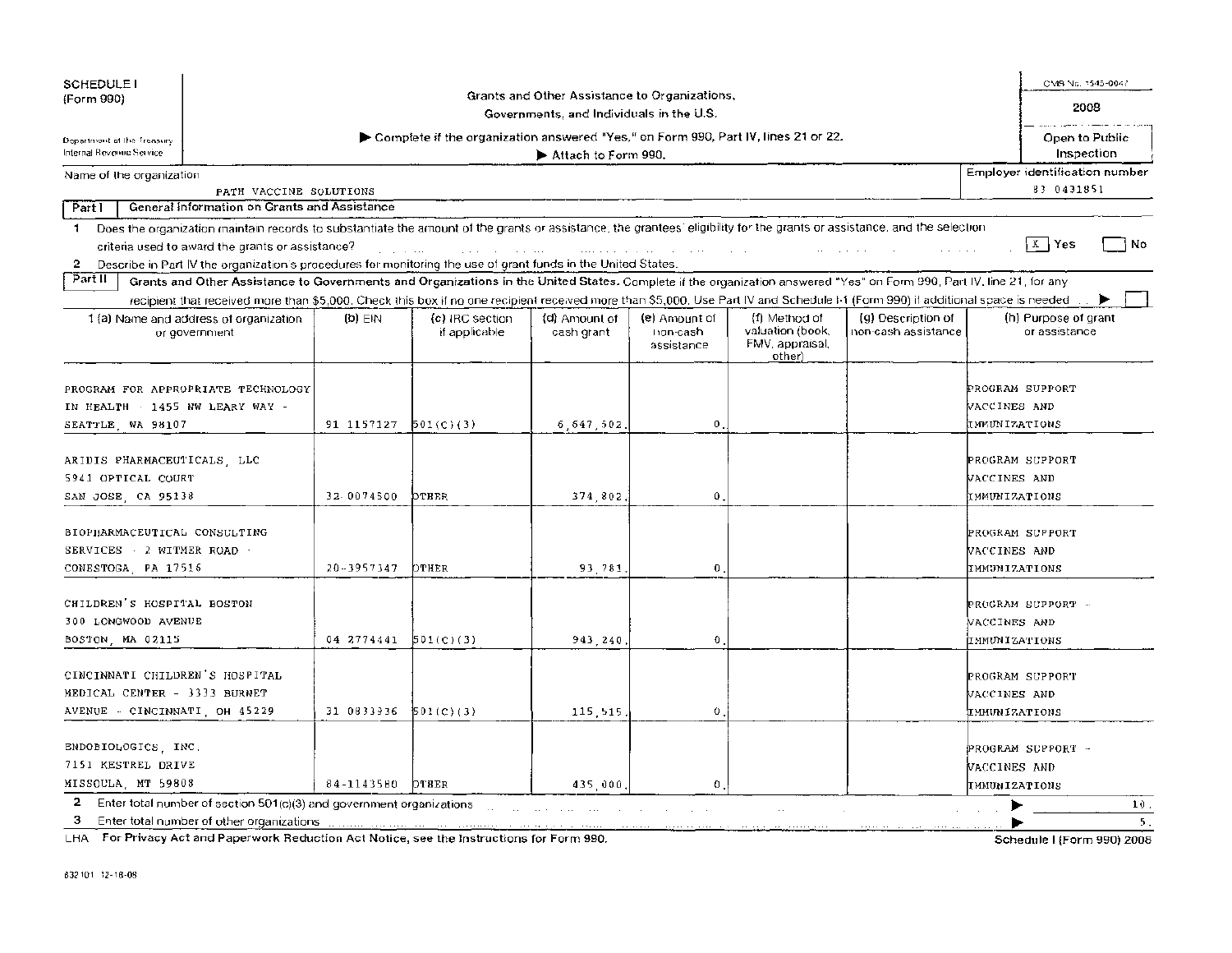| Schedule I (Form 990) 2008 . |  | PATH VACCINE SOLUTIONS |  |
|------------------------------|--|------------------------|--|
|                              |  |                        |  |

Part III I Grants and Other Assistance to Individuals in the United States. Complete if the organization answered "Yes" on Form 990, Part IV, line 22. Use Schedule I-1 (Form 990) if additional space is needed.

| (a) Type of grant or assistance                                                                                                                      | (b) Number of<br>recipients | (c) Amount of<br>cash grant | (d) Amount of non-<br>cash assistance | (e) Method of valuation<br>(book, FMV, appraisal, other) | (f) Description of non-cash assistance |  |  |  |  |
|------------------------------------------------------------------------------------------------------------------------------------------------------|-----------------------------|-----------------------------|---------------------------------------|----------------------------------------------------------|----------------------------------------|--|--|--|--|
|                                                                                                                                                      |                             |                             |                                       |                                                          |                                        |  |  |  |  |
|                                                                                                                                                      |                             |                             |                                       |                                                          |                                        |  |  |  |  |
|                                                                                                                                                      |                             |                             |                                       |                                                          |                                        |  |  |  |  |
|                                                                                                                                                      |                             |                             |                                       |                                                          |                                        |  |  |  |  |
|                                                                                                                                                      |                             |                             |                                       |                                                          |                                        |  |  |  |  |
|                                                                                                                                                      |                             |                             |                                       |                                                          |                                        |  |  |  |  |
|                                                                                                                                                      |                             |                             |                                       |                                                          |                                        |  |  |  |  |
|                                                                                                                                                      |                             |                             |                                       |                                                          |                                        |  |  |  |  |
|                                                                                                                                                      |                             |                             |                                       |                                                          |                                        |  |  |  |  |
|                                                                                                                                                      |                             |                             |                                       |                                                          |                                        |  |  |  |  |
| Supplemental Information. Complete this part to provide the information required in Part I, line 2, and any other additional information.<br>Part IV |                             |                             |                                       |                                                          |                                        |  |  |  |  |
| SUBRECIPIENTS ARE REQUIRED TO SUBMIT PROGRESS REPORTS, WHICH ARE                                                                                     |                             |                             |                                       |                                                          |                                        |  |  |  |  |
| REVIEWED BY RESPONSIBLE PROGRAM MANAGERS AND PROGRAM ADMINISTRATORS TO                                                                               |                             |                             |                                       |                                                          |                                        |  |  |  |  |
| ENSURE THAT PROGRAM GOALS ARE ATTAINED IN ACCORDANCE WITH THE AGREEMENT                                                                              |                             |                             |                                       |                                                          |                                        |  |  |  |  |
| REQUIREMENTS. THE RESPONSIBLE PROGRAM MANAGERS AND PROGRAM                                                                                           |                             |                             |                                       |                                                          |                                        |  |  |  |  |
| ADMINISTRATORS CONTACT SUBRECIPIENTS WITH ANY QUESTIONS OR FOLLOW UP ON                                                                              |                             |                             |                                       |                                                          |                                        |  |  |  |  |
| ANY AREAS OF CONCERN. IN SOME CASES, SUB-AWARD TERMS MAY REQUIRE                                                                                     |                             |                             |                                       |                                                          |                                        |  |  |  |  |
| SPECIFIED DELIVERABLES IN ADDITION TO, OR IN LIEU OF, TECHNICAL                                                                                      |                             |                             |                                       |                                                          |                                        |  |  |  |  |
| REPORTS. IN ADDITION, DISCRETIONARY ON SITE VISITS ARE CONDUCTED TO                                                                                  |                             |                             |                                       |                                                          |                                        |  |  |  |  |
|                                                                                                                                                      |                             |                             |                                       |                                                          |                                        |  |  |  |  |

EVALUATE BOTH COMPLIANCE WITH THE SCIENTIFIC OBJECTIVES OF THE PROJECT

 $\sim$ 

 $\sim$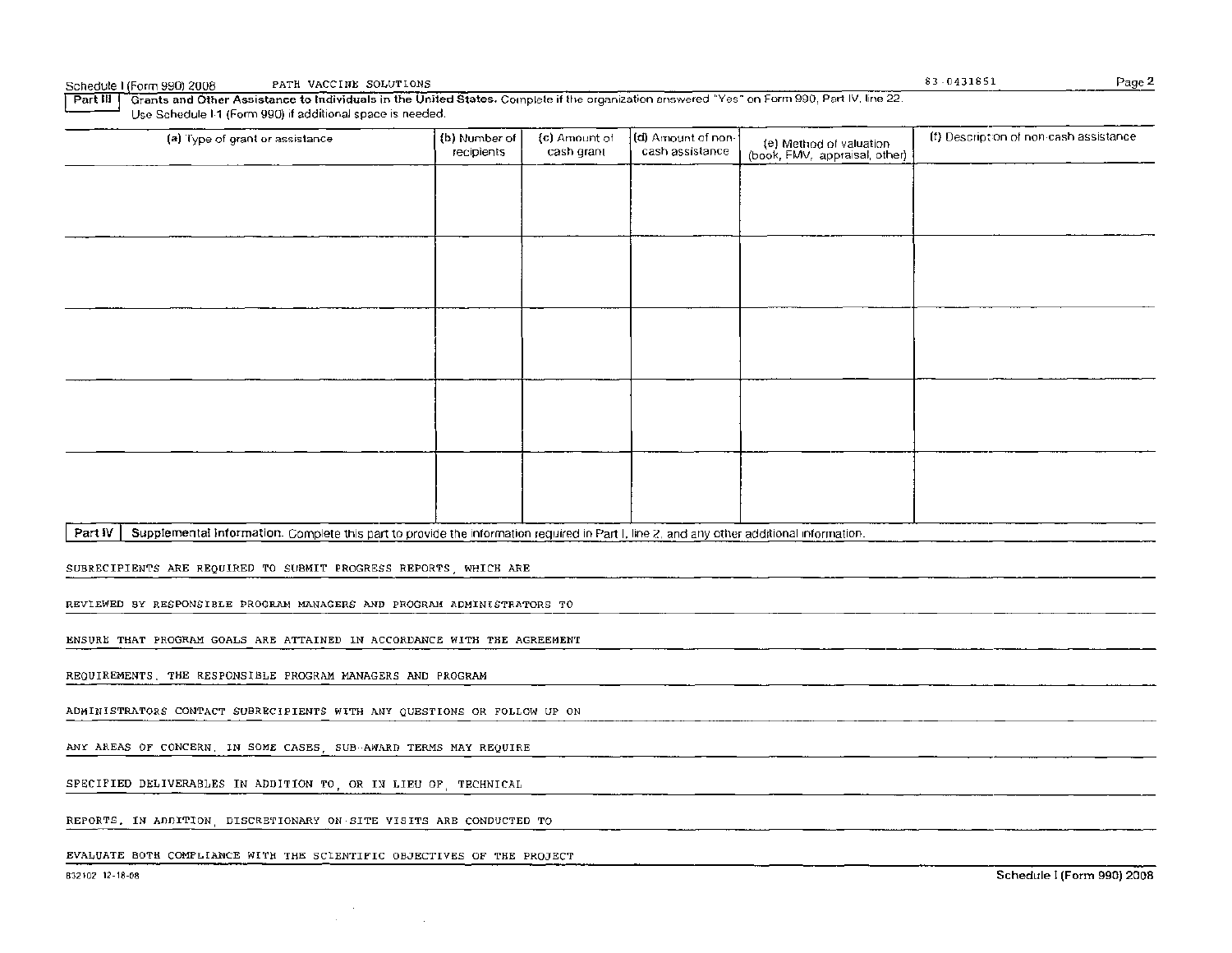| SCHEDULE 1-1                                                                                                                         |                                                                                                         |                                          | Continuation Sheet for Schedule I (Form 990) |                                         |                                                                |                                            |  | OMB No. 1545-0047<br>2008                               |
|--------------------------------------------------------------------------------------------------------------------------------------|---------------------------------------------------------------------------------------------------------|------------------------------------------|----------------------------------------------|-----------------------------------------|----------------------------------------------------------------|--------------------------------------------|--|---------------------------------------------------------|
| (Form 990)<br>Department of the Treasury<br>internal Revenue Service                                                                 | ▲ Attach to Form 990 to list additional information for<br>Part II and Part III, Schedule I (Form 990). |                                          |                                              |                                         |                                                                |                                            |  | Open to Public<br>Inspection                            |
| Name of the organization                                                                                                             |                                                                                                         |                                          |                                              |                                         |                                                                |                                            |  | <b>Employer identification number</b>                   |
| PATH VACCINE SOLUTIONS                                                                                                               |                                                                                                         |                                          |                                              |                                         |                                                                |                                            |  | 83 0431851                                              |
| Continuation of Grants and Other Assistance to Governments and Organizations in the U.S. (Schedule I (Form 990), Part II.)<br>Part I |                                                                                                         |                                          |                                              |                                         |                                                                |                                            |  |                                                         |
| (a) Name and address of<br>organization or government                                                                                | (b) EIN                                                                                                 | (c) IRC Code<br>section<br>if applicable | (d) Amount of<br>cash grant                  | (e) Amount of<br>non-cash<br>assistance | (f) Method of<br>valuation<br>(book, FMV,<br>appraisal, other) | (g) Description of<br>non-cash assistance. |  | (h) Purpose of grant<br>or assistance                   |
| GENOCEA BIOSCIENCES INC.<br>161 FIRST STREET<br>CAMBRIDGE, MA 02139                                                                  | 51 0596811                                                                                              | OTHER                                    | 790,520                                      | $\bf{0}$                                |                                                                |                                            |  | PROGRAM SUPPORT -<br>VACCINES AND<br>IMMUNIZATIONS      |
| INFECTIOUS DISEASE RESEARCH<br>1124 COLUMBIA<br>INSTITUTE (IDRI)<br>STREET, SUITE 600<br>SEATTLE, WA<br>98104                        | 91 1608978                                                                                              | 501(C)(3)                                | 300,030                                      | 0                                       |                                                                |                                            |  | PROGRAM SUPPORT<br>VACCINES AND<br><b>IMHUNIZATIONS</b> |
| LENTIGEN CORPORATION<br>910 CLOPPER ROAD, SUITE 200<br>GAITHERSBURG, MD 20878                                                        | $86 - 1131845$                                                                                          | OTHER                                    | 588,114                                      | C                                       |                                                                |                                            |  | PROGRAM SUPPORT<br>VACCINES AND<br><b>IMMUNIZATIONS</b> |
| SABIN VACCINE INSTITUTE<br>2000 PENNSYLVANIA AVE SJITE 7100<br>WASHINGTON, DC 20006                                                  | 06 1389829                                                                                              | 501(c)(3)                                | 65,000                                       | $\mathfrak{I}$ .                        |                                                                |                                            |  | PROGRAM SUPPORT<br>VACCINES AND<br>IMMUNIZATIONS        |
| THE BOARD OF TRUSTEES OF THE<br>UNIVERSITY OF ALABAMA - 701 20TH<br>STREET SOUTH, AB 1170 -<br>BIRMINGHAM, AL 35294                  | 63 6005396                                                                                              | [501(C)(3)]                              | 412,200                                      | O                                       |                                                                |                                            |  | PROGRAM SUPPORT<br>VACCINES AND<br>IMMUNIZATIONS        |
| THE INSTITUTE OF GENOMIC RESEARCH<br>9712 MEDICAL CENTER DRIVE<br>ROCKVILLE MO 20850                                                 | 52-1842938                                                                                              | 501(C)(3)                                | 25,651                                       | $\mathbb{C}$ .                          |                                                                |                                            |  | PROGRAM SUPPORT<br>VACCINES AND<br>IMMYNIZATIONS        |
| THE JOHNS HOPKINS UNIVERSITY<br>JOHNS HOPKINS ROAD<br>LAUREL, MD 20707                                                               | 52-0595110 ${501(C)(3)}$                                                                                |                                          | 1 418 158                                    | $\Omega$ .                              |                                                                |                                            |  | PROGRAM SUPPORT<br>VACCINES AND<br><b>IMM:NIZATIONS</b> |
| UNIVERSITY OF MARYLAND BALTIMORE<br>660 WEST REDWOOD ST, RM 201<br>BALTIMORE, MD 21201                                               | 52-6002033                                                                                              | <b>GOVERNMENT</b>                        | 286 815                                      | Ð                                       |                                                                |                                            |  | PROGRAM SUPPORT -<br>VACCINES AND<br>IMPONIZATIONS      |
| Enter total number of Section 501(c)(3) and government organizations<br>2<br>3                                                       |                                                                                                         |                                          |                                              | and a state of the                      |                                                                |                                            |  |                                                         |

832241 12-17-08 LHA For Privacy Act and Paperwork Reduction Act Notice, see the Instructions for Form 990.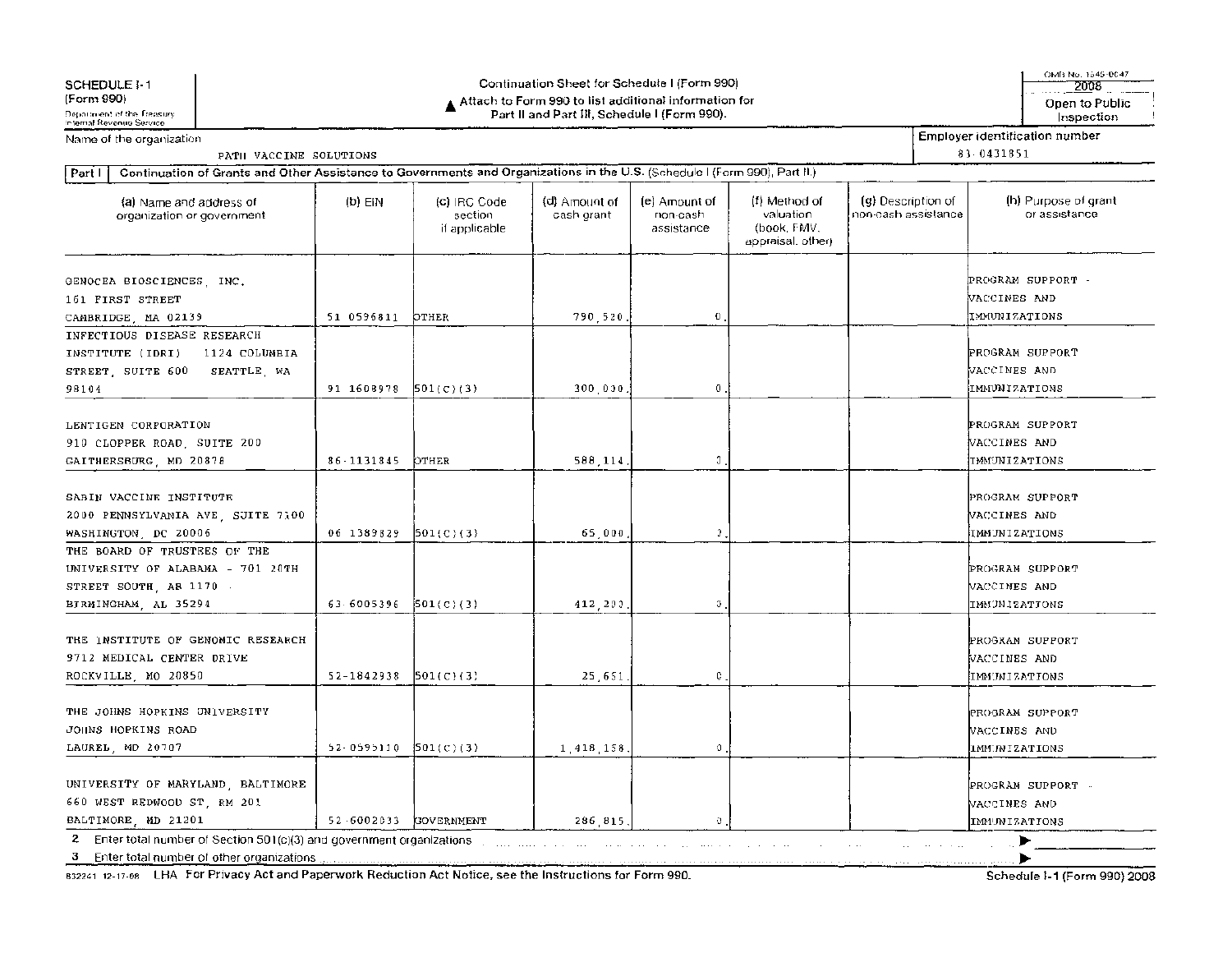| SCHEDULE 1-1<br>(Form 990)                             |                                                                                                                                                         | Continuation Sheet for Schedule I (Form 990)<br>▲ Attach to Form 990 to list additional information for<br>Part II and Part III, Schedule I (Form 990). |                                          |                                                                                                                |                                         |                                                                |                                           | OMB No. 1545-0047<br>2008<br>Open to Public |                                                    |
|--------------------------------------------------------|---------------------------------------------------------------------------------------------------------------------------------------------------------|---------------------------------------------------------------------------------------------------------------------------------------------------------|------------------------------------------|----------------------------------------------------------------------------------------------------------------|-----------------------------------------|----------------------------------------------------------------|-------------------------------------------|---------------------------------------------|----------------------------------------------------|
| Department of the Treasury<br>Internal Revenue Service |                                                                                                                                                         |                                                                                                                                                         |                                          |                                                                                                                |                                         |                                                                |                                           |                                             | Inspection                                         |
| Name of the organization                               |                                                                                                                                                         |                                                                                                                                                         |                                          |                                                                                                                |                                         |                                                                |                                           |                                             | Employer identification number                     |
|                                                        | PATH VACCINE SOLUTIONS                                                                                                                                  |                                                                                                                                                         |                                          |                                                                                                                |                                         |                                                                |                                           |                                             | 83 0431851                                         |
| Partl                                                  | Continuation of Grants and Other Assistance to Governments and Organizations in the U.S. (Schedule I (Form 990), Part II.)                              |                                                                                                                                                         |                                          |                                                                                                                |                                         |                                                                |                                           |                                             |                                                    |
|                                                        | (a) Name and address of<br>organization or government                                                                                                   | $(b)$ EIN                                                                                                                                               | (c) IRC Code<br>section<br>if applicable | (d) Amount of<br>cash grant                                                                                    | (e) Amount of<br>non-cash<br>assistance | (f) Method of<br>valuation<br>(book, FMV.<br>appraisal, other) | (g) Description of<br>non-cash assistance |                                             | (h) Purpose of grant<br>or assistance              |
| 20919                                                  | WALTER REED ARMY INSTITUTE OF<br>RESEARCH (WRAIR) - 503 ROBERT<br>GRANT AVENUE - SILVER SPRING, MC                                                      | 52 0664528                                                                                                                                              | <b>GOVERNMENT</b>                        | 77,000                                                                                                         | $\mathbf{0}$ .                          |                                                                |                                           |                                             | PROGRAM SUPPORT -<br>VACCINES AND<br>IMMUNIZATIONS |
|                                                        |                                                                                                                                                         |                                                                                                                                                         |                                          |                                                                                                                |                                         |                                                                |                                           |                                             |                                                    |
|                                                        |                                                                                                                                                         |                                                                                                                                                         |                                          |                                                                                                                |                                         |                                                                |                                           |                                             |                                                    |
|                                                        |                                                                                                                                                         |                                                                                                                                                         |                                          |                                                                                                                |                                         |                                                                |                                           |                                             |                                                    |
|                                                        |                                                                                                                                                         |                                                                                                                                                         |                                          |                                                                                                                |                                         |                                                                |                                           |                                             |                                                    |
|                                                        |                                                                                                                                                         |                                                                                                                                                         |                                          |                                                                                                                |                                         |                                                                |                                           |                                             |                                                    |
|                                                        |                                                                                                                                                         |                                                                                                                                                         |                                          |                                                                                                                |                                         |                                                                |                                           |                                             |                                                    |
|                                                        |                                                                                                                                                         |                                                                                                                                                         |                                          |                                                                                                                |                                         |                                                                |                                           |                                             |                                                    |
|                                                        |                                                                                                                                                         |                                                                                                                                                         |                                          |                                                                                                                |                                         |                                                                |                                           |                                             |                                                    |
|                                                        |                                                                                                                                                         |                                                                                                                                                         |                                          |                                                                                                                |                                         |                                                                |                                           |                                             |                                                    |
|                                                        |                                                                                                                                                         |                                                                                                                                                         |                                          |                                                                                                                |                                         |                                                                |                                           |                                             |                                                    |
|                                                        |                                                                                                                                                         |                                                                                                                                                         |                                          |                                                                                                                |                                         |                                                                |                                           |                                             |                                                    |
|                                                        |                                                                                                                                                         |                                                                                                                                                         |                                          |                                                                                                                |                                         |                                                                |                                           |                                             |                                                    |
|                                                        |                                                                                                                                                         |                                                                                                                                                         |                                          |                                                                                                                |                                         |                                                                |                                           |                                             |                                                    |
|                                                        |                                                                                                                                                         |                                                                                                                                                         |                                          |                                                                                                                |                                         |                                                                |                                           |                                             |                                                    |
| 2                                                      | Enter total number of Section 501(c)(3) and government organizations                                                                                    |                                                                                                                                                         |                                          | . The component of the contract of the component of the contract of the contract of $\mathcal{O}(\mathcal{E})$ |                                         |                                                                |                                           |                                             |                                                    |
| з                                                      | Enter total number of other organizations<br>832241 12-17-06 LHA For Privacy Act and Paperwork Reduction Act Notice, see the Instructions for Form 990. |                                                                                                                                                         |                                          |                                                                                                                |                                         |                                                                |                                           |                                             | Schedule 1-1 (Form 990) 2008                       |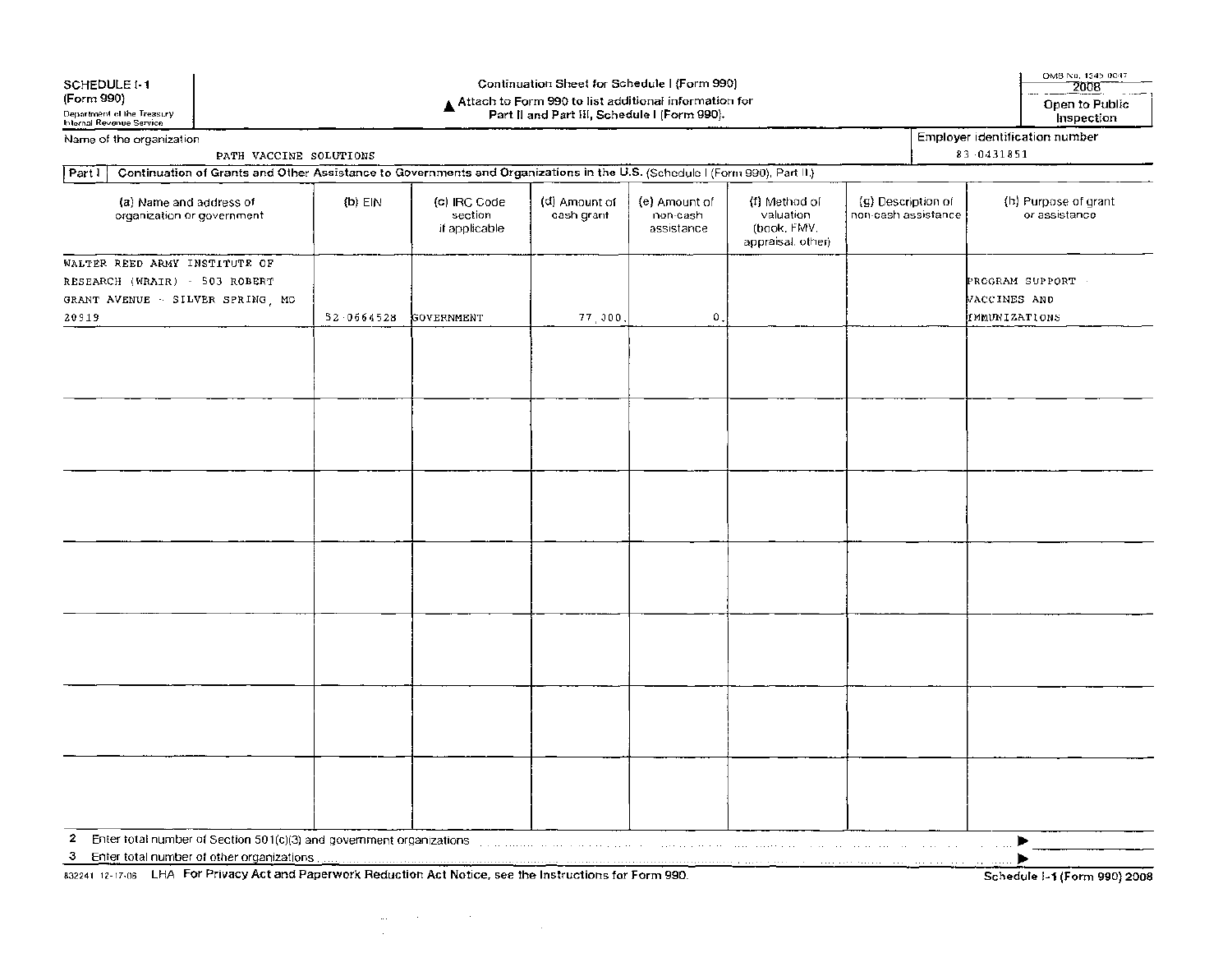| Part $ V $<br>Supplemental Information                               |    |
|----------------------------------------------------------------------|----|
| AND THE APPROPRIATENESS OF THE SUBRECIPIENT'S ADMINISTRATIVE SYSTEMS |    |
| AND PROCESSES.                                                       |    |
|                                                                      |    |
|                                                                      |    |
|                                                                      |    |
|                                                                      |    |
|                                                                      |    |
|                                                                      |    |
|                                                                      |    |
|                                                                      |    |
|                                                                      |    |
|                                                                      |    |
|                                                                      |    |
|                                                                      |    |
|                                                                      |    |
|                                                                      |    |
|                                                                      |    |
|                                                                      |    |
|                                                                      | Ξ. |
|                                                                      |    |
|                                                                      | ļ  |
|                                                                      |    |
|                                                                      |    |
|                                                                      |    |
|                                                                      |    |
|                                                                      |    |
|                                                                      |    |
|                                                                      |    |

ScheduleI(Form 990)2008 PATH VACCINE SOLUTIONS 83-0431851 Page 2

 $\label{eq:2.1} \frac{1}{\sqrt{2}}\sum_{i=1}^n\frac{1}{\sqrt{2}}\sum_{i=1}^n\frac{1}{\sqrt{2}}\sum_{i=1}^n\frac{1}{\sqrt{2}}\sum_{i=1}^n\frac{1}{\sqrt{2}}\sum_{i=1}^n\frac{1}{\sqrt{2}}\sum_{i=1}^n\frac{1}{\sqrt{2}}\sum_{i=1}^n\frac{1}{\sqrt{2}}\sum_{i=1}^n\frac{1}{\sqrt{2}}\sum_{i=1}^n\frac{1}{\sqrt{2}}\sum_{i=1}^n\frac{1}{\sqrt{2}}\sum_{i=1}^n\frac$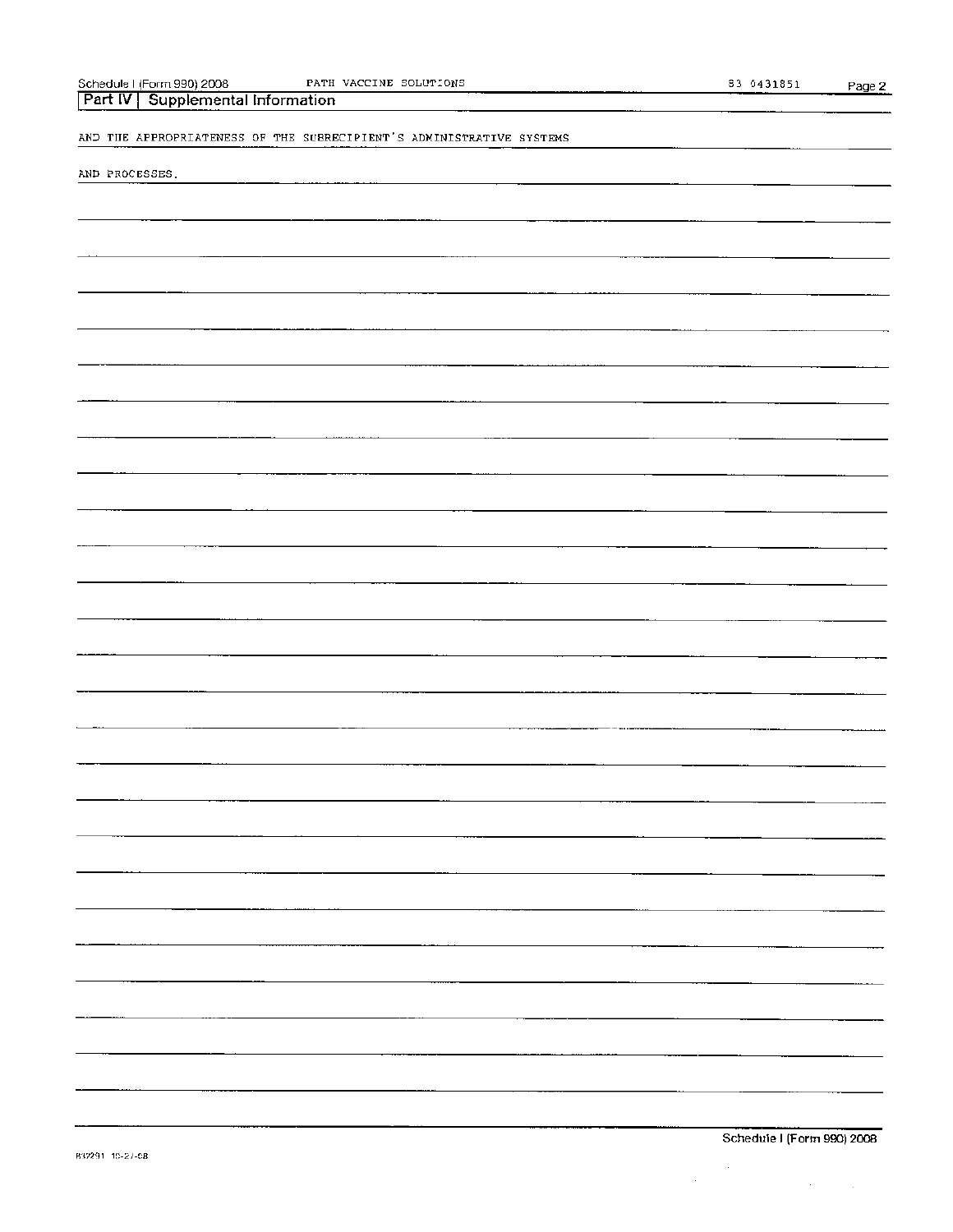| <b>SCHEDULE J</b> |  |
|-------------------|--|
| (Form 990)        |  |

Department of the Treasury

# **Compensation Information**

 $\blacktriangleright$  Attach to Form 990. To be completed by organizations that answered "Yes" to Form 990, Part IV, line 23.

For certain Officers, Directors, Trustees, Key Employees, and Highest Compensated Employees

Open to Public Inspection

Employer identification number

OMB No. 1545-0047

**2008** 

| internal Hevenue Service. |  |
|---------------------------|--|
| Name of the organization  |  |

Part I | Questions Regarding Compensation

PATH VACCINE SOLUTIONS

| 83 0431851 |
|------------|

 $\sim$   $\sim$ 

 $\mathcal{L}$ 

|   |                                                                                                                                                                                                                                     |                            | Yes. | No          |
|---|-------------------------------------------------------------------------------------------------------------------------------------------------------------------------------------------------------------------------------------|----------------------------|------|-------------|
|   | ta Check the appropriate box(es) if the organization provided any of the following to or for a person listed in Form 990,                                                                                                           |                            |      |             |
|   | Part VII, Section A, line 1a. Complete Part III to provide any relevant information regarding these items.                                                                                                                          |                            |      |             |
|   | First-class or charter travel<br>Housing allowance or residence for personal use                                                                                                                                                    |                            |      |             |
|   | Travel for companions<br>Payments for business use of personal residence                                                                                                                                                            |                            |      |             |
|   | Tax indemnification and gross-up payments<br>Health or social club dues or initiation fees                                                                                                                                          |                            |      |             |
|   | Discretionary spending account<br>Personal services (e.g., maid, chauffeur, chef)                                                                                                                                                   |                            |      |             |
|   | b If line 1a is checked, did the organization follow a written policy regarding payment or reimbursement or provision                                                                                                               |                            |      |             |
|   | of all of the expenses described above? If "No," complete Part III to explain                                                                                                                                                       | 1b                         |      |             |
| 2 | Did the organization require substantiation prior to reimbursing or allowing expenses incurred by all officers, directors,                                                                                                          |                            |      |             |
|   |                                                                                                                                                                                                                                     | $\overline{2}$             |      |             |
|   |                                                                                                                                                                                                                                     |                            |      |             |
| з | Indicate which, if any, of the following the organization uses to establish the compensation of the organization's<br>CEO/Executive Director. Check all that apply.                                                                 |                            |      |             |
|   | Compensation committee<br>J Written employment contract                                                                                                                                                                             |                            |      |             |
|   | Independent compensation consultant<br>Compensation survey or study                                                                                                                                                                 |                            |      |             |
|   | Approval by the board or compensation committee<br>Form 990 of other organizations                                                                                                                                                  |                            |      |             |
|   |                                                                                                                                                                                                                                     |                            |      |             |
|   |                                                                                                                                                                                                                                     |                            |      |             |
| 4 | During the year, did any person listed in Form 990, Part VII, Section A, line 1a:                                                                                                                                                   |                            |      |             |
|   |                                                                                                                                                                                                                                     | 4a                         |      | x           |
|   |                                                                                                                                                                                                                                     | 4b                         |      | x           |
|   |                                                                                                                                                                                                                                     | 4c                         |      | x           |
|   | If "Yes" to any of lines 4a-c, list the persons and provide the applicable amounts for each item in Part III.                                                                                                                       |                            |      |             |
|   | Only 501(c)(3) and 501(c)(4) organizations must complete lines 5-8.                                                                                                                                                                 |                            |      |             |
| 5 | For persons listed in Form 990, Part VII, Section A, line 1a, did the organization pay or accrue any compensation                                                                                                                   |                            |      |             |
|   | contingent on the revenues of:                                                                                                                                                                                                      |                            |      |             |
|   | a The organization?                                                                                                                                                                                                                 | 5a                         |      | x           |
|   | b Any related organization? [11] measure in the contract of the contract of the contract of the contract of the contract of the contract of the contract of the contract of the contract of the contract of the contract of th      | 5b                         |      | x           |
|   | If "Yes," to line 5a or 5b, describe in Part III.                                                                                                                                                                                   |                            |      |             |
|   | 6 For persons listed in Form 990, Part VII, Section A, line 1a, did the organization pay or accrue any compensation                                                                                                                 |                            |      |             |
|   | contingent on the net earnings of:                                                                                                                                                                                                  |                            |      |             |
|   | a The organization? www.communication.com/communication/communication/communication/communication/communicatio                                                                                                                      | 6а                         |      | $\mathbf x$ |
|   | b Any related organization? <b>Election</b> 2008 of the contract of the contract of the contract of the contract of the contract of the contract of the contract of the contract of the contract of the contract of the contract of | 6b                         |      | x           |
|   | If "Yes" to line 6a or 6b, describe in Part III.                                                                                                                                                                                    |                            |      |             |
|   | 7 For persons fisted in Form 990, Part VII, Section A, line 1a, did the organization provide any non-fixed payments                                                                                                                 |                            |      |             |
|   | .                                                                                                                                                                                                                                   | 7                          |      | x           |
| 8 | Were any amounts reported in Form 990, Part VII, paid or accrued pursuant to a contract that was subject to the                                                                                                                     |                            |      |             |
|   |                                                                                                                                                                                                                                     | 8                          |      | x           |
|   | LHA For Privacy Act and Paperwork Reduction Act Notice, see the Instructions for Form 990.                                                                                                                                          | Schedule J (Form 990) 2008 |      |             |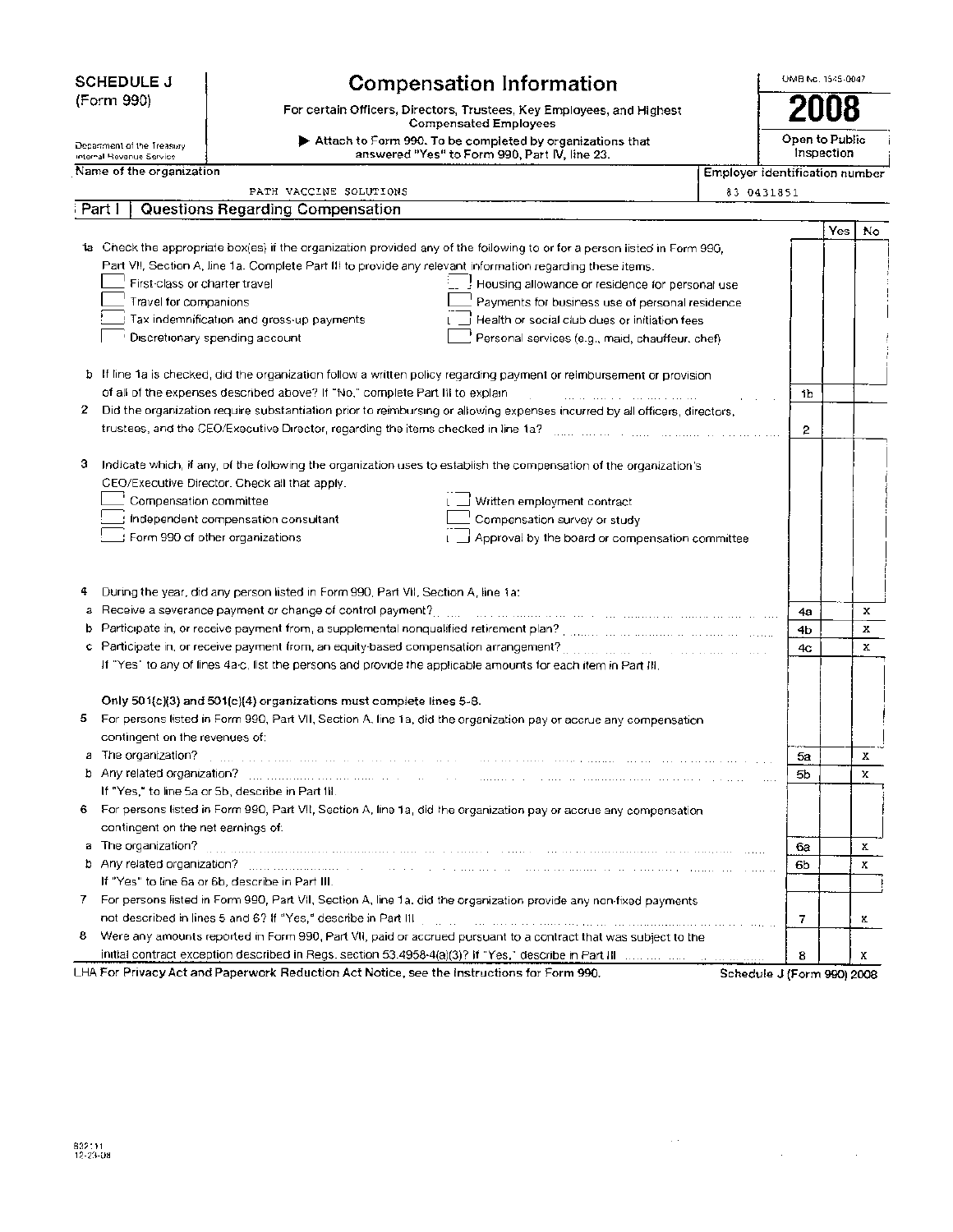#### Schedule J (Form 990) 2008 PATH VACCINE SOLUTIONS 83-0431851 Page 2

Part II Officers, Directors, Trustees, Key Employees, and Highest Compensated Employees. Use Schedule J-1 if additional space is needed.

For each individual whose compensation must be reported in Schedule J, report compensation from the organization on row (i) and from related organizations, described in the instructions, on row (ii). Do not list any individuals that are not listed on Form 990, Part VII.

Note. The sum of columns (B)(i)-(iii) must equal the applicable column (D) or column (E) amounts on Form 990, Part VII line la.

| (A) Name            |                                                 |                          | (B) Breakdown of W-2 and/or 1099-MISC compensation |                             | (C)<br>Deferred | (D)<br>Nortaxable | (E)                                  | (F)                                                             |
|---------------------|-------------------------------------------------|--------------------------|----------------------------------------------------|-----------------------------|-----------------|-------------------|--------------------------------------|-----------------------------------------------------------------|
|                     |                                                 | (i) Base<br>compensation | (ii) Bonus &<br>incentive<br>compensation          | (iii) Other<br>compensation | compensation    | benefits          | Total of columns<br>$(B)(i)$ - $(D)$ | Compensation<br>reported in prior<br>Form 990 or<br>Form 990-EZ |
|                     | $\left( i\right)$                               | $\mathbf{0}$ .           | $\mathbf 0$ .                                      | С.                          | $\mathbb{C}$ .  | $\bm{0}$ .        | $\bf{0}$                             | 0                                                               |
| CHRISTOPHER J ELIAS | $\langle \mathsf{ii} \rangle$                   | 365,814                  | 102,112                                            | C.                          | 28,442.         | 8,761             | 505,129                              | $\mathbb O$ .                                                   |
|                     | $\left\langle \mathbf{i}\right\rangle$          | $\mathbf 0$              | $\mathbf 0$ .                                      | $\mathbf 0$                 | $\theta$ .      | $\bm{0}$ .        | $\bf{0}$                             | $\mathbb O$                                                     |
| ERIC G WALKER       | (i)                                             | 187,680                  | $\mathbf 0$ .                                      | $\overline{\mathbf{0}}$ .   | 22,494          | 8,777             | 218,951                              | $\mathbb O$ .                                                   |
|                     | (i)                                             | O.                       | $\mathbf 0$ .                                      | $\mathbf{0}$ .              | $\mathbf{0}$ .  | $\mathbf{0}$ .    | $\mathbf 0$                          | $\mathsf{O}$                                                    |
| JACKIE SHERRIS      | $\langle \mathrm{ii} \rangle$                   | 202,739                  | 0                                                  | 0,                          | 19,518          | 2,879             | 225, 136                             | 0                                                               |
|                     | (i)                                             | $\mathbf 0$              | 0                                                  | $\mathbf{0}$ .              | $\theta$ .      | $\theta$ .        | $\mathbf 0$                          | $\mathbb O$ .                                                   |
| SCOTT JACKSON       | $\{ii\}$                                        | 200,937                  | $\bm{0}$ .                                         | $\mathfrak{I}$ .            | 24,374.         | 8,807.            | 234,118                              | $\mathbb O$ .                                                   |
|                     | (i)                                             | $\mathbf 0$              | $\theta$ .                                         | 0                           | $\mathbf{0}$    | $\overline{3}$ .  | $\mathbf 0$                          | $\boldsymbol{0}$ .                                              |
| DAVID ALLI          | $\vert$ (ii)                                    | 126,585                  | Ο.                                                 | $\mathbf 0$                 | 15,016.         | 8,516.            | 150,118                              | $\mathbf{0}$ .                                                  |
|                     | $\{i\}$                                         |                          |                                                    |                             |                 |                   |                                      |                                                                 |
|                     | $\left( \text{ii} \right)$                      |                          |                                                    |                             |                 |                   |                                      |                                                                 |
|                     | $\left\langle i\right\rangle$                   |                          |                                                    |                             |                 |                   |                                      |                                                                 |
|                     | (ii)                                            |                          |                                                    |                             |                 |                   |                                      |                                                                 |
|                     | $\{i\}$                                         |                          |                                                    |                             |                 |                   |                                      |                                                                 |
|                     | $\qquad \qquad \textbf{(ii)}$<br>$\overline{0}$ |                          |                                                    |                             |                 |                   |                                      |                                                                 |
|                     | (ii)                                            |                          |                                                    |                             |                 |                   |                                      |                                                                 |
|                     | (i)                                             |                          |                                                    |                             |                 |                   |                                      |                                                                 |
|                     | (ii)                                            |                          |                                                    |                             |                 |                   |                                      |                                                                 |
|                     | $\left( \mathsf{i}\right)$                      |                          |                                                    |                             |                 |                   |                                      |                                                                 |
|                     | $\qquad \qquad \textbf{(ii)}$                   |                          |                                                    |                             |                 |                   |                                      |                                                                 |
|                     | $\left( i\right)$                               |                          |                                                    |                             |                 |                   |                                      |                                                                 |
|                     | (ii)                                            |                          |                                                    |                             |                 |                   |                                      |                                                                 |
|                     | $\left(\hat{\textbf{\i}}\right)$                |                          |                                                    |                             |                 |                   |                                      |                                                                 |
|                     | $\left\langle \mathsf{ii} \right\rangle$        |                          |                                                    |                             |                 |                   |                                      |                                                                 |
|                     | $\{i\}$                                         |                          |                                                    |                             |                 |                   |                                      |                                                                 |
|                     | (i)                                             |                          |                                                    |                             |                 |                   |                                      |                                                                 |
|                     | (i)                                             |                          |                                                    |                             |                 |                   |                                      |                                                                 |
|                     | (i)                                             |                          |                                                    |                             |                 |                   |                                      |                                                                 |
|                     | (i)                                             |                          |                                                    |                             |                 |                   |                                      |                                                                 |
|                     | (ii)                                            |                          |                                                    |                             |                 |                   |                                      |                                                                 |

Schedule J (Form 990) 2008

 $\sim$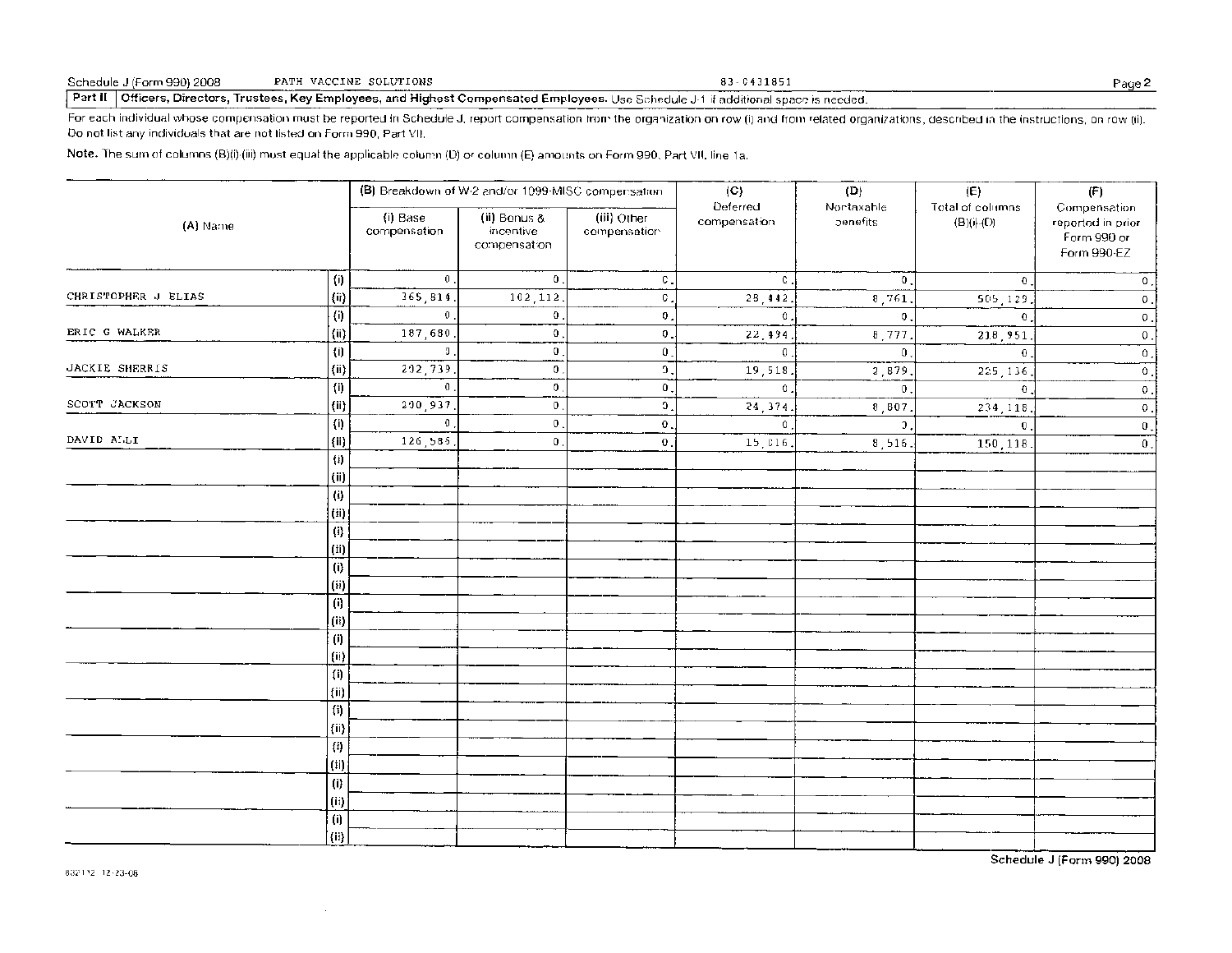**SCHEDULE 0** 

(Form 990)

**Supplemental Information to Form 990** 

 $\blacktriangleright$  Attach to Form 990. To be completed by organizations to provide additional information for responses to specific questions for the Form 990 or to provide any additional information.



 $\sim$ 

# Department of the Treasury internal Revenue Service Name of the organization PATH VACCINE SOLUTIONS Employer identification number 83 - 0431851 FORM 990, PART I, LINE 1, DESCRIPTION OF ORGANIZATION MISSION: LOW•INCOME COUNTRIES BY ACCELERATING THE DEVELOPMENT OF VACCINES THAT WILL BE EFFECTIVE AND AFFORDABLE IN COUNTRIES THAT NEED THEM MOST, FROM INITIAL DISCOVERY THROUGH CLINICAL TRIALS, PVS WORKS WITH COMMERCIAL PARTNERS, SUCH AS VACCINE MANUFACTURERS AND BIOTECHNOLOGY FIRMS, AND NONPROFIT PARTNERS, SUCH AS UNIVERSITIES AND RESEARCH INSTITUTIONS, TO SHORTEN THE TIMELINE FOR VACCINE DEVELOPMENT, FORM 990, PART III, LINE 1, DESCRIPTION OF ORGANIZATION MISSION: PRODUCTS ARE AFFORDABLE AND AVAILABLE IN DEVELOPING COUNTRIES, FORM 990, PART III, LINE 4A, PROGRAM SERVICE ACCOMPLISHMENTS PNEUMOCOCCAL VACCINE DEVELOPMENT ACCOMPLISHMENTS INCLUDE SIGNING AN AGREEMENT WITH GENOCEA BIOSCIENCES IN MASSACHUSETTS TO SPEED THE DEVELOPMENT OF A NEW VACCINE TO FIGHT PNEUMOCCOCUS; COMPLETING PRECLINICAL WORK ON A COMMON PROTEIN VACCINE CANDIDATE; AND PARTNERING WITH SEVERAL RESEARCH INSTITUTIONS TO DEVELOP PRE CLINICAL ASSESSMENT TOOLS THAT CAN BE USED TO COMPARE DIFFERENT VACCINE CANDIDATES, ROTAVIRUS VACCINE DEVELOPMENT EFFORTS INCLUDE BEGINNING A PHASE 1/2 CLINICAL TRIAL OF THE ORAL ROTAVIRUS VACCINE CANDIDATE 116E BY BHARAT BIOTECH INTERNATIONAL, LTD, IN INDIA; ESTABLISHING A NEW PARTNERSHIP WITH THE MURDOCH CHILDRENS RESEARCH INSTITUTE IN AUSTRALIA; AND PROGRESSING TOWARD BUILDING A "SHARED TECHNOLOGY PLATFORM" FOR THE MANUFACTURERS ACTIVELY DEVELOPING THE BOVINE-HUMAN REASSORTANT ROTAVIRUS VACCINE CANDIDATE. LHA For Privacy Act and Paperwork Reduction Act Notice, see the Instructions for Form 990. Schedule O (Form 990) 2008 832211 12-18-08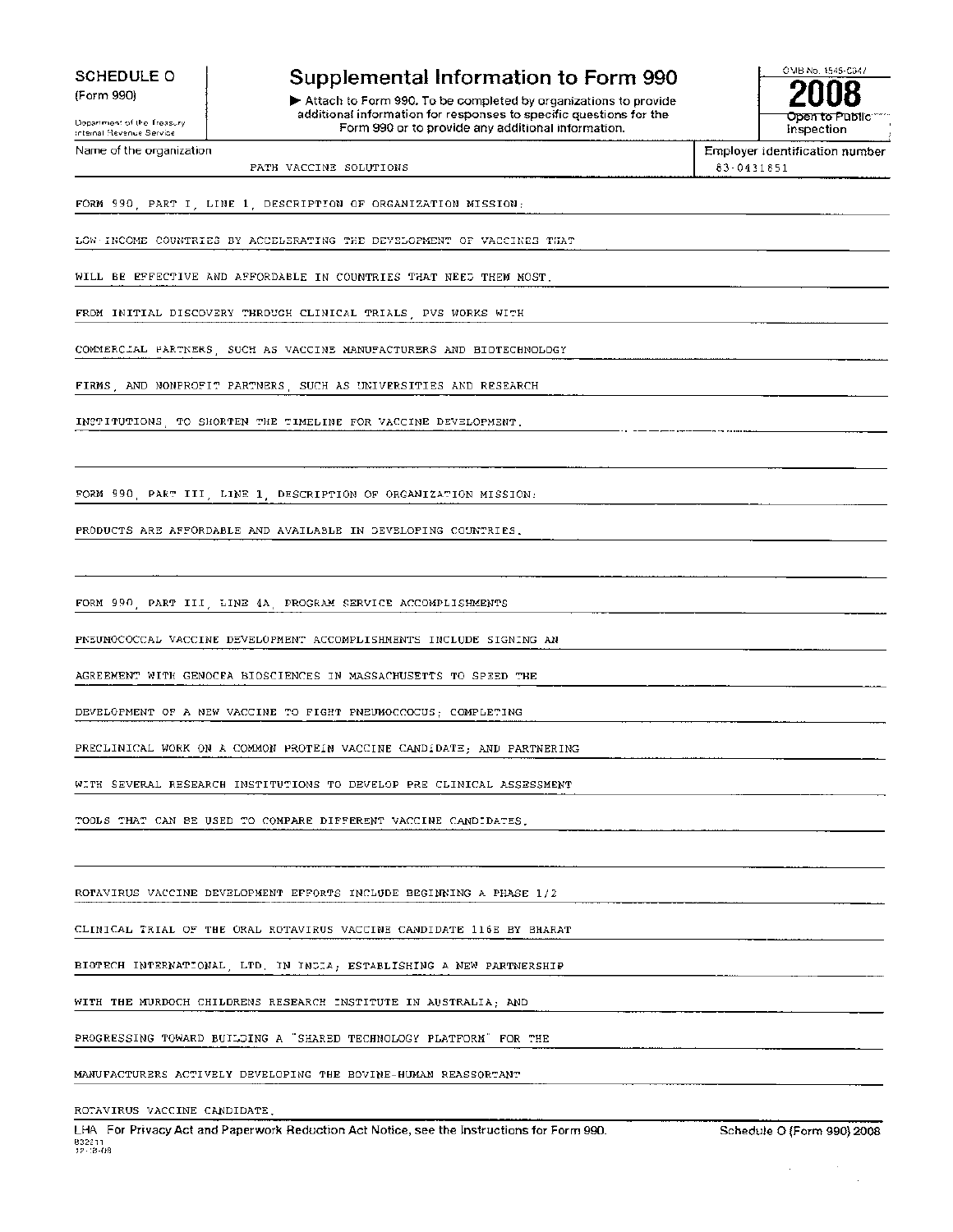SCHEDULE 0 (Form 990)

Department of the Treasury Internal Revenue Service

Name of the organization

### **Supplemental Information to Form 990**

Attach to Form 990. To be completed by organizations to provide additional information for responses to specific questions for the Form 990 or to provide any additional information.



Employer identification number 83-0431851

PATH VACCINE SOLUTIONS

ENTERIC VACCINE DEVELOPMENT ErFORTS INCLUDE SIGNING SEVERAL AGREEMENTS

WITH PARTNERS TO DEVELOP VACCINES CANDIDATES; CONDUCTING A CLINICAL

TRIAL TO VALIDATE A LOW DOSE ENTEROTOXIGENIC ESCHERICHIA COLI (ETEC)

CHALLENGE MODEL IN PARTNERSHIP WITH THE JOHNS HOPKINS BLOOMBERG SCHOOL

OF PUBLIC HEALTH IN MARYLAND; AND SUPPORTING PRODUCTION OF DOUBLE

MUTANT HEAT-LABILE TOXIN ADJUVANT AT THE WALTER REED ARMY INSTITUTE OF

RESEARCH'S PILOT BIOPRODUCTION FACILITY IN MARYLAND.

INFLUENZA VACCINE DEVELOPMENT ACTIVITIES INCLUDE EVALUATING THE

SCIENTIFIC MERIT OF TECHNOLOGIES AND CAPACITY OF POTENTIAL PARTNERS IN

THE INFLUENZA VACCINE LANDSCAPE; IDENTIFYING PROMISING TECHNOLOGIES AND

PARTNERSHIPS FOR THE PROJECT; AND ESTABLISHING PRIORITIES FOR PVS

INVESTMENT. PVS ENTERED INTO A PARTNERSHIP WITH BIOTECHNOLOGY FIRM

LENTIGEN CORPORATION IN MARYLAND TO ACCELERATE RESEARCH ON A PANDEMIC

INFLUENZA VACCINE.

FOR MORE INFORMATION ABOUT PATH VACCINE SOLUTIONS, PLEASE VISIT

PATH.ORGOR CONTACT PVS0PATH.ORG .

FORM 990, PART VI, SECTION A, LINE 10: THE FORM 990 IS PRODUCED BY THE

ACCOUNTING SERVICES STAFF, REVIEWED BY SENIOR MANAGEMENT, AND THEN A COPY

OF THE DRAFT FORM 990 IS SENT TO THE BOARD OF DIRECTORS FOR THEIR COMMENTS.

AFTER THIS COMMENT PERIOD, THE RETURN IS SIGNED BY THE PRESIDENT.

FORM 990, PART VI, SECTION B, LINE 12C: EACH YEAR AT THE ANNUAL MEETING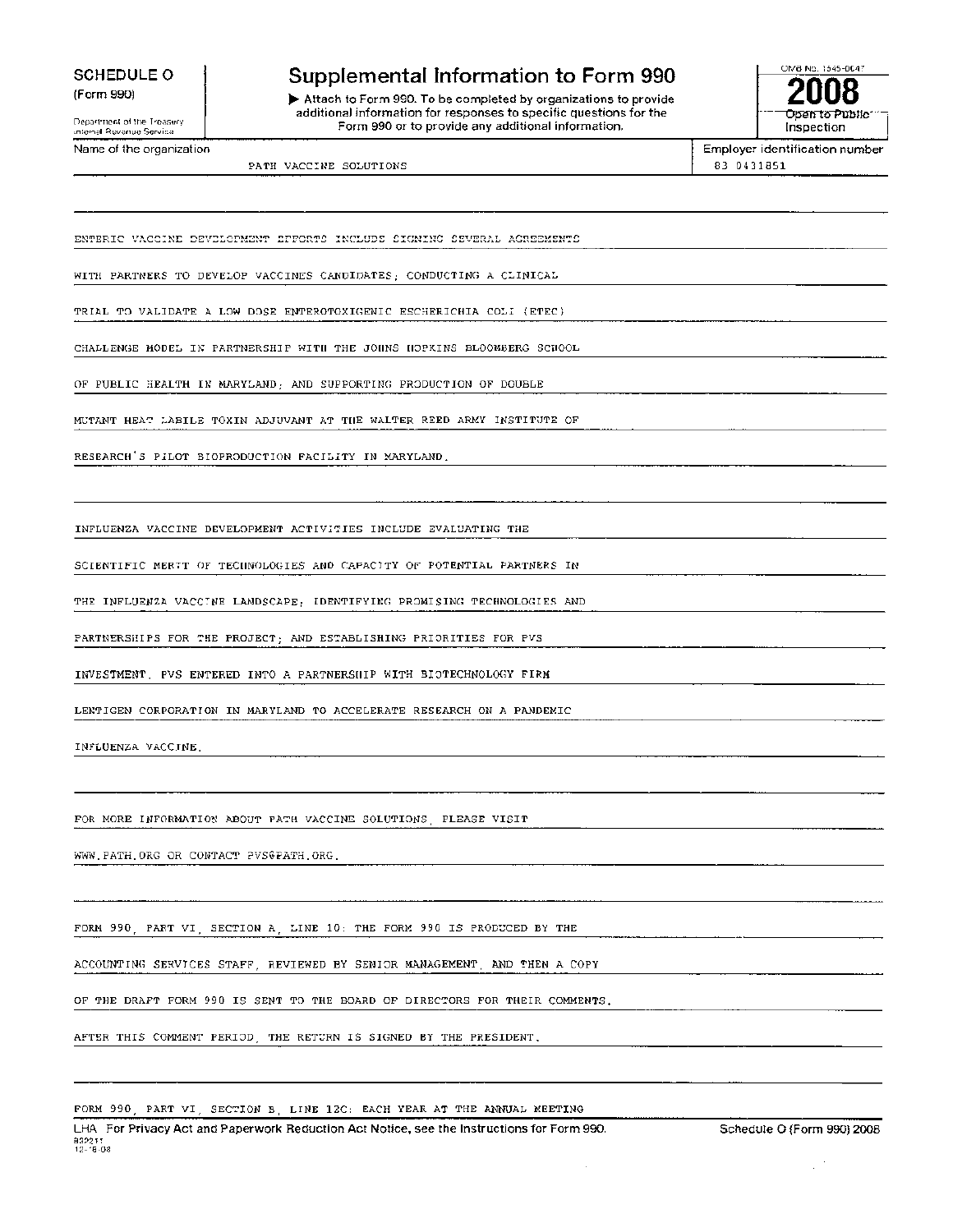**SCHEDULE 0**  (Form 990)

### Department of the Treasury Internal Revenue Service Name of the organization

### **Supplemental Information to Form 990**

**0.** Attach to Form 990. To be completed by organizations to provide additional information for responses to specific questions for the Form 990 or to provide any additional information.



Employer identification number 83 0431851

PATH VACCINE SOLUTIONS

THE GENERAL CONSUL INFORMS THE BOARD MEMBERS OF THEIR REQUIREMENTS TO

BISCLOSE ANY CONFLICT. BACH BOARD MEMBER IS REQUIRED TO COMPLETE AND SIGN

A CONFLICT FORM ANNUALLY.

FORM 990, PART VI, SECTION C, LINE 19: GOVERNING DOCUMENTS AND THE

CONFLICT OF INTEREST POLICY ARE AVAILABLE UPON REQUEST. AUDITED,

CONSOLIDATED FINANCIAL STATEMENTS ARE AVAILABLE ON PATH'S WEBSITE AT

WWW.PATH.ORG .

FORM 990, PART XI, LINE 2B

AUDITED FINANCIAL STATEMENTS

PATH VACCINE SOLUTIONS IS AUDITED AS A PART OF THE CONSOLIDATED

FINANCIAL STATEMENTS OF PATH.

LHA For Privacy Act and Paperwork Reduction Act Notice, see the Instructions for Form 990. Schedule O (Form 990) 2008 832211 12-18-08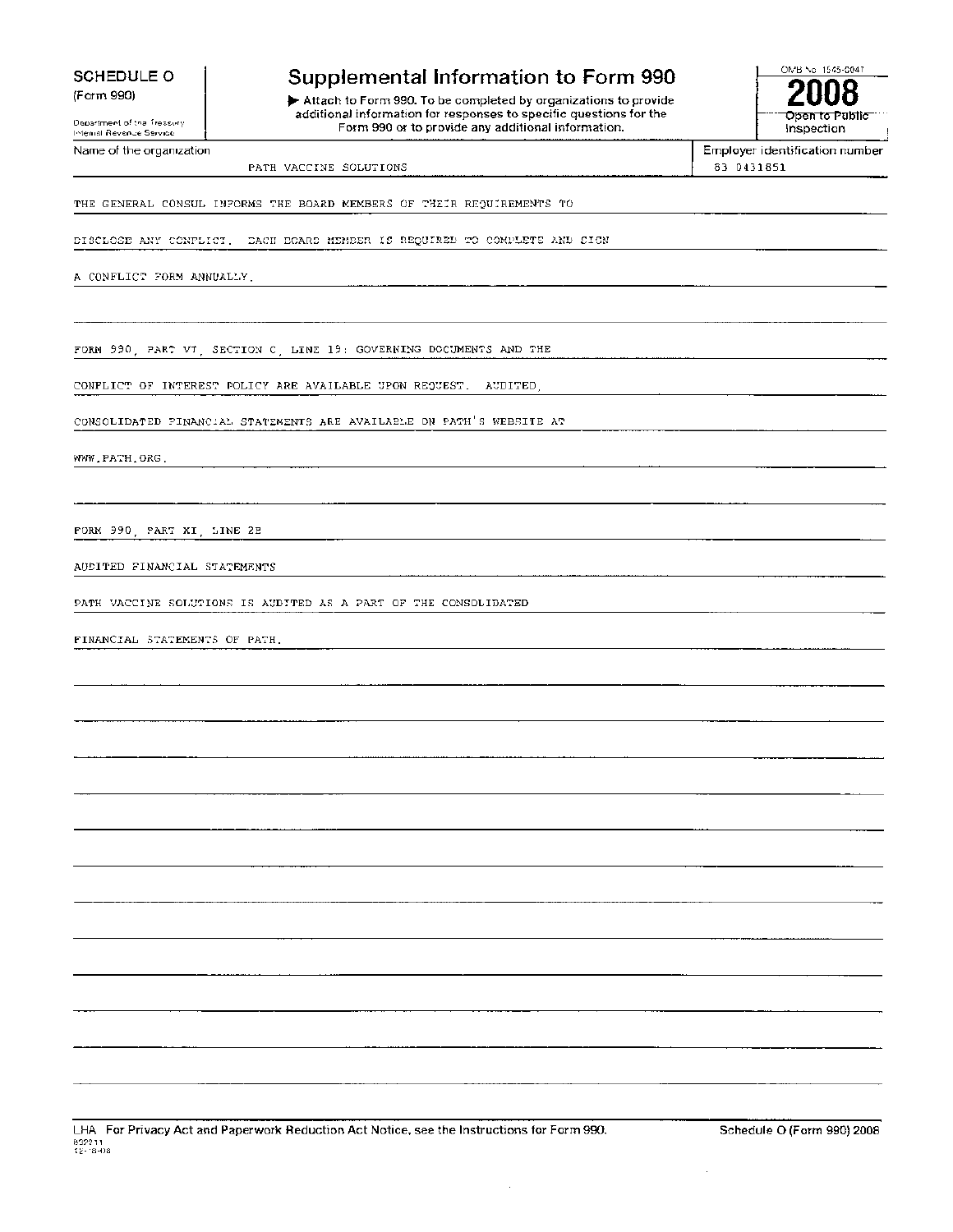| <b>SCHEDULE R</b><br>(Form 990)<br>Department of the Treasury.<br>Internal Revenue Service | > Attach to Form 990. To be completed by organizations that answered "Yes" to Form 990, Part IV, lines 33, 34, 35, 36, or 37. | Related Organizations and Unrelated Partnerships<br>See separate instructions. |                               |                                                          |            | OMB No. 1545-0047<br>2008<br>Open to Public<br>Inspection |
|--------------------------------------------------------------------------------------------|-------------------------------------------------------------------------------------------------------------------------------|--------------------------------------------------------------------------------|-------------------------------|----------------------------------------------------------|------------|-----------------------------------------------------------|
| Name of the organization                                                                   |                                                                                                                               |                                                                                |                               |                                                          |            | Employer identification number                            |
| PATE VACCINE SOLUTIONS                                                                     |                                                                                                                               |                                                                                |                               |                                                          | 83-0431851 |                                                           |
| Identification of Disregarded Entities<br>Partl                                            |                                                                                                                               |                                                                                |                               |                                                          |            |                                                           |
| (A)<br>Name, address, and EIN<br>of disregarded entity                                     | $\langle B \rangle$<br>Primary activity                                                                                       | (C)<br>Legal domicile (state or<br>foreign country)                            | (D)<br>Total income           | (E)<br>End-of-year assets                                |            | (F)<br>Direct controlling<br>entity                       |
|                                                                                            |                                                                                                                               |                                                                                |                               |                                                          |            |                                                           |
|                                                                                            |                                                                                                                               |                                                                                |                               |                                                          |            |                                                           |
| Part II $\frac{1}{2}$<br>Identification of Related Tax-Exempt Organizations                |                                                                                                                               |                                                                                |                               |                                                          |            |                                                           |
|                                                                                            |                                                                                                                               |                                                                                |                               |                                                          |            |                                                           |
| (A)<br>Name, address, and EIN<br>of related organization                                   | (B)<br>Primary activity                                                                                                       | (C)<br>Legal domicile (state or<br>foreign country)                            | (D)<br>Exempt Code<br>section | (E)<br>Public charity<br>status (if section<br>501(c)(3) |            | (F)<br>Direct controlling<br>entity                       |
| PROGRAM FOR APPROPRIATE TECHNOLOGY IN HEALTH                                               |                                                                                                                               |                                                                                |                               |                                                          |            |                                                           |
| (PATH) - 91-1157127, 1455 NW LEARY WAY<br>SEATTLE WA 98107                                 | GLOBAL HEALTH                                                                                                                 | WASHINGTON                                                                     | 501(C)(3)                     |                                                          | N/A        |                                                           |
|                                                                                            |                                                                                                                               |                                                                                |                               |                                                          |            |                                                           |
|                                                                                            |                                                                                                                               |                                                                                |                               |                                                          |            |                                                           |
| $\sim$ $  -$                                                                               |                                                                                                                               |                                                                                |                               |                                                          |            |                                                           |

 $\label{eq:2.1} \frac{1}{\sqrt{2\pi}}\frac{1}{\sqrt{2\pi}}\int_{\mathbb{R}^3}\frac{1}{\sqrt{2\pi}}\left(\frac{1}{\sqrt{2\pi}}\int_{\mathbb{R}^3}\frac{1}{\sqrt{2\pi}}\frac{1}{\sqrt{2\pi}}\frac{1}{\sqrt{2\pi}}\frac{1}{\sqrt{2\pi}}\frac{1}{\sqrt{2\pi}}\frac{1}{\sqrt{2\pi}}\frac{1}{\sqrt{2\pi}}\frac{1}{\sqrt{2\pi}}\frac{1}{\sqrt{2\pi}}\frac{1}{\sqrt{2\pi}}\frac{1}{\sqrt{2\pi}}\frac{1}{\sqrt$ 

LHA For Privacy Act and Paperwork Reduction Act Notice, see the Instructions for Form 990.

Schedule R (Form 990) 2008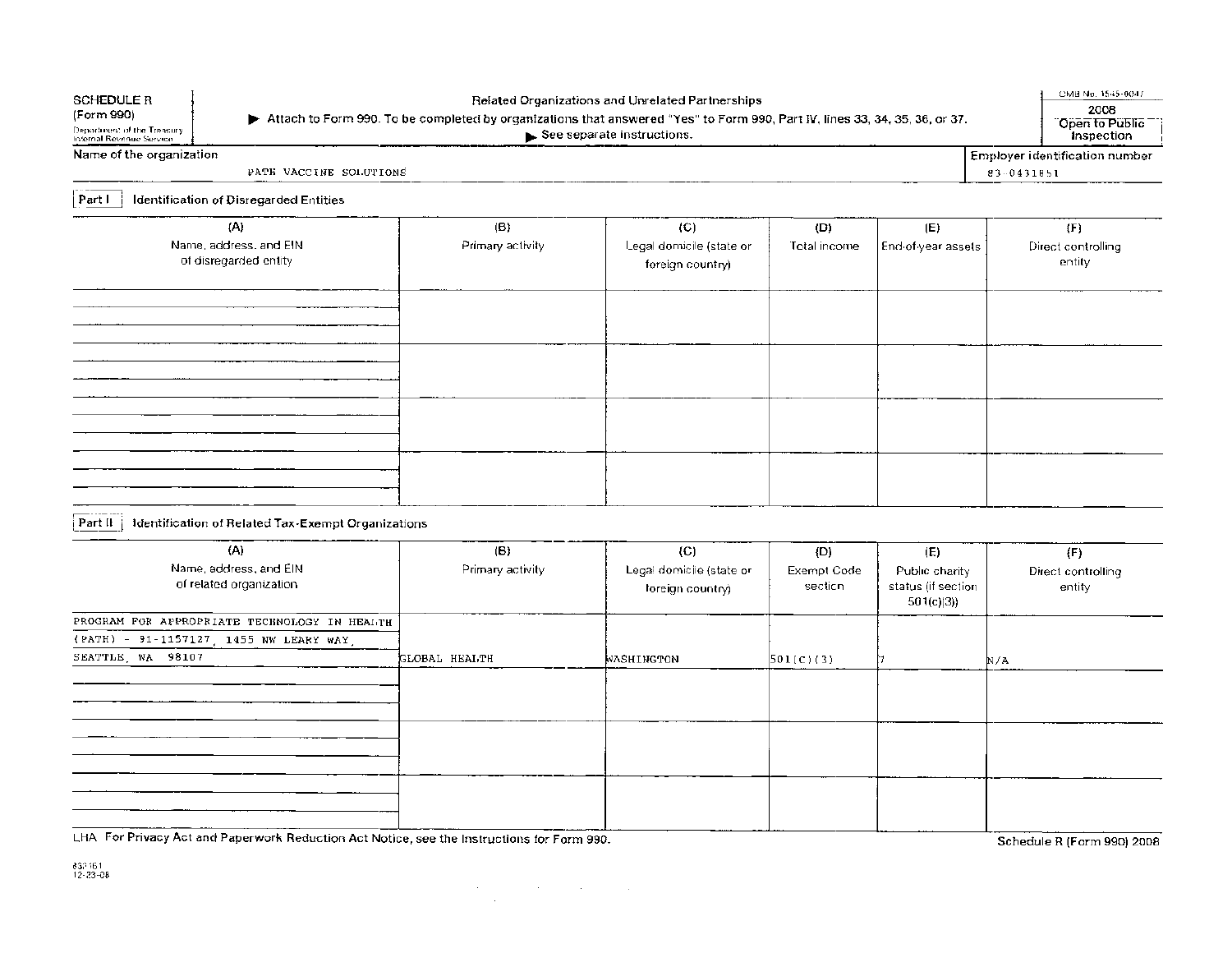### Schedule R (Form 990) 2008 PATH VACCINE SOLUTIONS  $\frac{83 - 0431851}{2}$  Page 2

#### Part **III** | Identification of Related Organizations Taxable as a Partnership

| (H)<br>Name, address, and EIN<br>Primary activity<br>Code V-UBI<br>Direct controlling<br>Predominant income<br>Share of total<br>Share of<br>¦Genera⊁or.<br>Legal domicile<br>Disproportion-<br>of related organization<br>amount in box<br>20 of Schedule<br>K-1 (Form 1065) Yes No<br>(related, investment,<br>entity<br>end-of-year<br>(state or<br>income<br>are allocations?<br>foreign<br>unrelated)<br>assets<br>country).<br>Yes  <br>No | (A) | (B) | (C) | (D) | (E) |     |     |  |  |  |  |     |     |
|--------------------------------------------------------------------------------------------------------------------------------------------------------------------------------------------------------------------------------------------------------------------------------------------------------------------------------------------------------------------------------------------------------------------------------------------------|-----|-----|-----|-----|-----|-----|-----|--|--|--|--|-----|-----|
|                                                                                                                                                                                                                                                                                                                                                                                                                                                  |     |     |     |     |     | (F) | (G) |  |  |  |  | (1) | (J) |
|                                                                                                                                                                                                                                                                                                                                                                                                                                                  |     |     |     |     |     |     |     |  |  |  |  |     |     |
|                                                                                                                                                                                                                                                                                                                                                                                                                                                  |     |     |     |     |     |     |     |  |  |  |  |     |     |
|                                                                                                                                                                                                                                                                                                                                                                                                                                                  |     |     |     |     |     |     |     |  |  |  |  |     |     |
|                                                                                                                                                                                                                                                                                                                                                                                                                                                  |     |     |     |     |     |     |     |  |  |  |  |     |     |
|                                                                                                                                                                                                                                                                                                                                                                                                                                                  |     |     |     |     |     |     |     |  |  |  |  |     |     |
|                                                                                                                                                                                                                                                                                                                                                                                                                                                  |     |     |     |     |     |     |     |  |  |  |  |     |     |
|                                                                                                                                                                                                                                                                                                                                                                                                                                                  |     |     |     |     |     |     |     |  |  |  |  |     |     |
|                                                                                                                                                                                                                                                                                                                                                                                                                                                  |     |     |     |     |     |     |     |  |  |  |  |     |     |
|                                                                                                                                                                                                                                                                                                                                                                                                                                                  |     |     |     |     |     |     |     |  |  |  |  |     |     |
|                                                                                                                                                                                                                                                                                                                                                                                                                                                  |     |     |     |     |     |     |     |  |  |  |  |     |     |
|                                                                                                                                                                                                                                                                                                                                                                                                                                                  |     |     |     |     |     |     |     |  |  |  |  |     |     |
|                                                                                                                                                                                                                                                                                                                                                                                                                                                  |     |     |     |     |     |     |     |  |  |  |  |     |     |
|                                                                                                                                                                                                                                                                                                                                                                                                                                                  |     |     |     |     |     |     |     |  |  |  |  |     |     |
|                                                                                                                                                                                                                                                                                                                                                                                                                                                  |     |     |     |     |     |     |     |  |  |  |  |     |     |
|                                                                                                                                                                                                                                                                                                                                                                                                                                                  |     |     |     |     |     |     |     |  |  |  |  |     |     |
|                                                                                                                                                                                                                                                                                                                                                                                                                                                  |     |     |     |     |     |     |     |  |  |  |  |     |     |
|                                                                                                                                                                                                                                                                                                                                                                                                                                                  |     |     |     |     |     |     |     |  |  |  |  |     |     |
|                                                                                                                                                                                                                                                                                                                                                                                                                                                  |     |     |     |     |     |     |     |  |  |  |  |     |     |
|                                                                                                                                                                                                                                                                                                                                                                                                                                                  |     |     |     |     |     |     |     |  |  |  |  |     |     |
|                                                                                                                                                                                                                                                                                                                                                                                                                                                  |     |     |     |     |     |     |     |  |  |  |  |     |     |
|                                                                                                                                                                                                                                                                                                                                                                                                                                                  |     |     |     |     |     |     |     |  |  |  |  |     |     |

### **Part IV** Identification of Related Organizations Taxable as a Corporation or Trust

| (A)                                               | $\left( \mathbf{B}\right)$ | (C)                                                 | (D)                          | (E)                                                                                                                                             | (F)                      | (G)                               | (H)                     |
|---------------------------------------------------|----------------------------|-----------------------------------------------------|------------------------------|-------------------------------------------------------------------------------------------------------------------------------------------------|--------------------------|-----------------------------------|-------------------------|
| Name, address, and EIN<br>of related organization | Primary activity           | Legal domicile<br>ístate or<br>foreign<br>cosmiry). | Direct controlling<br>entity | $\begin{array}{c} \left. \begin{array}{c} \text{Type of entity} \\ \text{(C Corp. S Corp.} \\ \text{or trust)} \end{array} \right  \end{array}$ | Share of total<br>income | Share of<br>end-of-year<br>assets | Percentage<br>ownership |
|                                                   |                            |                                                     |                              |                                                                                                                                                 |                          |                                   |                         |
|                                                   |                            |                                                     |                              |                                                                                                                                                 |                          |                                   |                         |
|                                                   |                            |                                                     |                              |                                                                                                                                                 |                          |                                   |                         |
|                                                   |                            |                                                     |                              |                                                                                                                                                 |                          |                                   |                         |
|                                                   |                            |                                                     |                              |                                                                                                                                                 |                          |                                   |                         |

 $\sim 10^7$ 

 $\sim 10^{-1}$ 

832162 12-23-08 Schedule R Form 990) 2008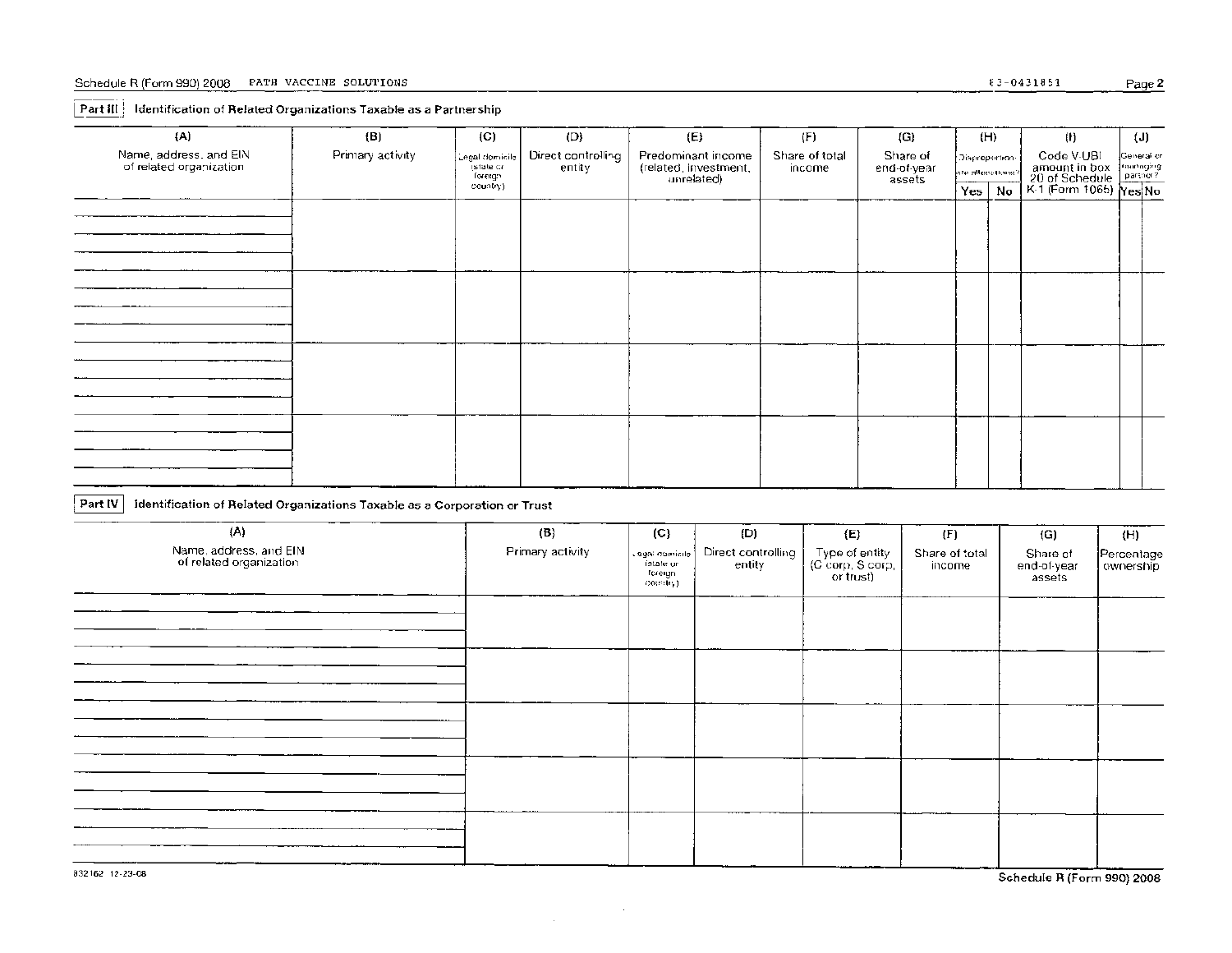### Schedule R (Form 990) 2008 PATH VACCINE SOLUTIONS (83-0431851 Page 3

 $\sqrt{\frac{PartV}{1}}$  Transactions With Related Organizations

|     | Note. Complete line 1 if any entity is listed in Parts II. III, or IV.                                                                                                                                                                                                            |             |                            |                        | Yes          | No           |
|-----|-----------------------------------------------------------------------------------------------------------------------------------------------------------------------------------------------------------------------------------------------------------------------------------|-------------|----------------------------|------------------------|--------------|--------------|
| 1.  | During the tax year, did the organization engage in any of the following transactions with one or more related organizations listed in Parts II-IV?                                                                                                                               |             |                            |                        |              |              |
| а   | Receipt of (i) interest (ii) annuities (iii) royalties (iv) rent from a controlled entity                                                                                                                                                                                         |             |                            | 1a                     |              | x            |
| b   | Gift, grant, or capital contribution to other organization(s).                                                                                                                                                                                                                    |             |                            | 1b                     | $\mathbf{x}$ |              |
|     | and the con-<br>c Gift, grant, or capital contribution from other organization(s)                                                                                                                                                                                                 |             |                            | 1c                     |              | x            |
|     | d Loans or loan guarantees to or for other organization(s)                                                                                                                                                                                                                        |             |                            | 1d                     |              | х            |
|     | and the state of the state of the state of the<br>e Loans or loan guarantees by other organization(s) [11].                                                                                                                                                                       |             |                            | 1e                     |              | X            |
|     | services and the contract of the service                                                                                                                                                                                                                                          |             |                            |                        |              |              |
|     | f Sale of assets to other organization(s)                                                                                                                                                                                                                                         |             |                            |                        |              |              |
|     | the community of the community of the community of the community of the community of the community of the community of the community of the community of the community of the community of the community of the community of t<br>g Purchase of assets from other organization(s) |             |                            | 1f                     |              | X            |
|     | and the company of the second company<br>h Exchange of assets                                                                                                                                                                                                                     |             |                            | 1g                     |              | $\mathbf{x}$ |
|     | the contract of the contract of<br>state and the company                                                                                                                                                                                                                          |             |                            | 1h                     |              | х            |
|     | 1 Lease of facilities, equipment, or other assets to other organization(s)                                                                                                                                                                                                        |             |                            | 1ì.                    |              | x            |
|     |                                                                                                                                                                                                                                                                                   |             |                            |                        |              |              |
|     | Lease of facilities, equipment, or other assets from other organization(s)                                                                                                                                                                                                        |             |                            | 1j                     |              | X            |
|     | k Performance of services or membership or fundraising solicitations for other organization(s)                                                                                                                                                                                    |             |                            | 1k                     |              | x            |
|     | Performance of services or membership or fundraising solicitations by other organization(s)                                                                                                                                                                                       |             |                            | 11                     |              | $\mathbf x$  |
|     | m. Sharing of facilities, equipment, mailing lists, or other assets<br><b>Section</b><br><b>Sales State</b>                                                                                                                                                                       |             |                            | 1m                     |              | x            |
|     | n Sharing of paid employees                                                                                                                                                                                                                                                       |             |                            | 1n.                    |              | х            |
|     |                                                                                                                                                                                                                                                                                   |             |                            |                        |              |              |
|     | o Reimbursement paid to other organization for expenses                                                                                                                                                                                                                           |             |                            | 1o                     | ×            |              |
|     | p Reimbursement paid by other organization for expenses                                                                                                                                                                                                                           |             |                            | 1p                     |              | $\mathbf{x}$ |
|     |                                                                                                                                                                                                                                                                                   |             |                            |                        |              |              |
|     | q Other transfer of cash or property to other organization(s).<br>and the state<br>$\sim$ $\sim$<br>$\sim$ 100 $\sim$                                                                                                                                                             |             |                            | 1q                     |              | x            |
|     | r Other transfer of cash or property from other organization(s) with the contract of the contract of the contract of the contract of the contract of the contract of the contract of the contract of the contract of the contr                                                    |             |                            | Ťr.                    |              | $\mathbf{x}$ |
| 2.  | If the answer to any of the above is "Yes," see the instructions for information on who must complete this line, including covered relationships and transaction thresholds.                                                                                                      |             |                            |                        |              |              |
|     | (A)                                                                                                                                                                                                                                                                               | (B)         |                            |                        |              |              |
|     | Name of other organization(s)                                                                                                                                                                                                                                                     | Transaction |                            | (C)<br>Amount involved |              |              |
|     |                                                                                                                                                                                                                                                                                   | type (a-r)  |                            |                        |              |              |
|     |                                                                                                                                                                                                                                                                                   |             |                            |                        |              |              |
|     | (1) PROGRAM FOR APPROPRIATE TECHNOLOGIES IN HEALTH (PATH)                                                                                                                                                                                                                         | $\circ$     |                            |                        | 13,908,940.  |              |
|     |                                                                                                                                                                                                                                                                                   |             |                            |                        |              |              |
|     | (2) PROGRAM FOR APPROPRIATE TECHNOLOGIES IN HEALTH (PATH)                                                                                                                                                                                                                         | Β           |                            |                        | 6,647,502.   |              |
|     |                                                                                                                                                                                                                                                                                   |             |                            |                        |              |              |
| (3) |                                                                                                                                                                                                                                                                                   |             |                            |                        |              |              |
|     |                                                                                                                                                                                                                                                                                   |             |                            |                        |              |              |
| (4) |                                                                                                                                                                                                                                                                                   |             |                            |                        |              |              |
|     |                                                                                                                                                                                                                                                                                   |             |                            |                        |              |              |
| (5) |                                                                                                                                                                                                                                                                                   |             |                            |                        |              |              |
|     |                                                                                                                                                                                                                                                                                   |             |                            |                        |              |              |
| (6) |                                                                                                                                                                                                                                                                                   |             |                            |                        |              |              |
|     | 832163 12-23-08                                                                                                                                                                                                                                                                   |             | Schedule B (Form 990) 2008 |                        |              |              |
|     |                                                                                                                                                                                                                                                                                   |             |                            |                        |              |              |

 $\alpha$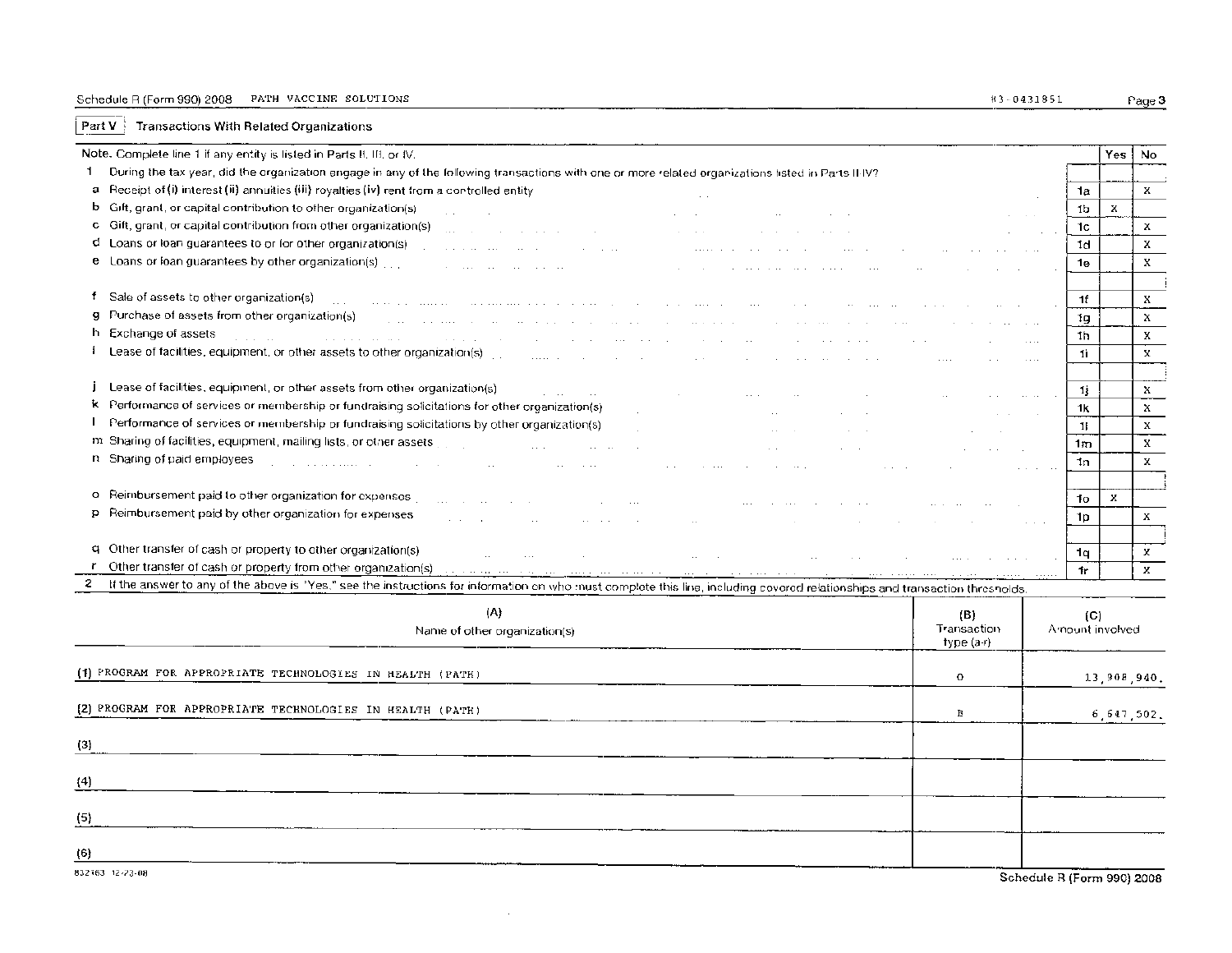#### Schedule R (Form 990) 2008 PATH VACCINE SOLUTIONS 83 - 2008 Page 4 - 0431851 Page 4

#### Part VI | Unrelated Organizations Taxable as a Partnership

Provide the following information for each entity taxed as a partnership through which the organization conducted more than five percent of its activities (measured by total assets or gross revenue) that was not a related organization. See instructions regarding exclusion for certain investment partnerships.

| (A)                                 | (B)              | (C)                                 | (D)      |                                                                                             | $\left(\mathsf{E}\right)$ |                                       | (F) | (G)                                                              |               | (H)                                  |
|-------------------------------------|------------------|-------------------------------------|----------|---------------------------------------------------------------------------------------------|---------------------------|---------------------------------------|-----|------------------------------------------------------------------|---------------|--------------------------------------|
| Name, address, and EIN<br>of entity | Primary activity | Legal domicile<br>(state or foreign |          | Are all partners<br>section 50 1(c)(3)<br>organizations?<br>Share of end of-<br>year assets |                           | Dispreper-<br>tionate<br>aliseations? |     | Code V-UBI<br>amount in box 20<br>of Schedule K-1<br>(Form 1065) |               | General or<br>Intanaging<br>Intana ? |
|                                     |                  | country)                            | Yes   No |                                                                                             |                           | Yes No                                |     |                                                                  | $Yes \mid No$ |                                      |
|                                     |                  |                                     |          |                                                                                             |                           |                                       |     |                                                                  |               |                                      |
|                                     |                  |                                     |          |                                                                                             |                           |                                       |     |                                                                  |               |                                      |
|                                     |                  |                                     |          |                                                                                             |                           |                                       |     |                                                                  |               |                                      |
|                                     |                  |                                     |          |                                                                                             |                           |                                       |     |                                                                  |               |                                      |
|                                     |                  |                                     |          |                                                                                             |                           |                                       |     |                                                                  |               |                                      |
|                                     |                  |                                     |          |                                                                                             |                           |                                       |     |                                                                  |               |                                      |
|                                     |                  |                                     |          |                                                                                             |                           |                                       |     |                                                                  |               |                                      |
|                                     |                  |                                     |          |                                                                                             |                           |                                       |     |                                                                  |               |                                      |
|                                     |                  |                                     |          |                                                                                             |                           |                                       |     |                                                                  |               |                                      |
|                                     |                  |                                     |          |                                                                                             |                           |                                       |     |                                                                  |               |                                      |
|                                     |                  |                                     |          |                                                                                             |                           |                                       |     |                                                                  |               |                                      |
|                                     |                  |                                     |          |                                                                                             |                           |                                       |     |                                                                  |               |                                      |
|                                     |                  |                                     |          |                                                                                             |                           |                                       |     |                                                                  |               |                                      |
|                                     |                  |                                     |          |                                                                                             |                           |                                       |     |                                                                  |               |                                      |
|                                     |                  |                                     |          |                                                                                             |                           |                                       |     |                                                                  |               |                                      |
|                                     |                  |                                     |          |                                                                                             |                           |                                       |     |                                                                  |               |                                      |
|                                     |                  |                                     |          |                                                                                             |                           |                                       |     |                                                                  |               |                                      |
|                                     |                  |                                     |          |                                                                                             |                           |                                       |     |                                                                  |               |                                      |
|                                     |                  |                                     |          |                                                                                             |                           |                                       |     |                                                                  |               |                                      |
|                                     |                  |                                     |          |                                                                                             |                           |                                       |     |                                                                  |               |                                      |
|                                     |                  |                                     |          |                                                                                             |                           |                                       |     |                                                                  |               |                                      |
|                                     |                  |                                     |          |                                                                                             |                           |                                       |     |                                                                  |               |                                      |
|                                     |                  |                                     |          |                                                                                             |                           |                                       |     |                                                                  |               |                                      |
|                                     |                  |                                     |          |                                                                                             |                           |                                       |     |                                                                  |               |                                      |
|                                     |                  |                                     |          |                                                                                             |                           |                                       |     |                                                                  |               |                                      |
|                                     |                  |                                     |          |                                                                                             |                           |                                       |     |                                                                  |               |                                      |
|                                     |                  |                                     |          |                                                                                             |                           |                                       |     |                                                                  |               |                                      |
|                                     |                  |                                     |          |                                                                                             |                           |                                       |     |                                                                  |               |                                      |
|                                     |                  |                                     |          |                                                                                             |                           |                                       |     |                                                                  |               |                                      |
|                                     |                  |                                     |          |                                                                                             |                           |                                       |     |                                                                  |               |                                      |
|                                     |                  |                                     |          |                                                                                             |                           |                                       |     |                                                                  |               |                                      |
|                                     |                  |                                     |          |                                                                                             |                           |                                       |     | Schedule R (Form 990) 2008                                       |               |                                      |

 $\sim$ 

Schedule R (Form 990) 2008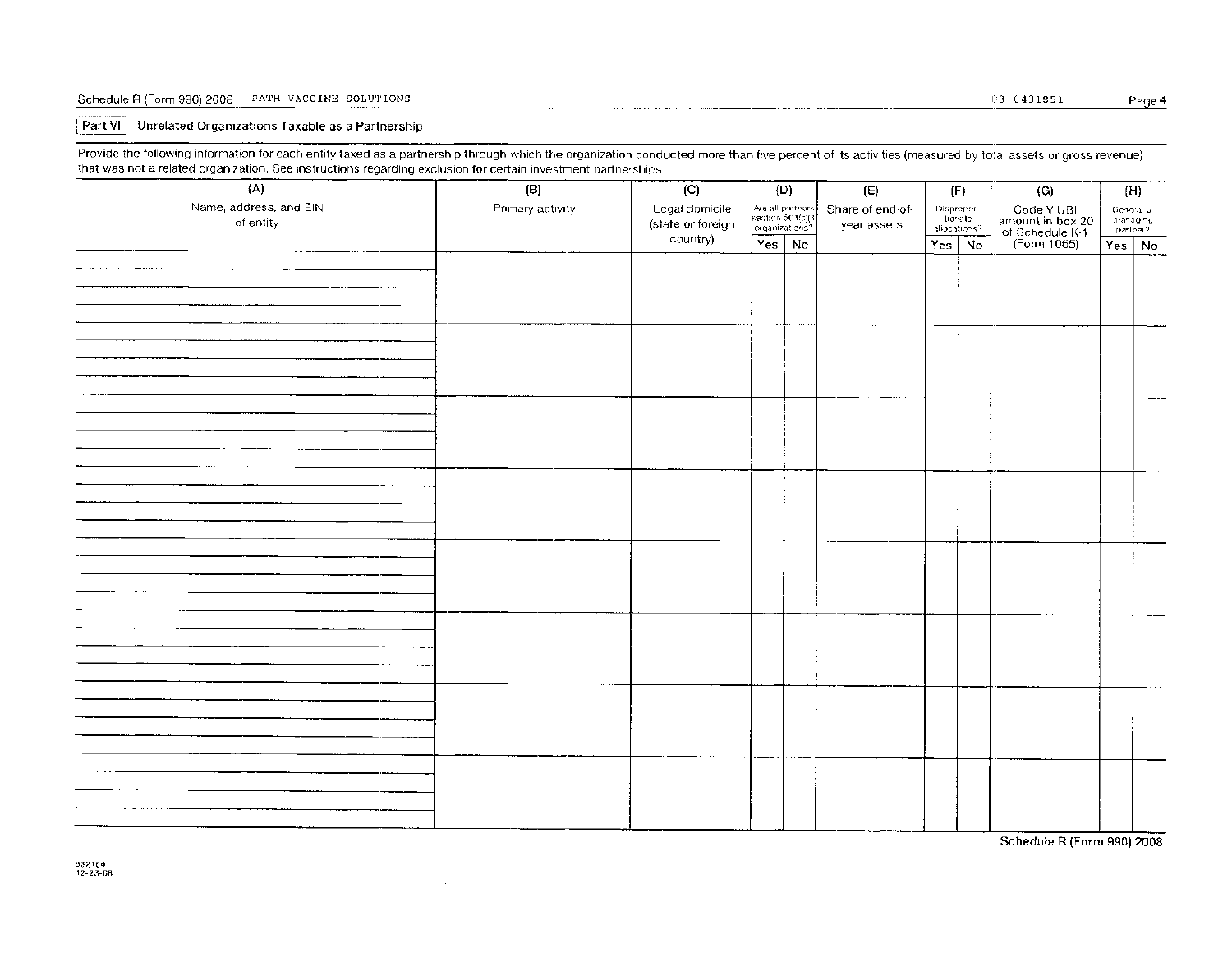|                                        | Form 8868 (Rev. 4-2009)                                                                                                                                                                                                                                                                                                                                                                                                                                                                                                                                                                                                                           |              |                       |                                | Page 2                                                                                                                                        |
|----------------------------------------|---------------------------------------------------------------------------------------------------------------------------------------------------------------------------------------------------------------------------------------------------------------------------------------------------------------------------------------------------------------------------------------------------------------------------------------------------------------------------------------------------------------------------------------------------------------------------------------------------------------------------------------------------|--------------|-----------------------|--------------------------------|-----------------------------------------------------------------------------------------------------------------------------------------------|
|                                        | If you are filing for an Additional (Not Automatic) 3-Month Extension, complete only Part II and check this box [[[[[[[[[[[[[[[[[[[[[[[]]]]]]]]]]]]                                                                                                                                                                                                                                                                                                                                                                                                                                                                                               |              |                       |                                | $\overline{\mathbf{x}}$                                                                                                                       |
|                                        | Note, Only complete Part II if you have already been granted an automatic 3-month extension on a previously filed Form 8868.                                                                                                                                                                                                                                                                                                                                                                                                                                                                                                                      |              |                       |                                |                                                                                                                                               |
|                                        | If you are filing for an Automatic 3-Month Extension, complete only Part I (on page 1).                                                                                                                                                                                                                                                                                                                                                                                                                                                                                                                                                           |              |                       |                                |                                                                                                                                               |
| Part II                                | Additional (Not Automatic) 3-Month Extension of Time. Only file the original (no copies needed).                                                                                                                                                                                                                                                                                                                                                                                                                                                                                                                                                  |              |                       |                                |                                                                                                                                               |
| Type or                                | Name of Exempt Organization                                                                                                                                                                                                                                                                                                                                                                                                                                                                                                                                                                                                                       |              |                       | Employer identification number |                                                                                                                                               |
| print<br>File by the                   | PATH VACCINE SOLUTIONS                                                                                                                                                                                                                                                                                                                                                                                                                                                                                                                                                                                                                            |              |                       | 83-0431851                     |                                                                                                                                               |
| extended<br>due date for<br>filing the | Number, street, and room or suite no. If a P.O. box, see instructions,<br>455 NW LEARY WAY                                                                                                                                                                                                                                                                                                                                                                                                                                                                                                                                                        |              |                       | For IRS use only               |                                                                                                                                               |
| rotuin. See<br>instructions.           | City, town or post office, state, and ZIP code. For a foreign address, see instructions.<br>SEATTLE, WA 98107                                                                                                                                                                                                                                                                                                                                                                                                                                                                                                                                     |              |                       |                                |                                                                                                                                               |
| $X$ Form 990                           | Check type of return to be filed (File a separate application for each return):<br>Form 990-EZ<br>Form 990-T (sec. 401(a) or 408(a) trust)<br>Form 990-BL<br>Form 990-PF<br>Form 990-T (trust other than above)<br>Form 4720                                                                                                                                                                                                                                                                                                                                                                                                                      | Form 1041 A  |                       | Form 5227<br>Form 6069         | Form 8870                                                                                                                                     |
|                                        | STOP! Do not complete Part II if you were not already granted an automatic 3-month extension on a previously filed Form 8868.                                                                                                                                                                                                                                                                                                                                                                                                                                                                                                                     |              |                       |                                |                                                                                                                                               |
| ۰<br>box<br>4<br>5                     | MARLOW KEE<br>• The books are in the care of $\blacktriangleright$ 1455 NE LEARY WAY - SEATTLE, WA 98107<br>Telephone No. $\triangleright$ 206-285-3500<br>FAX No.<br>If this is for a Group Return, enter the organization's four digit Group Exemption Number (GEN) [16] If this is for the whole group, check this<br>$\rfloor$ . If it is for part of the group, check this box $\blacktriangleright\, \lfloor$<br>and attach a list with the names and EINs of all members the extension is for.<br>NOVEMBER 15, 2009.<br>I request an additional 3-month extension of time until<br>For calendar year $2008$ , or other tax year beginning. | , and ending |                       |                                |                                                                                                                                               |
| 6<br>7                                 | If this tax year is for less than 12 months, check reason; [[11] Initial return<br>∤ Final return<br>State in detail why you need the extension<br>SEE STATEMENT 1                                                                                                                                                                                                                                                                                                                                                                                                                                                                                |              |                       | Change in accounting period    |                                                                                                                                               |
| 8a<br>Þ                                | If this application is for Form 990-BL, 990-PF, 990-T, 4720, or 6069, enter the tentative tax, less any<br>nonrefundable credits. See instructions.<br>If this application is for Form 990-PF, 990-T, 4720, or 5069, enter any refundable credits and estimated<br>tax payments made, include any prior year overpayment allowed as a credit and any amount paid                                                                                                                                                                                                                                                                                  |              | 8а<br>$\beta_{\rm E}$ | \$                             |                                                                                                                                               |
| c                                      | previously with Form 8868.<br>Balance Due, Subtract line 8b from line 8a. Include your payment with this form, or, if required, deposit                                                                                                                                                                                                                                                                                                                                                                                                                                                                                                           |              | 8Ь                    | S                              |                                                                                                                                               |
|                                        | with FTD coupon or, if required, by using EFTPS (Electronic Federal Tax Payment System). See instructions.                                                                                                                                                                                                                                                                                                                                                                                                                                                                                                                                        |              | 8c                    | S                              | N/A                                                                                                                                           |
|                                        | Signature and Verification<br>Under penalties of perjury, I declare that I have examined this form, including accompanying schedules and statements, and to the best of my knowledge and belief,<br>it is true, correct, and complete, and that I am authorized to prepare this form.                                                                                                                                                                                                                                                                                                                                                             |              |                       |                                |                                                                                                                                               |
| Signature P                            | Title >                                                                                                                                                                                                                                                                                                                                                                                                                                                                                                                                                                                                                                           |              |                       |                                | Date $\triangleright$ $\frac{\mathcal{C}}{\mathcal{C}}$ $\bigcup$ $\bigcup$ $\bigcup$ $\bigcup$ $\bigcup$ $\bigcup$ $\bigcup$ $\bigcup$ 2009) |
|                                        |                                                                                                                                                                                                                                                                                                                                                                                                                                                                                                                                                                                                                                                   |              |                       |                                |                                                                                                                                               |

| v |  |                         |
|---|--|-------------------------|
|   |  | Form 8868 (Rev. 4-2009) |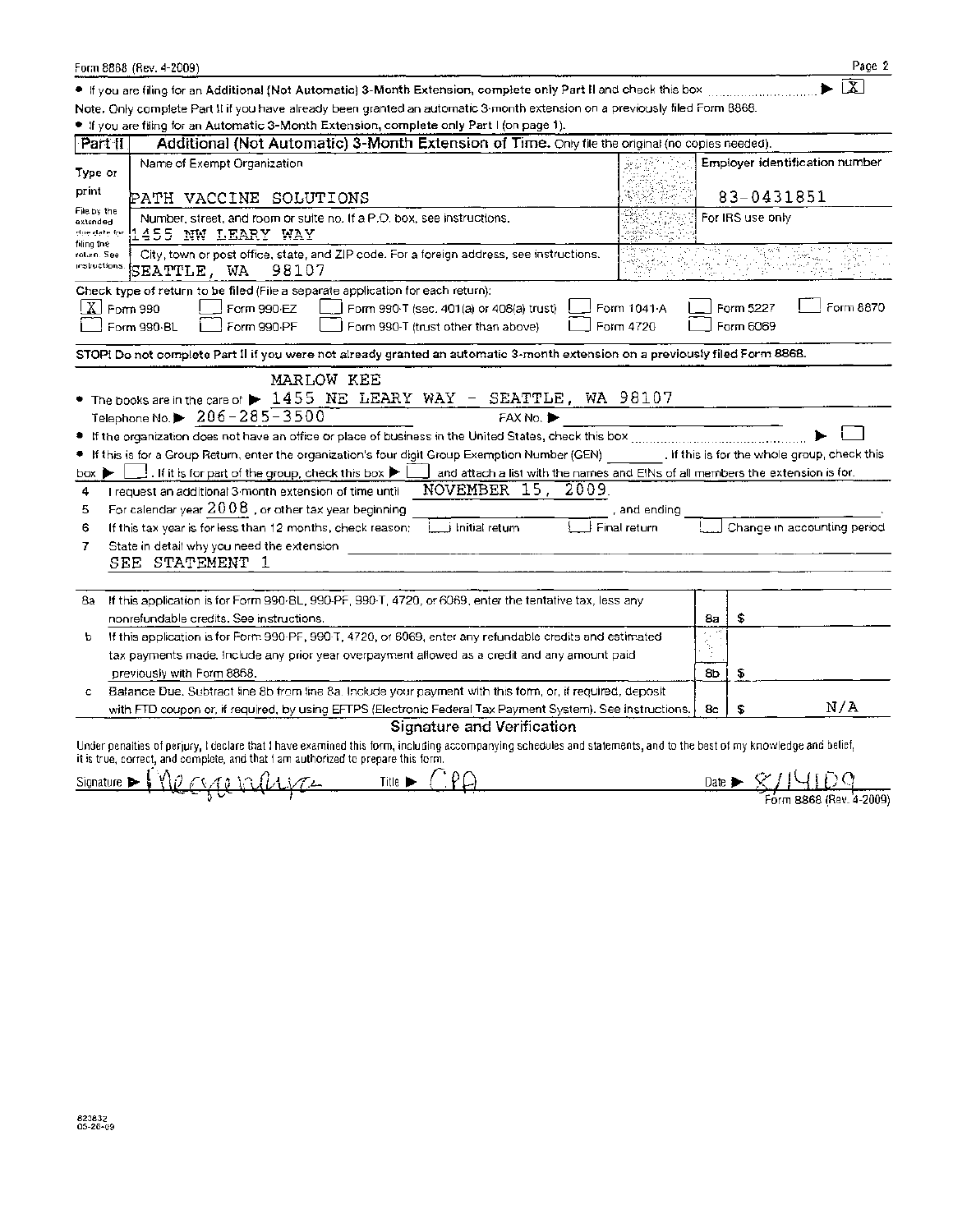| FORM 8688 | EXPLANATION FOR EXTENSION | STATEMENT |  |
|-----------|---------------------------|-----------|--|
|           |                           |           |  |

#### EXPLANATION

 $\equiv$ 

ADDITIONAL TIME IS REQUIRED TO GATHER THE NECESSARY INFORMATION FROM THIRD PARTIES TO ASSURE PREPARATION OF A COMPLETE AND ACCURATE TAX RETURN.